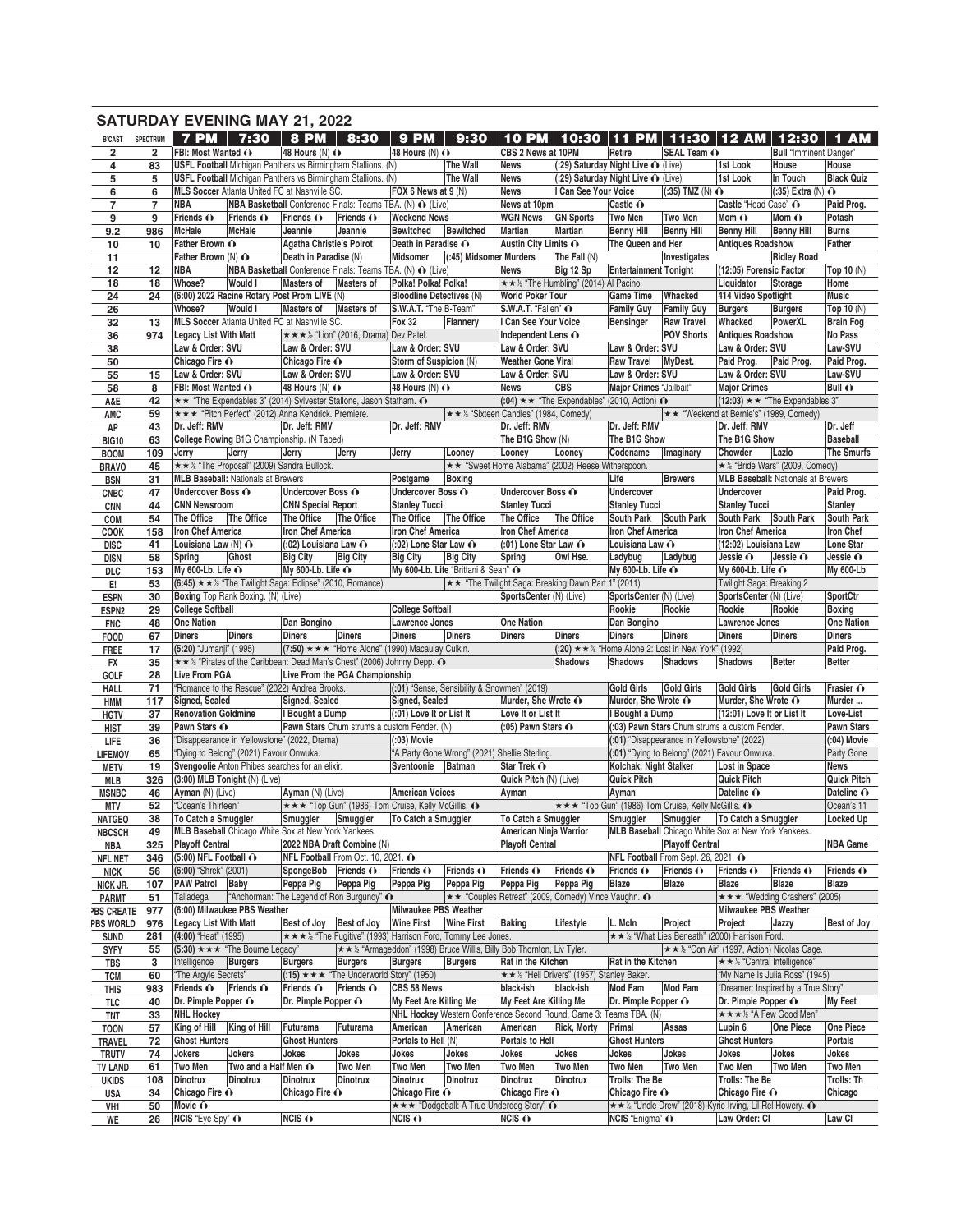|                 |                 |                           | <b>SUNDAY MORNING MAY 22, 2022</b>                     |                           |                         |                          |                         |                                                      |                                |                                                          |                 |                                                         |                     |                          |                              |                 |
|-----------------|-----------------|---------------------------|--------------------------------------------------------|---------------------------|-------------------------|--------------------------|-------------------------|------------------------------------------------------|--------------------------------|----------------------------------------------------------|-----------------|---------------------------------------------------------|---------------------|--------------------------|------------------------------|-----------------|
| <b>B'CAST</b>   | <b>SPECTRUM</b> | <b>4 AM</b>               |                                                        | $4:30$ 5 AM 5:30          |                         | $6$ AM 6:30              |                         | <b>7 AM</b>                                          | 7:30                           | <b>8 AM</b>                                              |                 | $8:30$   9 AM                                           |                     |                          | 9:30 10 AM 10:30 11 AM       |                 |
| 2               | $\overline{2}$  | Green                     | <b>Matter</b>                                          | News at 5am               |                         | <b>Sunday News</b>       |                         | <b>CBS 2 News</b>                                    |                                | CBS News Sunday Morning (N)                              |                 |                                                         | Face the Nation (N) |                          | Theft                        | PBR             |
| 4               | 83              | Paid Prg.                 | <b>WalkFit!</b>                                        | The Race                  | TMJ4 News Today (N)     |                          |                         | <b>Sunday Today</b>                                  |                                | Wiscon                                                   | <b>MvPillow</b> | Milwau                                                  | <b>Alliant</b>      |                          | <b>Premier League Soccer</b> |                 |
| 5               | 5               | Paid Prg.                 | Chicago                                                | NBC 5 News at 5am         |                         | NBC 5 News at 6am        |                         | <b>Sunday Today</b>                                  |                                | NBC 5 News at 8am                                        |                 | News                                                    | Chicago             |                          | <b>Premier League Soccer</b> |                 |
| 6               | 6               | Pets                      | Sci Q                                                  | In Touch                  | <b>Mass</b>             | Planet                   | <b>DIY Sci</b>          | Wake-Up News at 7                                    |                                | Wake-Up News at 8                                        |                 | <b>FOX News Sunday</b>                                  |                     | John M                   | Paid Prg.                    | Paid Prg.       |
| $\overline{7}$  | $\overline{7}$  | Theft                     | All Good                                               | News at 5am               |                         | News at 6am              |                         | <b>Good Morning</b>                                  |                                | <b>Eyewitness News</b>                                   |                 |                                                         | Mass                | <b>This Week</b>         |                              | J. Osteen       |
| 9               | 9               | Paid Prg.                 | <b>Smiley Healthy</b>                                  |                           | Larry K                 | Prostate                 | Singsat'n               | <b>Morning News</b>                                  |                                | <b>Morning News</b>                                      |                 | Political                                               | <b>Mass</b>         | Winston                  | David                        | Adven.          |
| 10              | 10              | <b>Wash</b>               | Hoover                                                 | Rogers                    | Tiger                   | <b>Clifford</b>          | Wild                    | Hero                                                 | Xavier                         | Wild                                                     | Wild            | Odd                                                     | <b>Biz Kid\$</b>    | <b>Milwaukee PBS</b>     |                              | <b>Here Nw</b>  |
| 11              |                 | <b>Great Performances</b> |                                                        | <b>Encore Programming</b> |                         |                          | <b>Tiger</b>            | Donkey                                               | Elinor                         | <b>Almas</b>                                             | Arthur O        | Hero                                                    | <b>Molly</b>        | Pacific Heartbeat O      |                              | Kitchen         |
| 12              | 12              | U.S.                      | Game                                                   | <b>WISN 12 News</b>       |                         | <b>Good Morning</b>      |                         |                                                      |                                | WISN 12 News This Morning Sunday 7AM                     |                 | <b>UpFront</b>                                          | <b>This Week</b>    |                          | Matter                       | Kds             |
| 18              | 18              | World's                   | Paid Pra.                                              | <b>Traveler</b>           | Forum                   | The                      | <b>Outdoors</b>         | <b>Duplantis</b>                                     | Attkisson                      | Daily                                                    | Connect         | Wisc.                                                   | <b>Mad Do</b>       | Larry                    | <b>WalkFit!</b>              | Pastor          |
| 24              | 24              | <b>World Poker Tour</b>   |                                                        | Move                      | Cars.TV                 | Connect                  | Mt. Faith               | <b>Mass</b>                                          | Worship                        | Truth of God                                             |                 | Mass                                                    | Living              | In Touch                 | GetBreeze                    |                 |
| 26              |                 | <b>WalkFit!</b>           | <b>Minute</b>                                          | Paid Prg.                 | Smile                   | J. Osteen                | Yes You Can (N)         |                                                      | P. Stone                       | <b>Apostolic Church</b>                                  |                 | J. Osteen                                               | <b>David</b>        | In Touch                 | Paid Pra.                    | Monk            |
| 32              | 13              | Paid Prg.                 | Paid Prg.                                              | Paid Prg.                 | Worship                 | Paid Prg.                | Paid Prg.               |                                                      | Good Day Chicago Sunday (N)    |                                                          | Flannery        | <b>FOX News Sunday</b>                                  |                     | <b>Charles Stanley</b>   |                              | Home            |
| 36              | 974             | Americas                  | Daytrip                                                | Cooking                   | <b>Curious</b>          | Molly                    | Wild                    | Hero                                                 | Almas                          | <b>Curious</b>                                           | <b>Tiger</b>    | <b>Baking</b>                                           | Kitchen             | Cooking                  | Cook                         | Milk            |
| 38              |                 | <b>NCIS: New Orleans</b>  |                                                        | <b>NCIS: New Orleans</b>  |                         | <b>NCIS: New Orleans</b> |                         | <b>NCIS: New Orleans</b>                             |                                | NCIS "Blarney" O                                         |                 | NCIS "The Arizona"                                      |                     | NCIS O                   |                              | $NCIS$ $\odot$  |
| 50              |                 | Paid Prg.                 | Kill                                                   | America's Weather         |                         | America's Weather        |                         | Paid Prg. Paid Prg.                                  |                                | Worship                                                  | Catholic        | Free                                                    | Paid Prg.           | Smile                    | Cleaning!                    | At Home         |
| 55              | 15              | <b>NCIS: New Orleans</b>  |                                                        | <b>NCIS: New Orleans</b>  |                         | <b>NCIS: New Orleans</b> |                         | <b>NCIS: New Orleans</b>                             |                                | <b>NCIS</b> "Blarney" O                                  |                 | NCIS "The Arizona"                                      |                     | $NCIS$ $\odot$           |                              | $NCIS$ $\odot$  |
| 58              | 8               | Castle "Head Case"        |                                                        | All In                    | Andy G.                 | CBS 58 News              |                         | CBS 58 Sunday                                        |                                | <b>CBS News Sunday Morning (N)</b>                       |                 |                                                         | Face the Nation (N) |                          | Grace                        | PBR             |
| A&E             | 42              | Paid Prg.                 | Paid Prg.                                              | Paid Prg.                 | Potter                  | <b>Flipping Down</b>     |                         | <b>Flipping Down</b>                                 |                                | Triple Digit Flip ∩                                      |                 | Triple Digit Flip ∩                                     |                     |                          | <b>★★★ "Taken" (2008) 心</b>  |                 |
| AMC             | 59              |                           | (:08) $\star \star \frac{1}{2}$ "Revenge of the Nerds" |                           |                         |                          |                         | $(0.08)$ * * * "Pitch Perfect" (2012) Anna Kendrick. |                                |                                                          |                 | $(38) \star \star \frac{1}{2}$ "Sixteen Candles" (1984) |                     |                          | Weeknd-Bernie                |                 |
| <b>COM</b>      | 54              | <b>Sex Toys</b>           | Home                                                   | Paid Prg.                 | <b>HairClub</b>         | Seinfeld                 | Seinfeld                | Seinfeld                                             | Seinfeld                       | Seinfeld                                                 | Seinfeld        | Seinfeld                                                | Seinfeld            | Seinfeld                 | Seinfeld                     | <b>Office</b>   |
| <b>DISC</b>     | 41              | Destroy                   | <b>Martin</b>                                          | Seasons                   | <b>Saltwater</b>        | Destroy                  | Into                    | <b>Saltwater</b>                                     | <b>Sports</b>                  | The Lost Colony of Roanoke                               |                 |                                                         |                     | <b>Naked and Afraid</b>  |                              | Afraid          |
| <b>DISN</b>     | 58              | Bluey O                   | Bluey O                                                | Bluey O                   | Bluey O                 | <b>Big City</b>          | <b>Big City</b>         | <b>Big City</b>                                      | <b>Big City</b>                | Owl Hse.                                                 | Spring          | <b>Big City</b>                                         | <b>Big City</b>     | <b>Big City</b>          | <b>Big City</b>              | Ladybug         |
| <b>ESPN</b>     | 30              | <b>NBA Basketball</b>     |                                                        | SportsCenter (N)          |                         | SportsCenter (N)         |                         | SportsCenter (N)                                     |                                | PGA Champ                                                |                 | 2022 PGA Championship Final Round. (N) (Live)           |                     |                          |                              |                 |
| <b>FREE</b>     | 17              | Paid Prg.                 | Paid Prg.                                              | Paid Prg.                 | Paid Prg.               | Middle                   |                         | ★★ "Sister Act" (1992) Whoopi Goldberg.              |                                |                                                          |                 | <del>★★</del> "Sister Act 2: Back in the Habit" (1993)  |                     |                          |                              |                 |
| <b>FX</b>       | 35              | Paid Prg.                 | PowerXL                                                | <b>IRS</b>                | Paid Prg.               | Mom O                    |                         | ★★★ "Instant Family" (2018) Mark Wahlberg. $\odot$   |                                |                                                          |                 | Pirates of the Caribbean: The Curse                     |                     |                          |                              |                 |
| <b>HIST</b>     | 39              | Coin                      | Coin                                                   | Coin                      | Coin                    | Cnt. Cars                | Cnt. Cars               | Cnt. Cars                                            | Cnt. Cars                      | Counting Cars O                                          |                 | <b>American Pickers</b>                                 |                     | <b>American Pickers</b>  |                              | <b>Pickers</b>  |
| LIFE            | 36              | Theft                     | Paid Pra.                                              | Paid Prg.                 | Paid Prg.               | Youseff                  | <b>Harvest</b>          | Amazing                                              | Jeremiah                       | J. Osteen                                                | Paid Pra.       | "Sleeping With My Student"                              |                     |                          | "Dirty Teacher"              |                 |
| <b>MTV</b>      | 52              | Ridicu                    | Ridicu                                                 | Ridicu                    | Ridicu                  | Ridicu                   | Ridicu                  | Ridicu                                               | Ridicu                         | Ridicu                                                   | Ridicu          | Ridicu                                                  | Ridicu              | Ridicu                   | Ridicu                       | Ridicu          |
| <b>NICK</b>     | 56              | Mike                      | Mom $\hat{\mathbf{O}}$                                 | Sponge.                   | Sponge.                 | Sponge.                  | Sponge.                 | Sponge.                                              | Koral                          | Loud                                                     | Loud            | Loud                                                    | Loud                | Loud                     | Loud                         | Loud            |
| <b>PARMT</b>    | 51              | <b>Identity Theft</b>     |                                                        | Paid Prg.                 | Paid Prg.               | Paid Prg.                | Paid Prg.               | Bar Rescue O                                         |                                | Bar Rescue O                                             |                 | Bar Rescue O                                            |                     | Bar Rescue O             |                              | Rescue          |
| <b>SYFY</b>     | 55              | Valerian & City           |                                                        | Paid Prg.                 | <b>Identity Theft</b>   |                          | Paid Prg.               |                                                      |                                | ★★½ "Valerian and the City of a Thousand Planets" (2017) |                 |                                                         |                     |                          | (9:59) Premier League Soccer |                 |
| <b>TBS</b>      | 3               | <b>Matters</b>            | <b>Matters</b>                                         | Rat in the Kitchen        |                         | Rat in the Kitchen       |                         | American American                                    |                                | American American                                        |                 | Friends                                                 | Friends             | <b>Friends</b>           | Friends                      | Avengers        |
| <b>TCM</b>      | 60              |                           | $(3:30) \star \star$ "Bobby Deerfield"                 |                           | (:45) "One Way Passage" |                          |                         |                                                      | ★★★ "Too Hot to Handle" (1938) |                                                          |                 | My Name-Julia                                           |                     |                          | (:15) "Keeper of the Flame"  |                 |
| <b>TNT</b>      | 33              | <b>NCIS: New Orleans</b>  |                                                        | <b>NCIS: New Orleans</b>  |                         | <b>NCIS: New Orleans</b> |                         | <b>NCIS: New Orleans</b>                             |                                | <b>NCIS: New Orleans</b>                                 |                 | <b>NCIS: New Orleans</b>                                |                     | <b>NCIS: New Orleans</b> |                              | Goodfel         |
| <b>TOON</b>     | 57              | King/Hill                 | King/Hill                                              | Teen                      | Teen                    | <b>Titans</b>            | <b>Titans</b>           | <b>Teen Titans Go!</b>                               |                                | <b>Bears</b>                                             | <b>Bears</b>    | Total                                                   | <b>Total</b>        | <b>Total</b>             | <b>Total</b>                 | Total           |
| <b>USA</b>      | 34              | Chicago P.D. o            |                                                        | Law & Order: SVU          |                         | Law & Order: SVU         |                         | Law & Order: SVU                                     |                                | Law & Order: SVU                                         |                 | <b>Premier League</b>                                   |                     |                          | (9:59) Premier League Soccer |                 |
| VH <sub>1</sub> | 50              | Martin O                  | Martin $\mathbf{\Omega}$                               | Martin $\mathbf{\odot}$   | Martin $\mathbf{\odot}$ | Martin O                 | Martin $\mathbf{\odot}$ | <b>Cheaters</b>                                      | <b>Cheaters</b>                | <b>Cheaters</b>                                          | <b>Cheaters</b> | Cheaters                                                | <b>Cheaters</b>     | <b>Cheaters</b>          | <b>Cheaters</b>              | <b>Cheaters</b> |

## **SUNDAY AFTERNOON MAY 22, 2022**

| <u> 11:30  12 PM   12:30   1 PM   1:30   2 PM   2:30   3 PM   3:30   4 PM   4:30   5 PM   5:30   6 PM   6:30 </u><br>$\overline{\mathbf{2}}$<br>PBR<br>2022 PGA Championship Final Round. (N) ∩ (Live)<br>$\overline{2}$<br><b>NBC</b><br>$\overline{\mathbf{4}}$<br>2022 Roland-Garros Tennis (N) O (Live)<br><b>IndyCar</b><br><b>News</b><br>83<br>Soccer<br><b>News</b><br><b>NBC</b><br>5<br>Soccer<br>IndyCar | 60 Minutes $(N)$ $\odot$<br>Weakest Link $\odot$<br>Weakest Link $\odot$<br>Simpsons Duncan |
|---------------------------------------------------------------------------------------------------------------------------------------------------------------------------------------------------------------------------------------------------------------------------------------------------------------------------------------------------------------------------------------------------------------------|---------------------------------------------------------------------------------------------|
|                                                                                                                                                                                                                                                                                                                                                                                                                     |                                                                                             |
|                                                                                                                                                                                                                                                                                                                                                                                                                     |                                                                                             |
| 5<br>2022 Roland-Garros Tennis (N) $\bigcap$ (Live)                                                                                                                                                                                                                                                                                                                                                                 |                                                                                             |
| $\overline{6}$<br>6<br><b>USFL</b><br>Paid Prg.<br>PowerXL<br><b>MyPillow</b><br>Theft<br>Paid Prg.<br>Space<br><b>USFL Football</b> Houston Gamblers vs New Jersey Generals. (N)                                                                                                                                                                                                                                   |                                                                                             |
| $\overline{7}$<br>$\overline{7}$<br><b>Cherry Blossom</b><br>Protect<br><b>WNBA Basketball:</b> Sky at Mystics<br><b>ABC</b><br>Emeril<br>Jeopardy Asian<br><b>News</b><br>Localish                                                                                                                                                                                                                                 | <b>Funny Home Videos</b>                                                                    |
| 9<br>9<br>No Little<br><b>Theft</b><br>Home<br>100 Years<br>black-ish<br><b>MLS Soccer</b><br>Sports<br>Larry K                                                                                                                                                                                                                                                                                                     | <b>WGN News</b>                                                                             |
| Wash<br>Classic Gospel O<br>Death in Paradise<br><b>Mack</b><br><b>Antiques Roadshow</b><br><b>Lawrence Welk</b><br>Time/By<br>10<br>10 <sup>1</sup><br>Contrary                                                                                                                                                                                                                                                    | Agatha Christie's Marple                                                                    |
| Kitchen<br>Kitchen<br>Kitchen<br>Kitchen<br>Kitchen<br>Rick<br>11<br>Kitchen<br><b>Test Kitchen</b><br>20 Things-Midsomer<br>Weekend                                                                                                                                                                                                                                                                                | Japan With Sue                                                                              |
| ABC<br>Paid Prg.<br>Paid Prg.<br>12<br>12<br>Pitch It<br>Smile<br>Paid Prg.<br><b>WNBA Basketball:</b> Sky at Mystics<br><b>Entertainers</b><br><b>News</b>                                                                                                                                                                                                                                                         | <b>Funny Home Videos</b>                                                                    |
| Madison<br><b>★★★ "What Maisie Knew" (2012)</b><br>Grocer<br>Paid Prg.<br>GetBreeze<br>Made<br>Movie<br>Raw<br>18<br>18<br>Cleaning!                                                                                                                                                                                                                                                                                | FamFeud<br>FamFeud                                                                          |
| Rock-<br>Heartland O<br>24<br><b>Hearts of</b><br>Rock-<br>Invention<br>Rescue<br>Burgers<br>Fam. Guy<br>24<br>Roundup<br>Outback<br><b>Burgers</b><br>Fam. Guy                                                                                                                                                                                                                                                     | Two Men<br>Two Men                                                                          |
| <b>Major Crimes</b><br>26<br>Monk<br><b>Monk</b><br><b>Monk</b><br><b>Monk</b><br><b>Monk</b><br><b>Maior Crimes</b>                                                                                                                                                                                                                                                                                                | Mike<br>Mike                                                                                |
| <b>USFL</b><br>32<br>Paid Prg.<br>Disease<br><b>USFL Football</b> Houston Gamblers vs New Jersey Generals. (N)<br>13<br>Paid Pra.<br>TMZ(N)<br><b>Bensin</b>                                                                                                                                                                                                                                                        | Duncan<br><b>Simpsons</b>                                                                   |
| Weekend<br>36<br>★★★ ½ "Lion" (2016) Dev Patel.<br>Kitchen<br>Kitchen<br>Here Nw<br>974<br>Lidia<br>Play Like Lion<br>Tell Me<br>Outdoor                                                                                                                                                                                                                                                                            | Wiscon<br>Around                                                                            |
| NCIS "1mm" O<br>$NCIS$ $\odot$<br>38<br>$NCIS$ $\odot$<br>NCIS "Sunburn" ∩<br>$NCIS$ $\odot$<br>$NCIS$ $\odot$<br><b>NCIS</b> "Winter Chill"                                                                                                                                                                                                                                                                        | NCIS "Watchdog"                                                                             |
| <b>Charles Stanley</b><br>"Finding Altamira" (2016) Allegra Allen<br><b>Tammi Mac</b><br>At Home<br>The Book of Sean<br>MyDest.<br>Raw<br>50                                                                                                                                                                                                                                                                        | FamFeud FamFeud                                                                             |
| NCIS "1mm" O<br>$NCIS$ $\odot$<br>$NCIS$ $\odot$<br>$NCIS$ $\odot$<br><b>NCIS</b> "Sunburn" O<br>NCIS "Winter Chill"<br>$NCIS$ $\odot$<br>55<br>15                                                                                                                                                                                                                                                                  | NCIS "Watchdog"                                                                             |
| 2022 PGA Championship Final Round. (N) O (Live)<br>58<br>8<br>PBR                                                                                                                                                                                                                                                                                                                                                   | 60 Minutes (N) $\odot$                                                                      |
| The First 48 $\odot$<br>The First 48 $\odot$<br>42<br>Taken $\Omega$<br>$\star \star \frac{1}{2}$ "The Expendables 2" (2012) $\odot$<br>The First 48 $\odot$<br>The First 48 $\odot$<br>A&E                                                                                                                                                                                                                         | The First 48 $\odot$                                                                        |
| 59<br>(10:38) "Weekend at Bernie's"<br>$(12:53) \star \star \cdot$ "Revenge of the Nerds"<br>$(2:53) \star \star$ "Rush Hour 2" (2001, Action)<br>(4:53) $★$ % "Rush Hour 3" (2007, Action)<br><b>AMC</b>                                                                                                                                                                                                           |                                                                                             |
| Office<br>Office<br>Office<br>54<br>Office<br>$(45)$ The Office $\odot$<br>Office<br>Office<br>Office<br>Office<br>Office<br>Office<br>Office<br>COM                                                                                                                                                                                                                                                                | <b>Office</b><br>Office                                                                     |
| $(00)$ Naked and Afraid $\odot$<br>Naked and Afraid XL O<br>Naked and Afraid XL "I'm In Big Trouble"<br><b>Naked and</b><br>41<br><b>DISC</b>                                                                                                                                                                                                                                                                       | <b>Naked and</b>                                                                            |
| ★★★ "The Good Dinosaur"<br>58<br>Ladybug Ladybug<br>Ladybug<br>Ladybug Big City Big City<br><b>Big City</b><br><b>Big City</b><br>Ladybug<br><b>DISN</b>                                                                                                                                                                                                                                                            | $ (.40) \star \star \star$ "Hercules" (1997)                                                |
| NHL Hockey Second Round: Teams TBA. (N) (Live)<br><b>Baseball Tonight</b><br>PGA Ch<br>NHL Hockey Second Round: Teams TBA. (N) (Live)<br>30<br><b>ESPN</b>                                                                                                                                                                                                                                                          | <b>MLB</b> Baseball                                                                         |
| $(10) \star \star$ "The Princess Diaries 2: Royal Engagement" (2004)<br>$\star \star \frac{1}{2}$ "The Princess Diaries" (2001, Children's)<br>$(4:50) \star \star \star$ "Home Alone" (1990)<br>17<br><b>FREE</b>                                                                                                                                                                                                  |                                                                                             |
| ★★½ "Pirates of the Caribbean: Dead Man's Chest" (2006) ^<br>$\star \star \frac{1}{2}$ "Pirates of the Caribbean: At World's End" (2007) Johnny Depp.<br>Pirates<br>35<br><b>FX</b>                                                                                                                                                                                                                                 |                                                                                             |
| <b>American Pickers</b><br>39<br>Pickers<br><b>American Pickers</b><br><b>American Pickers</b><br><b>American Pickers</b><br><b>American Pickers</b><br><b>American Pickers</b><br><b>HIST</b>                                                                                                                                                                                                                      | <b>American Pickers</b>                                                                     |
| "Dirty Teacher"<br>"Your Boyfriend Is Mine" (2022) Eli Jane<br>$\star$ 1/ <sub>2</sub> "Fifty Shades Freed" (2018)<br><b>★★ "Fifty Shades Darker" (2017) Dakota Johnson.</b><br>36<br>LIFE                                                                                                                                                                                                                          |                                                                                             |
| Ridicu<br>52<br>Ridicu<br>Ridicu<br>Ridicu<br>Ridicu<br>Ridicu<br>Ridicu<br>Ridicu<br>Ridicu<br>Ridicu<br>Ridicu<br>Ridicu<br>Ridicu<br><b>MTV</b>                                                                                                                                                                                                                                                                  | Ridicu<br>Ridicu                                                                            |
| <b>★★★½ "Shrek" (2001, Children's) 心</b><br>56<br>Loud<br>Loud<br>Loud<br>Loud<br>Loud<br>Sponge.<br>Sponge.<br>Sponge.<br>Sponge.<br>Sponge.<br>Sponge.<br><b>NICK</b>                                                                                                                                                                                                                                             |                                                                                             |
| Bar Rescue O<br>Bar Rescue O<br>Bar Rescue O<br>Rescue<br>Bar Rescue O<br>Bar Rescue O<br>51<br>Bar Rescue O<br><b>PARMT</b>                                                                                                                                                                                                                                                                                        | Bar Rescue O                                                                                |
| 55<br>Soccer<br>★★½ "Hotel Artemis" (2018, Action)<br>★★★ "The Bourne Legacy" (2012, Action) Jeremy Renner.<br>★★ ½ "Armageddon" (1998) Liv Tyler<br><b>SYFY</b>                                                                                                                                                                                                                                                    |                                                                                             |
| ★★★½ "Avengers: Endgame" (2019, Action) Robert Downey Jr., Chris Evans.<br>3<br>$(0.00)$ $\star \star \star$ "Avengers: Infinity War" (2018, Action)<br><b>TBS</b>                                                                                                                                                                                                                                                  | <b>Big Bang</b><br><b>Big Bang</b>                                                          |
| (:15) $\star \star \star$ "It Should Happen to You" $\star \star \star \star$ "Far From the Madding Crowd" (1967) Julie Christie.<br>60<br>Keeper<br>(:15) "Our Vines Have Tender Grapes"<br><b>TCM</b>                                                                                                                                                                                                             |                                                                                             |
| ★★★ "The Town" (2010) Ben Affleck, Rebecca Hall.<br>$(0.00)$ * * * * "Goodfellas" (1990) Robert De Niro.<br>$\star \star \frac{1}{2}$ "The Accountant" (2016) Ben Affleck.<br>33<br><b>TNT</b>                                                                                                                                                                                                                      |                                                                                             |
| Total<br>Total<br>Total<br>Total<br>Total<br>Total<br>Total<br>Total<br>Total<br>★★ "Journey 2: The Mysterious Island"<br>57<br>Total<br>Total<br><b>TOON</b>                                                                                                                                                                                                                                                       |                                                                                             |
| 34<br>Prem Goal Zone<br>Law & Order: SVU<br>Law & Order: SVU<br>Law & Order: SVU<br>Law & Order: SVU<br>Soccer<br>Law & Order: SVU<br><b>USA</b>                                                                                                                                                                                                                                                                    | Law & Order: SVU                                                                            |
| 50<br><b>Cheaters</b><br><b>Basketball Wives</b><br>★★½ "Uncle Drew" (2018) Kyrie Irving. ①<br>Coupl. Retreat<br>Movie $\mathbf{\Omega}$<br>VH <sub>1</sub>                                                                                                                                                                                                                                                         |                                                                                             |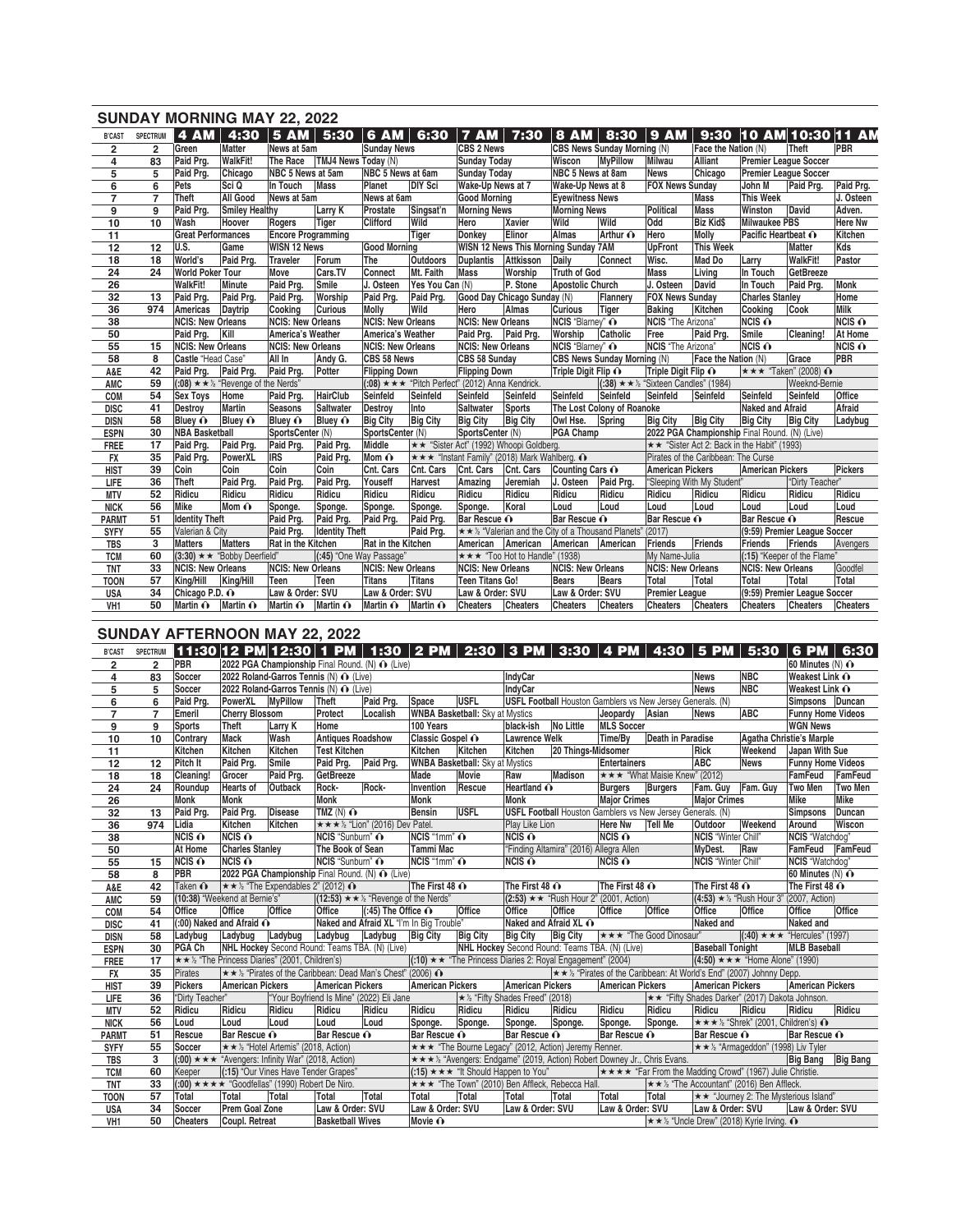|                                 |                | <b>SUNDAY EVENING MAY 22, 2022</b>                    |                                                |                                                                                           |                                |                                                                          |                               |                                                    |                             |                                                                                         |                                                                   |                                                |                                           |                      |
|---------------------------------|----------------|-------------------------------------------------------|------------------------------------------------|-------------------------------------------------------------------------------------------|--------------------------------|--------------------------------------------------------------------------|-------------------------------|----------------------------------------------------|-----------------------------|-----------------------------------------------------------------------------------------|-------------------------------------------------------------------|------------------------------------------------|-------------------------------------------|----------------------|
| <b>B'CAST</b>                   | SPECTRUM       | $7$ PM $\parallel$                                    | 7:30                                           | 8 PM                                                                                      | 8:30                           | <b>9 PM</b>                                                              | 9:30                          |                                                    |                             | 10 PM 10:30 11 PM                                                                       |                                                                   | 11:30   12 AM   12:30                          |                                           | 1 AM                 |
| $\overline{\mathbf{2}}$         | $\overline{2}$ | 60 Minutes (N) $\odot$                                |                                                | NCIS: Los Angeles ∩                                                                       |                                | S.W.A.T. "Farewell" O                                                    |                               | CBS 2 News at 10PM                                 |                             | J. Osteen                                                                               | Grace                                                             | SEAL Team O                                    |                                           | Bull $\odot$         |
| 4                               | 83             | Weakest Link $\odot$                                  |                                                | Dateline NBC O                                                                            |                                |                                                                          |                               | <b>News</b>                                        | <b>News</b>                 | Paid Prog.                                                                              | Grace                                                             | Know                                           | Paid Prog.                                | Smile                |
| 5                               | 5              | Weakest Link $\odot$                                  |                                                | Dateline NBC O                                                                            |                                |                                                                          |                               | <b>News</b>                                        | <b>Sports Sun</b>           | House                                                                                   | 1st Look                                                          | House                                          | Prostate                                  | Smile                |
| 6                               | 6              | Simpsons                                              | <b>The-North</b>                               | <b>Burgers</b>                                                                            | <b>Family Guy</b>              | FOX 6 News at $9(N)$                                                     |                               | <b>News</b>                                        | <b>Sports</b>               | <b>Bensinger</b>                                                                        | Seinfeld O                                                        | <b>Weather Gone Viral</b>                      |                                           | Tammi                |
| $\overline{\mathbf{7}}$         | 7              |                                                       |                                                | American Idol "519 (Grand Finale)" (Season Finale) (N) 心 (Live)                           |                                |                                                                          |                               | News at 10pm                                       |                             | Inside Edit.                                                                            | Awesome                                                           | Wipeout O                                      |                                           | Wipeout              |
| 9                               | 9              | Sheldon                                               | Sheldon                                        | Last Man                                                                                  | Last Man                       | <b>Weekend News</b>                                                      |                               | <b>WGN News</b>                                    | <b>GN Sports</b>            | Potash                                                                                  | Goldbergs                                                         | Goldbergs                                      | Goldbergs                                 | Goldbergs            |
| 9.2                             | 986            | <b>Family Ties</b>                                    | <b>Family Ties</b>                             | Wings $\odot$                                                                             | Wings                          | Wings                                                                    | Wings $\odot$                 | Becker O                                           | Becker O                    | Becker O                                                                                | Becker O                                                          | Soap                                           | Soap                                      | Soap                 |
| 10                              | 10             | Investigates                                          |                                                | <b>Ridley Road</b>                                                                        |                                | My Grandparents' War<br>Grantchester                                     |                               | The Queen<br><b>Black</b>                          |                             | Escape to the Chateau                                                                   |                                                                   | R. Steves                                      | Investigates                              | Father               |
| 11<br>12                        | 12             | Investigates                                          |                                                | <b>Ridley Road</b><br>American Idol "519 (Grand Finale)" (Season Finale) (N) ∩ (Live)     |                                |                                                                          |                               | <b>News</b>                                        | Latino<br>News              | Quiz<br><b>UpFront</b>                                                                  | Chicago<br><b>Matter</b>                                          | Austin City Limits O<br><b>Forensic Factor</b> |                                           | <b>News</b>          |
| 18                              | 18             | Riverdale $(N)$ $\odot$                               |                                                | Whose?                                                                                    | <b>Would I</b>                 | <b>The National Desk</b>                                                 |                               | Attkisson                                          | Celebrity                   | <b>Celebrity</b>                                                                        | <b>Raw Travel</b>                                                 | <b>Pain Relief</b>                             | <b>Funny You</b>                          | World's              |
| 24                              | 24             | Whacked                                               | Whacked                                        | <b>Boundless</b>                                                                          |                                | Last Man                                                                 | Last Man                      | King                                               | King                        | Goldbergs                                                                               | Goldbergs                                                         | Murdoch Mysteries O                            |                                           | <b>Bloodline</b>     |
| 26                              |                | Riverdale $(N)$ $\odot$                               |                                                | Whose?                                                                                    | <b>Would I</b>                 | King                                                                     | King                          | Seinfeld O                                         | Seinfeld O                  | <b>Broke Girl</b>                                                                       | <b>Broke Girl</b>                                                 | On-Block                                       | <b>Jdg Judy</b>                           | Jdq Judy             |
| 32                              | 13             | Simpsons                                              | <b>The-North</b>                               | <b>Burgers</b>                                                                            | <b>Family Guy</b>              | Fox 32 News                                                              |                               | <b>Sports</b>                                      | <b>Bears</b>                | <b>Bensinger</b>                                                                        | <b>Raw Travel</b>                                                 | Whacked                                        | P. Popoff                                 | Paid Prog.           |
| 36                              | 974            | McGivern                                              | <b>WI Foodie</b>                               | Nature $\mathbf{\Omega}$                                                                  |                                | NOVA O                                                                   |                               | Colombia-Wild                                      |                             | Independent Lens O                                                                      |                                                                   | Vanishing                                      | <b>David Holt</b>                         | Gospel               |
| 38                              |                | $NCIS$ $\odot$                                        |                                                | NCIS "Gut Punch" O                                                                        |                                | NCIS "Sangre" ∩                                                          |                               | NCIS "Misconduct" ∩                                |                             | NCIS O                                                                                  |                                                                   | <b>NCIS "Blown Away" O</b>                     |                                           | NCIS O               |
| 50                              |                | FamFeud                                               | FamFeud                                        | <b>Big Bang</b>                                                                           | <b>Big Bang</b>                | <b>Big Bang</b>                                                          | <b>Big Bang</b>               | Dateline O                                         |                             | Whacked                                                                                 | Outdoor                                                           | Paid Prog.                                     | Paid Prog.                                | Paid Prog.           |
| 55                              | 15             | $NCIS$ $\odot$                                        |                                                | NCIS "Gut Punch" O                                                                        |                                | NCIS "Sangre" O                                                          |                               | NCIS "Misconduct" ∩                                |                             | $NCIS$ $\odot$                                                                          |                                                                   | <b>NCIS "Blown Away" O</b>                     |                                           | NCIS O               |
| 58                              | 8              | 60 Minutes (N) $\odot$                                |                                                | NCIS: Los Angeles ∩                                                                       |                                | S.W.A.T. "Farewell" O                                                    |                               | <b>News</b>                                        | <b>CBS</b>                  | S.W.A.T. "The B-Team"                                                                   |                                                                   | S.W.A.T. "Fallen" O                            |                                           | <b>SEAL</b>          |
| A&E                             | 42             | The First 48 $\odot$                                  |                                                | The First 48 $\odot$<br>Fear the Walking Dead                                             |                                | $(.01)$ The First 48 $\odot$                                             |                               | (:04) Interrogation Raw                            | (:14) Fear the Walking Dead | (:03) The First 48 ∩                                                                    |                                                                   | (12:03) The First 48 ∩                         | Fear the Walking Dead                     | First 48             |
| AMC                             | 59<br>43       | Fear the Walking Dead<br>Louisiana Law                |                                                | Louisiana Law (N) ∩                                                                       |                                | (:04) 61st Street (N)<br>(:01) Louisiana Law (N)                         |                               | (:01) Louisiana Law ∩                              |                             | Louisiana Law                                                                           | $(18)$ 61st Street                                                | Louisiana Law O                                |                                           | Louisiana            |
| AP<br><b>BIG10</b>              | 63             |                                                       | College Football Ohio State Spring Game.       |                                                                                           |                                | The Game                                                                 |                               | <b>Michigan Football Classic</b>                   |                             |                                                                                         |                                                                   | Michigan Hockey Clas                           |                                           | Baseball             |
| <b>BOOM</b>                     | 109            | Jerry                                                 | Jerry                                          | Jerry                                                                                     | Jerry                          | Jerry                                                                    | Looney                        | Looney                                             | Looney                      | Codename                                                                                | Imaginary                                                         | Chowder                                        | Lazlo                                     | <b>The Smurfs</b>    |
| <b>BRAVO</b>                    | 45             | Housewives-Atlanta                                    |                                                | Love Match Atlanta (N)                                                                    |                                | Watch                                                                    |                               | The Real Housewives of Atlanta                     |                             | Love Match Atlanta                                                                      |                                                                   | <b>Real Housewives</b>                         |                                           | Jersey               |
| <b>BSN</b>                      | 31             | <b>MLS Soccer</b>                                     |                                                | Loons                                                                                     | <b>Destination</b>             |                                                                          | AVP Pro Beach Volleyball Tour |                                                    |                             | <b>World Poker</b>                                                                      |                                                                   |                                                | <b>MLB Baseball: Nationals at Brewers</b> |                      |
| <b>CNBC</b>                     | 47             | Shark Tank O                                          |                                                | Shark Tank O                                                                              |                                | Shark Tank O                                                             |                               | Shark Tank O                                       |                             | <b>Undercover</b>                                                                       |                                                                   | Undercover Boss O                              |                                           | Silver               |
| <b>CNN</b>                      | 44             | <b>CNN Newsroom</b>                                   |                                                | <b>Stanley Tucci</b>                                                                      |                                | <b>Carlton McCoy</b>                                                     |                               | <b>Stanley Tucci</b>                               |                             | <b>Stanley Tucci</b>                                                                    |                                                                   | <b>Carlton McCoy</b>                           |                                           | <b>Newsroom</b>      |
| COM                             | 54             | The Office                                            | The Office                                     | The Office                                                                                | <b>The Office</b>              | The Office                                                               | The Office                    | The Office                                         | The Office                  | South Park                                                                              | South Park                                                        | <b>South Park</b>                              | <b>South Park</b>                         | <b>South Park</b>    |
| <b>COOK</b>                     | 158            | <b>Carn Eats</b>                                      | <b>Carn Eats</b>                               | <b>Carn Eats</b>                                                                          | Carn Eats                      | <b>Best Thing</b>                                                        | <b>Best Thing</b>             | <b>Best Thing</b>                                  | <b>Best Thing</b>           | <b>Carn Eats</b>                                                                        | Carn Eats                                                         | <b>Carn Eats</b>                               | <b>Carn Eats</b>                          | <b>Best Thing</b>    |
| <b>DISC</b>                     | 41             | Naked and Afraid XL (N) O                             |                                                |                                                                                           |                                | (:02) Naked and Afraid                                                   |                               | (:02) Naked and Afraid                             |                             | Naked and Afraid XL ∩                                                                   |                                                                   |                                                |                                           | Afraid               |
| <b>DISN</b>                     | 58             | Hercules                                              | Spring                                         | $(:10)$ Jessie                                                                            | $(.35)$ Jessie                 | Jessie O                                                                 | Jessie O                      | <b>Big City</b>                                    | <b>Big City</b>             | <b>Big City</b>                                                                         | <b>Big City</b>                                                   | Jessie O                                       | Jessie O                                  | Jessie O             |
| DLC                             | 153            | <b>Addiction</b>                                      | <b>Addiction</b>                               | <b>Addiction</b>                                                                          | <b>Addiction</b>               | <b>Hoarding: Buried Alive</b>                                            |                               | <b>Hoarding: Buried Alive</b>                      |                             | <b>Addiction</b>                                                                        | <b>Addiction</b>                                                  | <b>Addiction</b>                               | Addiction                                 | Hoarding             |
| E!                              | 53             | <b>MLB Baseball:</b> White Sox at Yankees             | (6:30) $\star \star$ % "The Proposal" (2009)   |                                                                                           |                                | N. Glaser<br>SportsCenter (N) (Live)                                     | N. Glaser                     | N. Glaser                                          | N. Glaser                   | <b>Mod Fam</b>                                                                          | Mod Fam<br>SportsCenter (N)                                       | Sex-City                                       | Sex-City                                  | Sex-City<br>SportCtr |
| <b>ESPN</b>                     | 30<br>29       | <b>College Softball</b>                               |                                                |                                                                                           |                                | <b>College Softball</b>                                                  |                               | SportsCenter (N) (Live)                            |                             | <b>UFC Unleashed</b>                                                                    |                                                                   | <b>UFC Unleashed</b>                           |                                           | Hockey               |
| ESPN <sub>2</sub><br><b>FNC</b> | 48             | Life, Liberty & Levin (N)                             |                                                | <b>The Next Revolution</b>                                                                |                                | <b>Sunday Night</b>                                                      |                               | Life, Liberty & Levin                              |                             | <b>The Next Revolution</b>                                                              |                                                                   | <b>Sunday Night</b>                            |                                           | <b>Fox News</b>      |
| <b>FOOD</b>                     | 67             | <b>Guy's Grocery Games</b>                            |                                                | <b>Worst Cooks</b>                                                                        |                                | <b>Beat Flay</b>                                                         | <b>Beat Flay</b>              | <b>Beat Flay</b>                                   | <b>Beat Flay</b>            | <b>Worst Cooks</b>                                                                      |                                                                   | <b>Beat Flay</b>                               | <b>Beat Flay</b>                          | <b>Beat Flay</b>     |
| <b>FREE</b>                     | 17             | Home Aln                                              |                                                | $(.20) \star \star \cdot \cdot$ "Home Alone 2: Lost in New York" (1992)                   |                                |                                                                          |                               |                                                    |                             | ★★★ "The Parent Trap" (1998, Children's) Lindsay Lohan, Dennis Quaid.                   |                                                                   |                                                |                                           | Paid Prog.           |
| FX                              | 35             |                                                       |                                                | (:06) $\star \star \text{ }$ "Pirates of the Caribbean: On Stranger Tides" (2011) $\odot$ |                                |                                                                          |                               |                                                    |                             | (:06) $\star \star \star$ % "Mission: Impossible -- Fallout" (2018) Tom Cruise. $\odot$ |                                                                   |                                                |                                           | Atlanta O            |
| GOLF                            | 28             | <b>Live From PGA</b>                                  |                                                |                                                                                           | Live From the PGA Championship |                                                                          |                               |                                                    |                             |                                                                                         |                                                                   |                                                |                                           |                      |
| <b>HALL</b>                     | 71             | <b>When Calls the Heart</b>                           |                                                |                                                                                           |                                | "Love and Sunshine" (2019) Danica McKellar.                              |                               | <b>Gold Girls</b>                                  | <b>Gold Girls</b>           | <b>Gold Girls</b>                                                                       | <b>Gold Girls</b>                                                 | <b>Gold Girls</b>                              | <b>Gold Girls</b>                         | Frasier O            |
| HMM                             | 117            | (6:00) "Always Amore"                                 |                                                |                                                                                           |                                | "Rip in Time" (2022) Torrey DeVitto. Premiere.                           |                               | Murder. She Wrote ∩                                |                             | Murder, She Wrote O                                                                     |                                                                   | Murder, She Wrote O                            |                                           | Murder               |
| <b>HGTV</b>                     | 37             | <b>Home Town Kickstart</b>                            |                                                | (:01) Building Roots (N)                                                                  |                                | $(0.02)$ Home Town                                                       |                               | (:01) Home Town                                    |                             | <b>Home Town Kickstart</b>                                                              |                                                                   | (12:01) Building Roots                         |                                           | Home                 |
| <b>HIST</b>                     | 39             | American Pickers O                                    |                                                | (:02) American Pickers                                                                    |                                | (:05) American Pickers                                                   |                               | (:05) American Pickers                             |                             | (:03) American Pickers                                                                  |                                                                   | American Pickers O                             |                                           | <b>Pickers</b>       |
| <b>LIFE</b>                     | 36             |                                                       |                                                | ★★ "Fifty Shades of Grey" (2015) Dakota Johnson.                                          |                                |                                                                          |                               | (:33) "Seduced by My Neighbor"                     |                             |                                                                                         | $(.01) \star \star$ "Fifty Shades of Grey" (2015) Dakota Johnson. |                                                |                                           | Secrets              |
| <b>LIFEMOV</b>                  | 65             | "Drowning in Secrets" (2022) Christina DeRosa.        |                                                | "Perry Mason: The Case of the Shooting Star"                                              |                                | "Secrets in the Wilderness" (2021, Suspense)<br>Ed Sullivan   C. Burnett |                               | Van Dyke                                           | Van Dyke                    | Honeymn.                                                                                | (:01) "Drowning in Secrets" (2022) Alec Nevin<br>Twi. Zone        | <b>Alfred Hitchcock Hour</b>                   |                                           | News                 |
| <b>METV</b><br>MLB              | 19<br>326      |                                                       |                                                | *** % "The Natural" (1984, Drama) Robert Redford, Robert Duvall.                          |                                |                                                                          |                               | Quick Pitch (N) (Live)                             |                             | <b>Quick Pitch</b>                                                                      |                                                                   | Plays of the Week                              |                                           | <b>Quick Pitch</b>   |
| <b>MSNBC</b>                    | 46             | The Mehdi Hasan Show                                  |                                                | Ayman (N) (Live)                                                                          |                                | Diamond Hands: The Legend of WallStreetBets                              |                               |                                                    |                             | Ayman                                                                                   |                                                                   | Dateline "Shining Star"                        |                                           | Dateline O           |
| MTV                             | 52             | Ridiculous                                            | <b>Ridiculous</b>                              | Ridiculous                                                                                | Ridiculous                     | Ridiculous                                                               | Ridiculous                    | Ridiculous                                         | Ridiculous                  | Ridiculous                                                                              | Ridiculous                                                        | Ridiculous                                     | Ridiculous                                | Ridiculous           |
| <b>NATGEO</b>                   | 38             | Wicked Tuna (N)                                       |                                                | Wicked Tuna (N)                                                                           |                                | Wild Fish (N)                                                            |                               | Wild Fish (N)                                      |                             | <b>Wicked Tuna</b>                                                                      |                                                                   | Wild Fish                                      |                                           | <b>Wild Fish</b>     |
| <b>NBCSCH</b>                   | 49             | Bensinger                                             | Poker                                          | <b>Heartland Poker Tour</b>                                                               |                                | World Poker Tour (N)                                                     |                               | American Ninja Warrior                             |                             |                                                                                         | Basketball Africa League: First Quarterfinal                      |                                                |                                           | <b>BAL</b>           |
| NBA                             | 325            | Playoff                                               | <b>NBA Special</b>                             |                                                                                           | <b>NBA Special</b>             |                                                                          | <b>NBA Special</b>            |                                                    | <b>Playoff Central</b>      |                                                                                         |                                                                   | <b>Playoff Central</b>                         |                                           |                      |
| <b>NFL NET</b>                  | 346            | NFL 100 All-Time Team                                 |                                                | NFL 100 All-Time Team ∩                                                                   |                                |                                                                          |                               | NFL 100 All-Time Team                              |                             | NFL 100 All-Time Team                                                                   |                                                                   | NFL 100 All-Time Team                          |                                           | <b>NFL 100</b>       |
| <b>NICK</b>                     | 56             |                                                       | <b>★★ ½ "Open Season" (2006, Children's) 心</b> |                                                                                           |                                | Friends O                                                                | Friends O                     | Friends $\odot$                                    | Friends O                   | Friends $\odot$                                                                         | Friends $\odot$                                                   | Friends O                                      | Friends $\odot$                           | Mike                 |
| NICK JR.                        | 107            | <b>PAW Patrol PAW Patrol</b>                          |                                                | Peppa Piq                                                                                 | Peppa Pig                      | Peppa Pig                                                                | Peppa Pig                     | Peppa Pig                                          | Peppa Pig                   | Blaze                                                                                   | Blaze                                                             | Blaze                                          | <b>Blaze</b>                              | <b>Blaze</b>         |
| <b>PARMT</b>                    | 51             | Bar Rescue O                                          |                                                | Bar Rescue O                                                                              |                                | Bar Rescue (N) O                                                         |                               | $(9:59)$ Bar Rescue $\odot$                        |                             | Bar Rescue O                                                                            |                                                                   | Bar Rescue O                                   |                                           | Rescue               |
| <b>PBS CREATE</b>               | 977            |                                                       | (6:00) Milwaukee PBS Weather                   |                                                                                           |                                | <b>Milwaukee PBS Weather</b>                                             |                               |                                                    | Lidia                       | <b>Milk Street</b>                                                                      | Kitchen                                                           | <b>Milwaukee PBS Weather</b>                   | <b>Christina</b>                          |                      |
| <b>PBS WORLD</b>                | 976            | <b>Legacy List With Matt</b><br>$(4:30)$ ★ ★ ½ "2012" |                                                | Samantha                                                                                  | Samantha                       | <b>Wine First</b><br>★★ ½ "Dante's Peak" (1997, Action) Pierce Brosnan.  | <b>Wine First</b>             | To Dine                                            |                             | ★★ ½ "2012" (2009, Action) John Cusack, Chiwetel Ejiofor.                               |                                                                   | Kitchen                                        |                                           | Samantha             |
| <b>SUND</b><br><b>SYFY</b>      | 281<br>55      | (5:00) "Armageddon"                                   |                                                |                                                                                           |                                | ★★★ "Enemy of the State" (1998, Suspense) Will Smith, Gene Hackman.      |                               |                                                    |                             |                                                                                         | ★★ "Hunter Killer" (2018) Gerard Butler, Gary Oldman.             |                                                |                                           |                      |
| TBS                             | 3              | <b>Big Bang</b>                                       | <b>Big Bang</b>                                | <b>Big Bang</b>                                                                           | <b>Big Bang</b>                | <b>Big Bang</b>                                                          | <b>Big Bang</b>               |                                                    |                             | ★★★ "Avengers: Age of Ultron" (2015, Action) Robert Downey Jr.                          |                                                                   |                                                |                                           | Amazing              |
| <b>TCM</b>                      | 60             |                                                       |                                                | ★★★½ "Mildred Pierce" (1945) Jack Carson                                                  |                                |                                                                          |                               | *** "Gypsy" (1962) Rosalind Russell, Natalie Wood. |                             |                                                                                         | Fatty Join                                                        | Fatty                                          | Fatty's                                   | Rocco                |
| <b>THIS</b>                     | 983            | Mod Fam                                               | <b>Mod Fam</b>                                 | Mike                                                                                      | Mike                           | CBS 58 News                                                              |                               | Mom $\mathbf{\Omega}$                              | Mom $\mathbf{\Omega}$       | <b>Broke Girl</b>                                                                       | <b>Broke Girl</b>                                                 |                                                | ★★★ "The First Wives Club"                |                      |
| TLC                             | 40             | 90 Day Fiancé (N) ∩                                   |                                                |                                                                                           |                                | $(:01)$ Unexpected (N) $\odot$                                           |                               | (:02) 90 Day Fiancé (N)                            |                             | 90 Day Fiancé ∩                                                                         |                                                                   |                                                |                                           | Unexpect.            |
| TNT                             | 33             | NBA Pregame (N)                                       |                                                | <b>NBA Basketball</b>                                                                     |                                |                                                                          |                               |                                                    | Inside the NBA (N)          |                                                                                         | Rich & Shameless (N)                                              |                                                | Rat in the Kitchen                        |                      |
| <b>TOON</b>                     | 57             | <b>Burgers</b>                                        | <b>Burgers</b>                                 | Futurama                                                                                  | Futurama                       | American                                                                 | American                      | <b>Rick, Morty</b>                                 | <b>Rick, Morty</b>          | Debras                                                                                  | <b>Birdgirl</b>                                                   | <b>Tuca-Bert</b>                               | American                                  | American             |
| <b>TRAVEL</b>                   | 72             | <b>Expedition Bigfoot</b>                             |                                                | <b>Expedition Bigfoot</b>                                                                 |                                | Expedition Bigfoot (N)                                                   |                               | <b>Bigfoot: Fear</b>                               |                             | <b>Expedition Bigfoot</b>                                                               |                                                                   | <b>Expedition Bigfoot</b>                      |                                           | <b>Bigfoot</b>       |
| <b>TRUTV</b>                    | 74             | Jokers                                                | Jokers                                         | Jokers                                                                                    | Jokers                         | Jokers                                                                   | Jokers                        | Jokes                                              | Jokes                       | Jokes                                                                                   | Jokes                                                             | Jokes                                          | Jokes                                     | <b>Dumbest</b>       |
| <b>TV LAND</b>                  | 61             | Two Men                                               | Two and a Half Men ∩                           |                                                                                           | <b>Two Men</b>                 | Two Men                                                                  | <b>Two Men</b>                | <b>Two Men</b>                                     | <b>Two Men</b>              | Two Men                                                                                 | Two Men                                                           | Two Men                                        | <b>Two Men</b>                            | <b>Two Men</b>       |
| <b>UKIDS</b>                    | 108            | Dinotrux                                              | <b>Dinotrux</b>                                | <b>Dinotrux</b>                                                                           | <b>Dinotrux</b>                | <b>Dinotrux</b>                                                          | <b>Dinotrux</b>               | <b>Dinotrux</b>                                    | Dinotrux                    | Trolls: The Be                                                                          |                                                                   | Trolls: The Be                                 |                                           | Trolls: Th           |
| USA                             | 34             | Law & Order: SVU                                      |                                                | Law & Order: SVU                                                                          |                                | Law & Order: SVU                                                         |                               | Law & Order: SVU                                   |                             | Law & Order: SVU                                                                        |                                                                   | Law & Order: SVU                               |                                           | Law-SVU              |
| VH <sub>1</sub>                 | 50<br>26       | Law & Order $\odot$                                   |                                                | <b>★★ "Tyler Perry's Madea's Witness Protection" (2012)</b><br>Law & Order O              |                                | Law & Order O                                                            | Movie O                       | Law & Order ∩                                      |                             | Law & Order                                                                             |                                                                   | Wayans<br>Law & Order                          | Wayans                                    | Wayans<br>Law CI     |
| WE                              |                |                                                       |                                                |                                                                                           |                                |                                                                          |                               |                                                    |                             |                                                                                         |                                                                   |                                                |                                           |                      |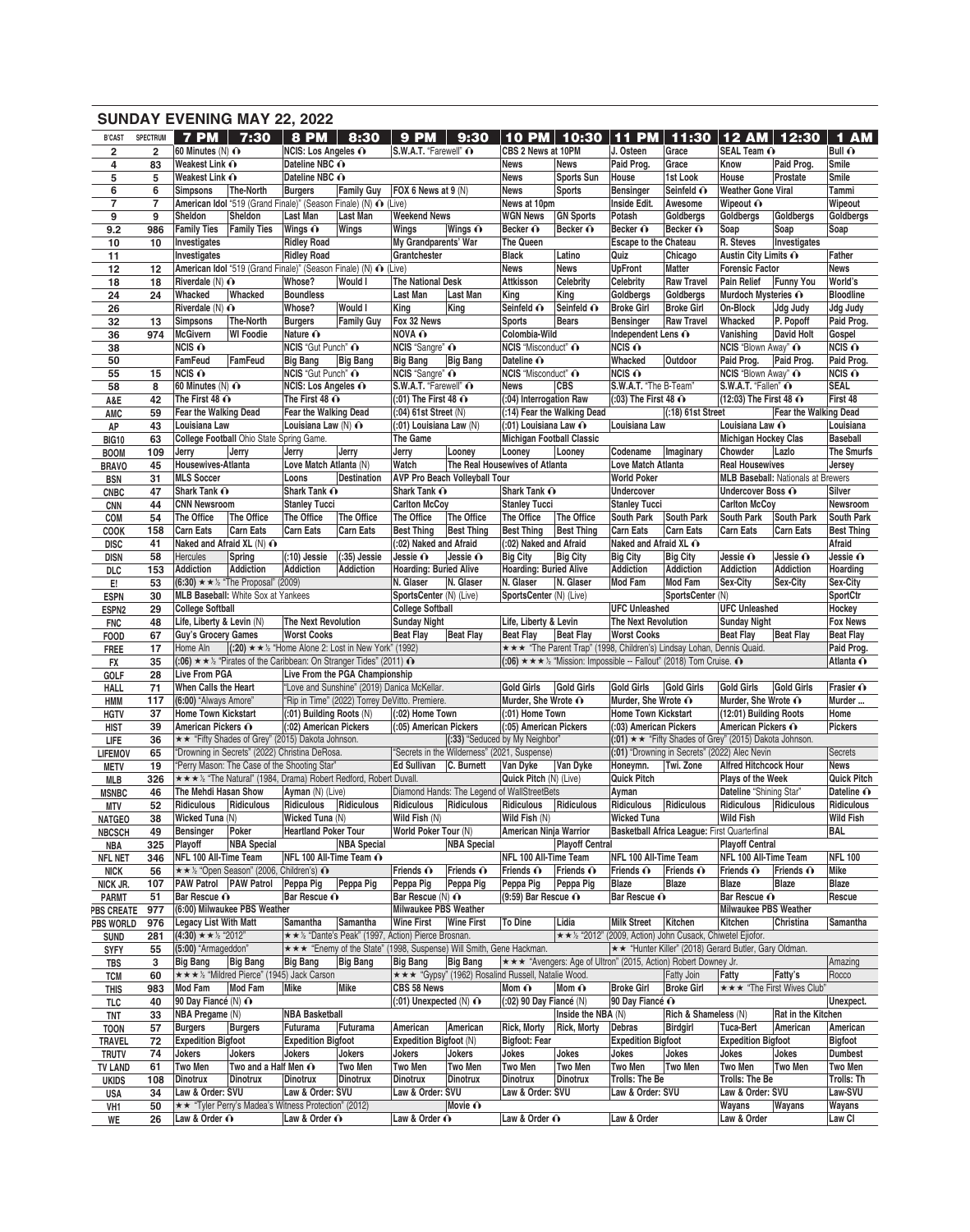|                 |                 | <b>WEEKDAY MORNING</b>   |                 |                          |                        |                          |                        |                          |                             |                         |                        |                          |                        |                          |                        |                 |
|-----------------|-----------------|--------------------------|-----------------|--------------------------|------------------------|--------------------------|------------------------|--------------------------|-----------------------------|-------------------------|------------------------|--------------------------|------------------------|--------------------------|------------------------|-----------------|
| <b>B'CAST</b>   | <b>SPECTRUM</b> | 4 AM                     | 4:30            | 5AM                      | 5:30                   | 6 AM                     | 6:30                   | $\overline{7}$ AM        |                             | 7:30   8 AM $\vert$     | 8:30                   | <b>9 AM</b>              |                        |                          | 9:30 10 AM 10:30 11 AM |                 |
| 2               | $\overline{2}$  | <b>News</b>              | <b>News</b>     | CBS 2 News at 5am        |                        | CBS 2 News at 6am        |                        | <b>CBS Mornings</b>      |                             |                         |                        | <b>Drew Barrymore</b>    |                        | The Price Is Right       |                        | <b>News</b>     |
| 4               | 83              | Early Tdy                | <b>News</b>     | <b>TMJ4 News Today</b>   |                        | <b>TMJ4 News Todav</b>   |                        | Todav                    |                             |                         |                        | <b>The Morning Blend</b> |                        | <b>Todav 3rd Hour</b>    |                        | Today           |
| 5               | 5               | News                     | <b>News</b>     | <b>News</b>              | <b>News</b>            | NBC 5 News at 6am        |                        | Today                    |                             |                         |                        | <b>Today 3rd Hour</b>    |                        | <b>Today-Hoda</b>        |                        | <b>News</b>     |
| 6               | 6               | <b>Jdg Judy</b>          | <b>News</b>     | Wake-Up News at 5        |                        | Wake-Up News at 6        |                        | Wake-Up News at 7        |                             | Wake-Up News at 8       |                        | FOX 6 Wake-              |                        | <b>Real Milwaukee</b>    |                        | <b>News</b>     |
| $\overline{7}$  | $\overline{7}$  | Morning                  | <b>News</b>     | News at 5am              |                        | News at 6am              |                        |                          | <b>Good Morning America</b> |                         |                        | Kelly and Ryan           |                        | <b>The View</b>          |                        | <b>News</b>     |
| 9               | 9               | <b>WGN News</b>          |                 | <b>WGN News</b>          |                        | <b>WGN Morning News</b>  |                        | <b>WGN Morning News</b>  |                             | <b>WGN Morning News</b> |                        | <b>WGN Morning News</b>  |                        | <b>Daytime Chicago</b>   |                        | <b>News</b>     |
| 10              | 10              | Varied                   | House           | <b>Xavier</b>            | <b>Arthur</b>          | <b>Molly</b>             | Wild                   | Hero                     | <b>Almas</b>                | <b>Curious</b>          | Tiger                  | Donkey                   | Elinor                 | <b>Sesame</b>            | Pink                   | <b>Dinosaur</b> |
| 11              |                 | Varied                   | Chicago         | Varied                   | <b>Arthur</b>          | Xavier                   | <b>Nature</b>          | Molly                    | Wild                        | Hero                    | Almas                  | <b>Curious</b>           | Tiger                  | Donkey                   | Elinor                 | Sesame          |
| 12              | 12              | Morning                  | <b>News</b>     | <b>WISN 12 News</b>      |                        | <b>WISN 12 News</b>      |                        |                          | <b>Good Morning America</b> |                         |                        | Kelly and Ryan           |                        | <b>The View</b>          |                        | <b>News</b>     |
| 18              | 18              | Daily                    | <b>Business</b> | <b>The National Desk</b> |                        | <b>The National Desk</b> |                        | <b>The National Desk</b> |                             | Dental                  | Paid Prg.              | Paid Prg.                | Paid Prg.              | <b>Balance</b>           | Daily                  | <b>Doctors</b>  |
| 24              | 24              | Shep                     | Varied          | Court                    | Judge                  | <b>Business</b>          | <b>Dental</b>          | Justice                  | Justice                     | Judae                   | Court                  | Justice                  | Paternity              | Court                    | Divorce                | Relative        |
| 26              |                 | <b>Highway Thru Hell</b> |                 | Storage                  | Paternity              | Justice                  | Court                  | Justice                  | Court                       | Jerry                   | Jerry                  | Relative                 | Relative               | <b>Steve Wilkos Show</b> |                        | Court           |
| 32              | 13              | Good                     | <b>News</b>     | <b>News</b>              |                        | <b>News</b>              |                        | Good Day Chicago         |                             |                         |                        | Good Day Chic.           |                        | <b>Wendy Williams</b>    |                        | The Real        |
| 36              | 974             | <b>Varied Programs</b>   |                 |                          |                        | Yoga                     | Yoga                   | Body                     | Allaire                     | Classical               | Sit/Be Fit             | Travel                   | <b>Burt Wolf</b>       | Quilt Art                | Painting               | Paint           |
| 38              |                 | <b>Varied Programs</b>   |                 |                          |                        |                          |                        |                          |                             |                         |                        |                          |                        |                          |                        |                 |
| 50              |                 | Paid Pra.                | Paid Prg.       | Paid Prg.                | Paid Prg.              | Church                   | <b>Dentures</b>        | Paid Pra.                | Paid Prg.                   | Paid Prg.               | Extra                  | The 700 Club             |                        | <b>Fox Sunrise</b>       |                        | Wendy           |
| 55              | 15              | <b>Varied Programs</b>   |                 |                          |                        |                          |                        |                          |                             |                         |                        |                          |                        |                          |                        |                 |
| 58              | 8               | <b>News</b>              | <b>News</b>     | CBS 58 News              |                        | CBS 58 News              |                        | <b>CBS Mornings</b>      |                             |                         |                        | Let's Make a Deal        |                        | The Price Is Right       |                        | Young           |
| A&E             | 42              | Paid Prg.                | Prince          | Jeremiah                 | Joyce M.               | Parking                  | Parking                | Parking                  | Parking                     | Parking                 | Parking                | Varied Programs          |                        |                          |                        |                 |
| AMC             | 59              | Varied                   | <b>Stooges</b>  | Paid Prg.                | Paid Prg.              | Paid Prg.                | Paid Prg.              | Paid Prg.                | Paid Prg.                   | Movie                   | <b>Varied Programs</b> |                          |                        |                          |                        |                 |
| COM             | 54              | <b>Sex Toys</b>          | Paid Prg.       | Paid Prg.                | Paid Prg.              | Futurama                 | Futurama               | Futurama                 | Futurama                    | South Pk                | South Pk               | South Pk                 | South Pk               | South Pk                 | South Pk               | South Pk        |
| <b>DISC</b>     | 41              | <b>Varied Programs</b>   |                 |                          |                        |                          |                        |                          |                             |                         |                        |                          |                        |                          |                        |                 |
| <b>DISN</b>     | 58              | Ladybug                  | Ladybug         | Sofia                    | Alice's                | Bluey                    | <b>Bluey</b>           | Bluey                    | Mickey                      | Spidey                  | <b>Bluey</b>           | <b>Bluey</b>             | Alice's                | Bluey                    | <b>Bluey</b>           | Ladybug         |
| <b>ESPN</b>     | 30              | Hockey                   | Varied          | <b>SportsCenter</b>      |                        | <b>SportsCenter</b>      |                        | Get Up                   |                             |                         |                        | <b>First Take</b>        |                        |                          |                        | SportCtr        |
| FREE            | 17              | Paid Prg.                | Paid Prg.       | Paid Prg.                | Paid Prg.              | black-ish                | black-ish              | black-ish                | black-ish                   | The 700 Club            |                        | 700 Club                 | Middle                 | <b>Varied Programs</b>   |                        |                 |
| <b>FX</b>       | 35              | Paid Prg.                | Paid Pra.       | Paid Prg.                | Paid Prg.              | <b>Mom</b>               | <b>Varied Programs</b> |                          |                             |                         |                        | Movie                    |                        | <b>Varied Programs</b>   |                        |                 |
| <b>HIST</b>     | 39              | Paid Prg.                | Paid Prg.       | Amazing                  | Jeremiah               | <b>Varied Programs</b>   |                        |                          |                             |                         |                        |                          |                        |                          |                        |                 |
| LIFE            | 36              | Paid Prg.                | Paid Prg.       | Creflo                   | Robison                | Joyce M.                 | Varied                 | Grey's Anatomy           |                             | Grey's Anatomy          |                        | Grey's Anatomy           |                        | <b>The Mentalist</b>     |                        | Mentalist       |
| <b>MTV</b>      | 52              | Ridicu                   | Ridicu          | Catfish                  | Varied                 | Catfish                  | Varied                 | Catfish                  | Varied                      | Catfish                 | Varied                 | Catfish                  | Varied                 | Catfish                  | Varied                 | Catfish         |
| <b>NICK</b>     | 56              | Mom                      | Mom             | Sheldon                  | Sponge.                | <b>Blaze</b>             | <b>PAW</b>             | PAW                      | PAW                         | PAW                     | <b>Blaze</b>           | PAW                      | PAW                    | PAW                      | PAW                    | <b>PAW</b>      |
| <b>PARMT</b>    | 51              | Paid Prg.                | Paid Prg.       | Paid Prg.                | Paid Prg.              | Paid Prg.                | Paid Pra.              | <b>Bar Rescue</b>        |                             | <b>Bar Rescue</b>       |                        | <b>Bar Rescue</b>        |                        | <b>Bar Rescue</b>        |                        | Rescue          |
| <b>SYFY</b>     | 55              | <b>Varied Programs</b>   |                 |                          |                        |                          |                        |                          |                             |                         |                        |                          |                        |                          |                        |                 |
| <b>TBS</b>      | 3               | <b>Matters</b>           | <b>Matters</b>  | Matters                  | George                 | George                   | George                 | George                   | George                      | <b>Broke</b>            | <b>Broke</b>           | <b>Broke</b>             | <b>Broke</b>           | Friends                  | Friends                | Friends         |
| <b>TCM</b>      | 60              | (:15) Movie              |                 | <b>Movie</b>             | <b>Varied Programs</b> |                          |                        | <b>Movie</b>             | <b>Varied Programs</b>      |                         |                        | <b>Movie</b>             | <b>Varied Programs</b> |                          |                        |                 |
| <b>TNT</b>      | 33              | Charmed                  |                 | Charmed                  |                        | (:01) Charmed            |                        | (:02) Charmed            |                             | (:02) Charmed           |                        | (:02) Supernatural       |                        | Varied Programs          |                        |                 |
| <b>TOON</b>     | 57              | King/Hill                | King/Hill       | <b>Mush</b>              | Coco.                  | Coco.                    | Coco.                  | Pocoyo                   | <b>Thomas</b>               | Mecha                   | Mecha                  | <b>Mush</b>              | Baby                   | Teen                     | Teen                   | Teen            |
| <b>USA</b>      | 34              | Law & Order: SVU         |                 | <b>NCIS: Los Angeles</b> |                        | <b>NCIS</b>              |                        | <b>NCIS</b>              |                             | Varied Programs         |                        |                          |                        |                          |                        |                 |
| VH <sub>1</sub> | 50              | <b>Martin</b>            | <b>Martin</b>   | <b>Martin</b>            | <b>Martin</b>          | <b>Martin</b>            | <b>Martin</b>          | Prince                   | Prince                      | Prince                  | Prince                 | Wayans                   | Wayans                 | Wayans                   | Wavans                 | Wayans          |
|                 |                 |                          |                 |                          |                        |                          |                        |                          |                             |                         |                        |                          |                        |                          |                        |                 |

## **WEEKDAY AFTERNOON**

| <b>B'CAST</b>   | SPECTRUM       |                        |                        |                        |                         | 1:30                   | $2$ PM                  | 2:30      | $3$ PM                   | 3:30             | <b>4 PM</b>            | 4:30                   | <b>5 PM</b>             | 5:30                   | 6 PM                    | 6:30            |
|-----------------|----------------|------------------------|------------------------|------------------------|-------------------------|------------------------|-------------------------|-----------|--------------------------|------------------|------------------------|------------------------|-------------------------|------------------------|-------------------------|-----------------|
| $\overline{2}$  | $\overline{2}$ | Young & Restless       |                        | Bold                   | The Talk                |                        | Let's Make a Deal       |           | Dr. Phil                 |                  | <b>CBS 2 News</b>      |                        | <b>News</b>             | <b>CBS</b>             | <b>News</b>             | ET              |
| 4               | 83             | Todav                  | <b>News</b>            | <b>News</b>            | Days of our Lives       |                        | Minute                  | The List  | <b>Kelly Clarkson</b>    |                  | TMJ4 News at 4:00      |                        | <b>News</b>             | <b>NBC</b>             | News                    | <b>Milwau</b>   |
| 5               | 5              | Chicago                | Days of our Lives      |                        | <b>Access Daily</b>     |                        | <b>Kelly Clarkson</b>   |           | <b>Ellen DeGeneres</b>   |                  | NBC 5 News at 4pm      |                        | <b>News</b>             | <b>NBC</b>             | <b>News</b>             | Holly           |
| 6               | 6              | <b>News</b>            | <b>Wendy Williams</b>  |                        | <b>Nick Cannon</b>      |                        | <b>TMZ Live</b>         |           | <b>Jdg Judy</b>          | Jdg Judy         | FOX 6 News at 4        |                        | FOX 6 News at 5         |                        | <b>News</b>             | <b>TMZ</b>      |
| $\overline{7}$  | $\overline{7}$ | <b>News</b>            | GMA3: What             |                        | <b>Tamron Hall</b>      |                        | <b>General Hospital</b> |           | Inside                   | Jeopardy         | News at 4pm            |                        | <b>News</b>             | ABC                    | <b>News</b>             | Wheel           |
| 9               | 9              | <b>News</b>            | <b>WGN Midday News</b> |                        | <b>Rachael Ray</b>      |                        | Maury                   |           | <b>DailyMail</b>         | <b>DailvMail</b> | <b>WGN</b> Early       |                        | <b>WGN Evening News</b> |                        | <b>WGN Evening News</b> |                 |
| 10              | 10             | Clifford               | <b>Sesame</b>          | Tiger                  | <b>Curious</b>          | Wild                   | <b>Nature</b>           | Odd       | <b>Varied Programs</b>   |                  |                        |                        |                         |                        | <b>PBS NewsHour</b>     |                 |
| 11              |                | Pink                   | <b>Dinosaur</b>        | Clifford               | Sesame                  | Donkey                 | Tiger                   | Go Luna   | <b>Nature</b>            | Molly            | <b>Almas</b>           | Arthur                 | Odd                     | <b>News</b>            | <b>PBS NewsHour</b>     |                 |
| 12              | 12             | <b>News</b>            | <b>GMA3: What</b>      |                        | <b>General Hospital</b> |                        | <b>The Good Dish</b>    |           | <b>Tamron Hall</b>       |                  | <b>Ellen DeGeneres</b> |                        | <b>News</b>             | <b>ABC</b>             | <b>News</b>             | ET              |
| 18              | 18             | <b>Doctors</b>         | <b>Access Daily</b>    |                        | <b>Chicago Fire</b>     |                        | Funny                   | Paid Prg. | <b>FamFeud</b>           | FamFeud          | 25 Words               | 25 Words               | <b>FamFeud</b>          | <b>FamFeud</b>         | <b>FamFeud</b>          | FamFeud         |
| 24              | 24             | Relative               | Jerry                  | Varied                 | <b>Jerry Springer</b>   |                        | Maury                   |           | <b>Steve Wilkos Show</b> |                  | <b>Hot</b>             | Hot                    | Gold                    | Gold                   | <b>Last Man</b>         | <b>Last Man</b> |
| 26              |                | Court                  | Hot                    | Hot                    | The People's Court      |                        | <b>Judge Mathis</b>     |           | <b>Judge Mathis</b>      |                  | Jdg Judy               | Jdq Judy               | Jdg Judy                | Jdq Judy               | <b>Mike</b>             | Mike            |
| 32              | 13             | <b>The Real</b>        | Fox 32 News            |                        | <b>Nick Cannon</b>      |                        | FamFeud                 | FamFeud   | <b>TMZ Live</b>          |                  | Fox 32 News            |                        | Fox 32 News at 5        |                        | <b>Big Bang</b>         | <b>Big Bang</b> |
| 36              | 974            | House                  | <b>Sew</b>             | Sara's                 | Kitchen                 | Cook                   | <b>Baking</b>           | Kitchen   | <b>Varied Programs</b>   |                  |                        |                        | Amanpour-Co             |                        | <b>Varied Programs</b>  |                 |
| 38              |                | <b>Varied Programs</b> |                        |                        |                         |                        |                         |           |                          |                  |                        |                        |                         |                        |                         |                 |
| 50              |                | Wendy                  | <b>The Good Dish</b>   |                        | <b>Extra</b>            | Dish Nat.              | Hatchett                | Judge     | <b>Divorce</b>           | Divorce          | 25 Words               | 25 Words               | FamFeud                 | FamFeud                | FamFeud                 | FamFeud         |
| 55              | 15             | <b>Varied Programs</b> |                        |                        |                         |                        |                         |           |                          |                  |                        |                        |                         |                        |                         |                 |
| 58              | 8              | Young                  | <b>News</b>            | Bold                   | <b>The Talk</b>         |                        | <b>Drew Barrymore</b>   |           | Dr. Phil                 |                  | CBS 58 News            |                        | <b>News</b>             | <b>CBS</b>             | Jeopardy                | Wheel           |
| A&E             | 42             | <b>Varied Programs</b> |                        |                        |                         |                        |                         |           | First 48                 | Varied           | First 48               | Varied                 | First 48                | <b>Varied Programs</b> |                         |                 |
| AMC             | 59             | Movie                  | <b>Varied Programs</b> |                        |                         |                        |                         |           |                          |                  |                        |                        |                         |                        |                         |                 |
| COM             | 54             | South Pk               | Varied                 | South Pk               | Seinfeld                | Seinfeld               | Seinfeld                | Seinfeld  | Seinfeld                 | Seinfeld         | Office                 | Office                 | Office                  | Office                 | Office                  | Office          |
| <b>DISC</b>     | 41             | <b>Varied Programs</b> |                        |                        |                         |                        |                         |           |                          |                  |                        |                        |                         |                        |                         |                 |
| <b>DISN</b>     | 58             | Ladybuq                | <b>Big City</b>        | <b>Big City</b>        | Ladybug                 | <b>Varied Programs</b> |                         | Ladybug   | <b>Big City</b>          | <b>Big City</b>  | <b>Big City</b>        | Ladybug                | Ladybug                 | Ladybug                | <b>Big City</b>         | <b>Big City</b> |
| <b>ESPN</b>     | 30             | SportCtr               | <b>SportsCenter</b>    |                        | This Just In            |                        | <b>NBA Today</b>        |           | <b>NFL Live</b>          |                  | Around                 | Pardon                 | <b>SportsCenter</b>     |                        | SportCtr                | Varied          |
| <b>FREE</b>     | 17             | Movie                  | <b>Varied Programs</b> |                        |                         |                        |                         |           | <b>Office</b>            | Office           | Office                 | Office                 | Office                  | Office                 | Office                  | Office          |
| <b>FX</b>       | 35             | (10:00) Movie          |                        | <b>Varied Programs</b> |                         |                        |                         |           |                          |                  |                        |                        |                         |                        |                         |                 |
| <b>HIST</b>     | 39             | <b>Varied Programs</b> |                        |                        |                         |                        |                         |           |                          |                  |                        |                        |                         |                        |                         |                 |
| LIFE            | 36             | <b>Mentalist</b>       | <b>The Mentalist</b>   |                        | Castle                  |                        | Castle                  |           | Castle                   |                  | Castle                 |                        | Castle                  |                        | Castle                  |                 |
| <b>MTV</b>      | 52             | Catfish                | Catfish                | Varied                 | Catfish                 | Varied                 | Ridicu                  | Ridicu    | Ridicu                   | Ridicu           | Ridicu                 | Ridicu                 | Ridicu                  | Ridicu                 | Ridicu                  | Ridicu          |
| <b>NICK</b>     | 56             | <b>Blaze</b>           | <b>PAW</b>             | PAW                    | <b>Smurfs</b>           | Sponge.                | Sponge.                 | Sponge.   | <b>Patrick</b>           | Sponge.          | Loud                   | Loud                   | Loud                    | Loud                   | <b>Varied Programs</b>  |                 |
| <b>PARMT</b>    | 51             | Rescue                 | <b>Bar Rescue</b>      |                        | <b>Mom</b>              | Mom                    | Mom                     | Mom       | <b>Two Men</b>           | <b>Two Men</b>   | Two Men                | <b>Two Men</b>         | <b>Two Men</b>          | <b>Two Men</b>         | <b>Two Men</b>          | <b>Two Men</b>  |
| <b>SYFY</b>     | 55             | <b>Varied Programs</b> |                        |                        |                         |                        |                         |           |                          |                  | Movie                  | <b>Varied Programs</b> |                         |                        |                         | Movie           |
| <b>TBS</b>      | 3              | <b>Friends</b>         | <b>Friends</b>         | Friends                | <b>Friends</b>          | Friends                | Friends                 | Friends   | Friends                  | Friends          | Sheldon                | Sheldon                | <b>Varied Programs</b>  |                        | <b>Big Bang</b>         | <b>Big Bang</b> |
| <b>TCM</b>      | 60             | Movie                  | <b>Varied Programs</b> |                        | <b>Movie</b>            | <b>Varied Programs</b> |                         |           |                          |                  |                        |                        | <b>Movie</b>            | <b>Varied Programs</b> |                         |                 |
| <b>TNT</b>      | 33             | <b>Varied Programs</b> |                        |                        |                         |                        |                         |           |                          |                  |                        |                        |                         |                        | <b>NHL</b>              | Hockey          |
| <b>TOON</b>     | 57             | <b>Teen</b>            | Teen                   | Teen                   | Teen                    | Teen                   | Teen                    | Teen      | Teen                     | Teen             | <b>Teen Titans Go!</b> |                        | Teen                    | Teen                   | Teen                    | Teen            |
| <b>USA</b>      | 34             | Varied Programs        |                        |                        |                         |                        | Law & Order: SVU        |           | Law & Order: SVU         |                  | Varied Programs        |                        |                         |                        |                         |                 |
| VH <sub>1</sub> | 50             | Wayans                 | <b>My Wife</b>         | My Wife                | <b>My Wife</b>          | My Wife                | My Wife                 | My Wife   | <b>Varied Programs</b>   |                  |                        |                        |                         |                        |                         |                 |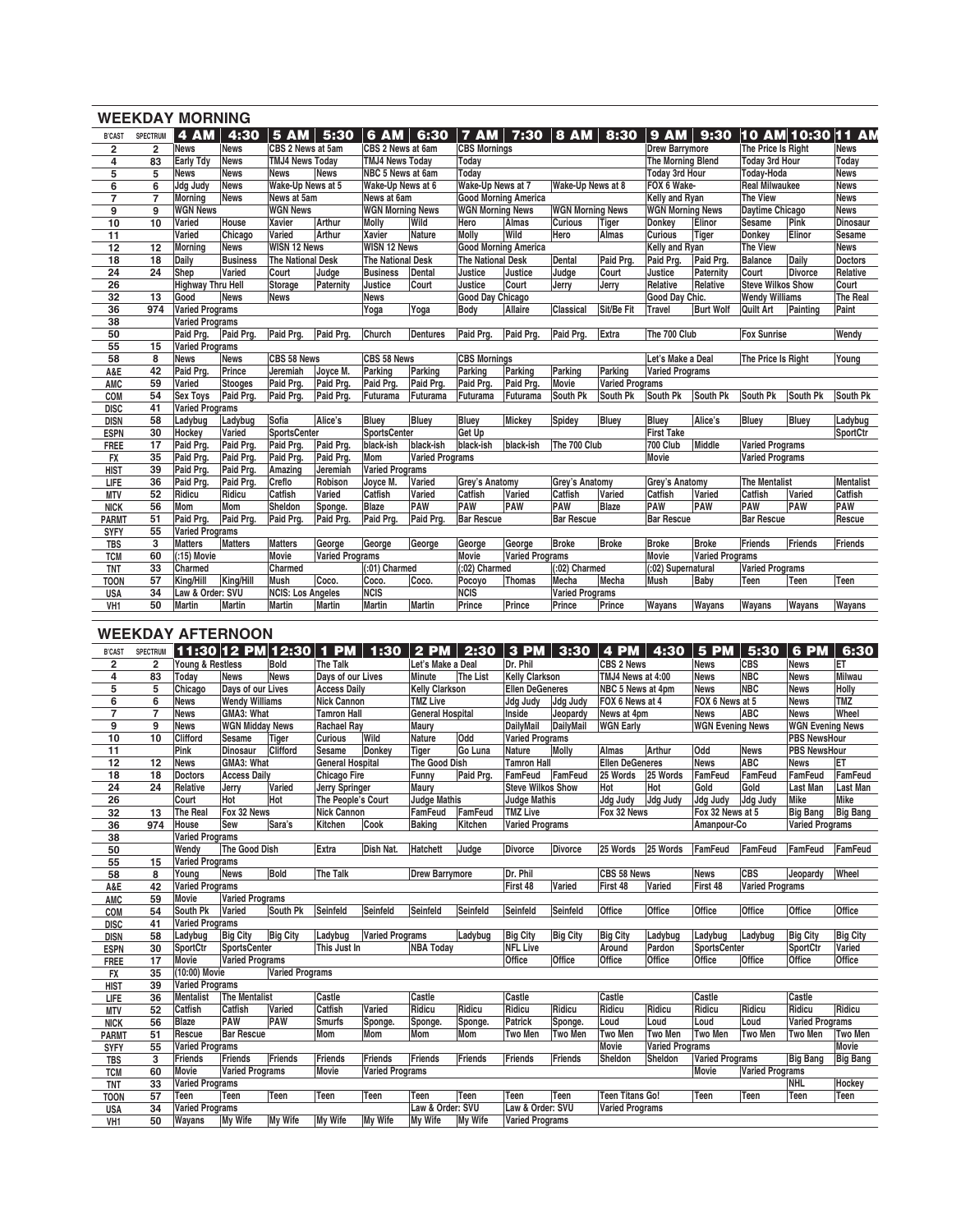|                                 |                         |                                           | <b>MONDAY EVENING MAY 23, 2022</b>                                    |                                        |                                          |                                                         |                                                                                                 |                                              |                                                                                       |                                                      |                                             |                                                                    |                                                  |                                  |
|---------------------------------|-------------------------|-------------------------------------------|-----------------------------------------------------------------------|----------------------------------------|------------------------------------------|---------------------------------------------------------|-------------------------------------------------------------------------------------------------|----------------------------------------------|---------------------------------------------------------------------------------------|------------------------------------------------------|---------------------------------------------|--------------------------------------------------------------------|--------------------------------------------------|----------------------------------|
| <b>B'CAST</b>                   | SPECTRUM                | <b>7 PM</b>                               | 7:30                                                                  | <b>8 PM</b>                            | 8:30                                     | <b>9 PM</b>                                             | 9:30                                                                                            | <b>10 PM</b>                                 | 10:30                                                                                 | 11<br><b>PM</b>                                      |                                             | 11:30 12 AM                                                        | 12:30                                            | 1 AM                             |
| $\overline{\mathbf{2}}$         | $\overline{\mathbf{2}}$ | Neighbor                                  | <b>Bob Heart</b>                                                      | $NCIS$ $\odot$                         |                                          | NCIS: Hawai'i "Ohana"                                   |                                                                                                 | <b>News</b>                                  | Late Show-Colbert                                                                     |                                                      | James Corden                                |                                                                    | Comics                                           | <b>News</b>                      |
| 4                               | 83                      |                                           | ★★½ "Jurassic World" (2015) Chris Pratt, Bryce Dallas Howard. ^       |                                        |                                          |                                                         |                                                                                                 | <b>News</b>                                  | Tonight Show-J. Fallon                                                                |                                                      | <b>Late Night-Seth Meyers</b>               |                                                                    | <b>News</b>                                      | Paid Prog.                       |
| 5<br>6                          | 5<br>6                  | Don't Forget the Lyrics!                  | ★★½ "Jurassic World" (2015) Chris Pratt, Bryce Dallas Howard. ^       | Beat Shazam O                          |                                          | FOX 6 News at 9 (N)                                     |                                                                                                 | <b>News</b><br><b>News</b>                   | Tonight Show-J. Fallon<br>You Bet                                                     | Seinfeld O                                           | <b>Late Night-Seth Meyers</b><br>Seinfeld O | Extra (N)                                                          | <b>News</b><br>Hollywood                         | <b>NBC News</b><br><b>News</b>   |
| $\overline{\phantom{a}}$        | $\overline{7}$          | <b>NBA</b>                                | <b>NBA Basketball Conference Finals: Teams TBA. (N) O (Live)</b>      |                                        |                                          |                                                         |                                                                                                 | <b>News</b>                                  | Jimmy Kimmel Live! O                                                                  |                                                      | <b>Nightline</b>                            | Kelly and Ryan                                                     |                                                  | <b>News</b>                      |
| 9                               | 9                       | black-ish                                 | Goldbergs                                                             | Sheldon                                | Last Man                                 | WGN News at Nine (N)                                    |                                                                                                 | <b>News</b>                                  | <b>GN Sports</b>                                                                      | Sheldon                                              | Goldbergs                                   | Two Men                                                            | <b>Two Men</b>                                   | Mom $\mathbf{\odot}$             |
| 9.2                             | 986                     | <b>Jeffersons</b>                         | <b>Jeffersons</b>                                                     | Jeffersons                             | <b>Jeffersons</b>                        | Johnny Carson O                                         |                                                                                                 | <b>B.</b> Miller                             | <b>B.</b> Miller                                                                      | Maude                                                | Maude                                       | Alice                                                              | Alice                                            | Soap                             |
| 10                              | 10                      | Antiques Roadshow (N)                     |                                                                       | <b>Antiques Roadshow</b>               |                                          | <b>Escape to the Chateau</b>                            |                                                                                                 | <b>Sky Blossom: Diaries</b>                  |                                                                                       |                                                      | <b>Tell Me</b>                              | R. Steves                                                          | Amanpour-Co                                      |                                  |
| 11                              |                         | Chicago Tonight (N) ∩                     |                                                                       | Antiques Roadshow (N)                  |                                          | <b>Antiques Roadshow</b>                                |                                                                                                 | Independent Lens O                           |                                                                                       |                                                      | <b>BBC World</b>                            | Amanpour-Co                                                        |                                                  | Worsley                          |
| 12                              | 12<br>18                | <b>NBA</b><br>All American O              | <b>NBA Basketball Conference Finals: Teams TBA. (N) O (Live)</b>      | <b>All American</b>                    |                                          | <b>National</b>                                         | National                                                                                        | <b>News</b><br>National                      | Jimmy Kimmel Live! O<br>National                                                      | <b>DailyMail</b>                                     | Nightline<br><b>DailvMail</b>               | ET<br>Dish Nat.                                                    | $(.36)$ Rachael Ray $\odot$<br>Access Daily O    |                                  |
| 18<br>24                        | 24                      | Law & Order: SVU                          |                                                                       | Law & Order: SVU                       |                                          | Two Men                                                 | <b>Two Men</b>                                                                                  | King                                         | King                                                                                  | Creek                                                | Creek                                       | <b>Simpsons</b>                                                    | <b>Family Guy</b>                                | <b>Burgers</b>                   |
| 26                              |                         | All American O                            |                                                                       | <b>All American</b>                    |                                          | <b>Drew Barrymore</b>                                   |                                                                                                 | Seinfeld O                                   | Seinfeld O                                                                            | King                                                 | King                                        | <b>Broke Girl</b>                                                  | <b>Broke Girl</b>                                | <b>Funny You</b>                 |
| 32                              | 13                      | Don't Forget the Lyrics!                  |                                                                       | Beat Shazam O                          |                                          | Fox 32 News at Nine                                     |                                                                                                 | <b>Mod Fam</b>                               | TMZ $(N)$ $\odot$                                                                     | You Bet                                              | You Bet                                     | Dish Nat.                                                          | <b>Big Bang</b>                                  | <b>Mod Fam</b>                   |
| 36                              | 974                     | News                                      | <b>BBC News</b>                                                       | Land Girls "Ditchers"                  |                                          | The Woman in White                                      |                                                                                                 | <b>BBC World</b>                             | PBS NewsHour (N) O                                                                    |                                                      | NOVA O                                      |                                                                    | <b>Curious</b>                                   | Kitchen                          |
| 38                              |                         | MacGyver O                                |                                                                       | MacGyver O                             |                                          | MacGyver O                                              |                                                                                                 | MacGyver O                                   |                                                                                       | MacGyver O                                           |                                             | MacGyver O                                                         |                                                  | MacGyver                         |
| 50                              |                         | Law & Order: SVU                          |                                                                       | Law & Order: SVU                       |                                          | Law & Order: SVU                                        |                                                                                                 | Dateline O                                   |                                                                                       | Creek                                                | Creek                                       | <b>Simpsons</b>                                                    | <b>Theft</b>                                     | Home                             |
| 55<br>58                        | 15<br>8                 | MacGyver O                                | <b>Bob Heart</b>                                                      | MacGyver O<br>$NCIS$ $\odot$           |                                          | MacGyver O<br>NCIS: Hawai'i "Ohana"                     |                                                                                                 | MacGyver O<br><b>News</b>                    | <b>Late Show-Colbert</b>                                                              | MacGyver O                                           | James Corden                                | MacGyver O                                                         | Inside Ed.                                       | MacGyver<br>Friends $\odot$      |
| A&E                             | 42                      | Neighbor<br><b>Court Cam</b>              | <b>Court Cam</b>                                                      | Court Cam                              | Court Cam                                | <b>Court Cam</b>                                        | <b>Court Cam</b>                                                                                | <b>Court Cam</b>                             | Court Cam                                                                             | Court Cam                                            | <b>Court Cam</b>                            | <b>Court Cam</b>                                                   | <b>Court Cam</b>                                 | <b>Court Cam</b>                 |
| AMC                             | 59                      | (5:00) "Shooter" (2007)                   |                                                                       | Better Call Saul (N) O                 |                                          | (:10) Better Call Saul (N)                              |                                                                                                 | (:10) Better Call Saul ∩                     |                                                                                       |                                                      |                                             | $(20)$ * * * 2 "Moneyball" (2011) Brad Pitt.                       |                                                  |                                  |
| АP                              | 43                      | Naked and Afraid ∩                        |                                                                       | Bee Czar $(N)$ $\odot$                 |                                          |                                                         | Naked and Afraid The frigid Montana wilderness.                                                 |                                              |                                                                                       | Naked and Afraid O                                   |                                             | Bee Czar O                                                         |                                                  | Afraid                           |
| <b>BIG10</b>                    | 63                      | <b>B1G Today</b>                          |                                                                       | Nebraska                               |                                          | Nebraska Football Classic                               |                                                                                                 |                                              |                                                                                       |                                                      |                                             | College Baseball From May 25, 2019. Big Ten Semifinal 3.           |                                                  |                                  |
| <b>BOOM</b>                     | 109                     | Jerry                                     | Jerry                                                                 | Jerry                                  | Jerry                                    | Jerry                                                   | Looney                                                                                          | Looney                                       | Looney                                                                                | Codename                                             | Imaginary                                   | Chowder                                                            | Lazlo                                            | <b>The Smurfs</b>                |
| <b>BRAVO</b>                    | 45                      |                                           | Below Deck Sailing Yacht (N)                                          |                                        |                                          | * 1/2 "Big Daddy" (1999) Adam Sandler.                  |                                                                                                 |                                              | * 1/2 "Big Daddy" (1999) Adam Sandler.                                                |                                                      |                                             |                                                                    | * 1/2 "Father Figures"                           |                                  |
| <b>BSN</b>                      | 31                      | $(6:30)$ The Rally $(N)$<br>Shark Tank O  |                                                                       | <b>Brewers</b>                         |                                          |                                                         | MLB Baseball Milwaukee Brewers at San Diego Padres. (N) (Live)                                  |                                              |                                                                                       |                                                      | Postgame                                    | Angling<br><b>American Greed</b>                                   | Due North                                        | <b>Destination</b><br>Dateline O |
| <b>CNBC</b>                     | 47<br>44                | Anderson Cooper 360                       |                                                                       | Shark Tank O<br>CNN Tonight (N) (Live) |                                          | Shark Tank O<br>Don Lemon Tonight (N)                   |                                                                                                 | <b>Shark Tank ∩</b><br>Don Lemon Tonight (N) |                                                                                       | <b>Shepard Smith</b><br><b>CNN Newsroom Live</b>     |                                             | <b>CNN Newsroom Live</b>                                           |                                                  | Newsroom                         |
| <b>CNN</b><br><b>COM</b>        | 54                      | The Office                                | The Office                                                            | The Office                             | The Office                               | The Office                                              | The Office                                                                                      | The Office                                   | The Office                                                                            | Seinfeld O                                           | Seinfeld O                                  | Seinfeld O                                                         | South Park                                       | <b>South Park</b>                |
| COOK                            | 158                     | <b>Delicious</b>                          | <b>Delicious</b>                                                      | Zimmern                                | Zimmern                                  | <b>Delicious</b>                                        | <b>Delicious</b>                                                                                | <b>Delicious</b>                             | <b>Delicious</b>                                                                      | <b>Delicious</b>                                     | <b>Delicious</b>                            | Zimmern                                                            | Zimmern                                          | <b>Delicious</b>                 |
| <b>DISC</b>                     | 41                      |                                           | Street Outlaws: America's List "Point Break" Ryan gets a rerun. (N) O |                                        |                                          |                                                         |                                                                                                 | (:12) Street Outlaws ∩                       |                                                                                       |                                                      |                                             | Street Outlaws: America's List Ryan gets a rerun. O                |                                                  |                                  |
| <b>DISN</b>                     | 58                      | Spring                                    | Descen                                                                | Jessie O                               | Jessie O                                 | <b>Big City</b>                                         | <b>Big City</b>                                                                                 | Ladybug                                      | Ladybug                                                                               | Jessie O                                             | Jessie O                                    | Jessie O                                                           | Jessie O                                         | Jessie O                         |
| DLC                             | 153                     | Pregnant                                  | Pregnant                                                              | Pregnant                               | Pregnant                                 | Vegas ER $\odot$                                        |                                                                                                 | Vegas ER $\odot$                             |                                                                                       | Pregnant                                             | Pregnant                                    | Pregnant                                                           | Pregnant                                         | Vegas ER                         |
| E!                              | 53                      | Mod Fam                                   | <b>Mod Fam</b>                                                        | Mod Fam                                | Mod Fam                                  | Mod Fam                                                 | <b>Mod Fam</b>                                                                                  | <b>Mod Fam</b>                               | Nightly Pop                                                                           | Sex-City                                             | Sex-City                                    | Sex-City                                                           | Sex-City                                         | Sex-City                         |
| <b>ESPN</b>                     | 30<br>29                | (6:30) ESPN Films<br><b>AKC National</b>  |                                                                       | <b>ESPN Films</b><br><b>NFL Live</b>   |                                          | Rookie                                                  | Rookie                                                                                          | <b>SportsCenter</b><br>Rookie                | Rookie                                                                                | SportsCenter (N) (Live)<br><b>UFC Unleashed</b>      |                                             | SportsCenter (N) (Live)<br>Around                                  | Interruption                                     | SportCtr<br>Unleash              |
| ESPN <sub>2</sub><br><b>FNC</b> | 48                      | <b>Tucker Carlson Tonight</b>             |                                                                       | Hannity (N) (Live)                     |                                          | The Ingraham Angle (N)                                  |                                                                                                 | Gutfeld! (N)                                 |                                                                                       | Fox News at Night                                    |                                             | <b>Tucker Carlson Tonight</b>                                      |                                                  | <b>Hannity</b>                   |
| <b>FOOD</b>                     | 67                      | <b>BBQ Brawl</b>                          |                                                                       | <b>BBQ Brawl (N)</b>                   |                                          | <b>Beat Flay</b>                                        | <b>Beat Flay</b>                                                                                | <b>Beat Flay</b>                             | <b>Beat Flay</b>                                                                      | <b>BBQ Brawl</b>                                     |                                             | <b>Beat Flay</b>                                                   | <b>Beat Flay</b>                                 | <b>Beat Flay</b>                 |
| <b>FREE</b>                     | 17                      |                                           | ★★★ "Cast Away" (2000, Drama) Tom Hanks, Helen Hunt, Nick Searcy.     |                                        |                                          |                                                         |                                                                                                 | The 700 Club $\odot$                         |                                                                                       | Simpsons                                             | <b>Simpsons</b>                             | <b>Simpsons</b>                                                    | <b>Simpsons</b>                                  | Paid Prog.                       |
| FX                              | 35                      |                                           | $(6:30) \star \frac{1}{2}$ "Baywatch" (2017) Zac Efron $\odot$        |                                        |                                          | <b>Breeders</b>                                         | <b>Breeders</b>                                                                                 | <b>Breeders</b>                              | ★★½ "Zombieland: Double Tap" (2019) 心                                                 |                                                      |                                             |                                                                    | <b>Breeders</b>                                  | Mom $\mathbf{\Omega}$            |
| GOLF                            | 28                      | Women's College Golf                      |                                                                       | Golf Central (N) (Live)                |                                          |                                                         |                                                                                                 |                                              | Women's College Golf NCAA Championships: Individual National Championship.            |                                                      |                                             |                                                                    |                                                  | Golf C'tral                      |
| <b>HALL</b>                     | 71                      |                                           | "From Friend to Fiancé" (2019) Jocelyn Hudon.                         |                                        |                                          | <b>Gold Girls</b>                                       | <b>Gold Girls</b>                                                                               | <b>Gold Girls</b>                            | Gold Girls                                                                            | Gold Girls                                           | <b>Gold Girls</b>                           | Frasier O                                                          | Frasier O                                        | Frasier O                        |
| <b>HMM</b>                      | 117<br>37               | (6:00) "Rip in Time"<br>Celebrity IOU (N) |                                                                       | Celebrity IOU (N)                      | "To Catch a Spy" (2021) Nathalie Kelley. | Lil Jon Wants                                           |                                                                                                 | Murder, She Wrote O<br>(:01) Celebrity IOU   |                                                                                       | Murder, She Wrote ∩<br>Celebrity IOU                 |                                             | Murder, She Wrote O<br><b>Lil Jon Wants</b>                        |                                                  | Murder<br>Celebrity              |
| <b>HGTV</b><br>HIST             | 39                      |                                           | Ancient Aliens: Declassified (N)                                      |                                        |                                          |                                                         |                                                                                                 |                                              |                                                                                       |                                                      | (:03) Ancient Aliens: Declassified          |                                                                    |                                                  |                                  |
| <b>LIFE</b>                     | 36                      | The First 48 $\odot$                      |                                                                       | The First 48                           |                                          | (:03) The First 48                                      |                                                                                                 | (:03) The First 48                           |                                                                                       | $(.01)$ The First 48 $\odot$                         |                                             | (12:01) The First 48                                               |                                                  | First 48                         |
| <b>LIFEMOV</b>                  | 65                      |                                           | "Twisted Little Lies" (2021) Jessica Morris.                          |                                        |                                          |                                                         | ★ ½ "The Boy Next Door" (2015, Suspense)                                                        |                                              |                                                                                       |                                                      |                                             | (:01) "Twisted Little Lies" (2021) Jessica Morris.                 |                                                  | <b>Boy Next</b>                  |
| <b>METV</b>                     | 19                      |                                           |                                                                       |                                        |                                          |                                                         |                                                                                                 |                                              | Andy G.   Andy G.   G. Pyle   Green Acre   Heroes   Heroes   C. Burnett   Perry Mason |                                                      |                                             | Twi. Zone Hitchcock Hitchcock                                      |                                                  | Mannix                           |
| MLB                             | 326                     |                                           | (6:00) MLB Baseball Regional Coverage. (N) (Live)                     |                                        |                                          | <b>MLB Tonight</b>                                      |                                                                                                 | MLB Tonight (N) (Live)                       |                                                                                       |                                                      | Quick Pitch (N) (Live)                      |                                                                    | <b>Quick Pitch</b>                               |                                  |
| <b>MSNBC</b>                    | 46                      | All In With Chris Hayes                   |                                                                       | <b>Rachel Maddow Show</b>              |                                          | The Last Word With                                      |                                                                                                 | 11th Hour                                    |                                                                                       | <b>Rachel Maddow Show</b>                            |                                             | The Last Word With                                                 |                                                  | 11th Hour                        |
| MTV                             | 52                      | Ridiculous Ridiculous                     |                                                                       | Ridiculous<br>Life Below Zero          | Ridiculous                               | Ridiculous Ridiculous<br>Life Below Zero                |                                                                                                 | Ridiculous<br>Life Below Zero                | Ridiculous                                                                            | Ridiculous<br>Drugs, Inc.: The Fix                   | Ridiculous                                  | Ridiculous<br>Drugs, Inc.: The Fix                                 | Ridiculous                                       | Ridiculous<br>Drugs, Inc.        |
| <b>NATGEO</b><br><b>NBCSCH</b>  | 38<br>49                | Life Below Zero                           | Basketball Africa League: Third Quarterfinal                          |                                        |                                          |                                                         | Basketball Africa League: Fourth Quarterfinal                                                   |                                              |                                                                                       | Unfiltered                                           | Immortals                                   | World Poker Tour (N)                                               |                                                  | BAL                              |
| NBA                             | 325                     | <b>Playoff Central</b>                    |                                                                       | <b>NBA</b> Special                     |                                          | <b>NBA Special</b>                                      |                                                                                                 | <b>Playoff Central</b>                       |                                                                                       |                                                      | <b>Playoff Central</b>                      |                                                                    |                                                  | <b>NBA</b> Game                  |
| <b>NFL NET</b>                  | 346                     |                                           | NFL Football From Jan. 30, 2022. O                                    |                                        |                                          |                                                         |                                                                                                 | <b>NFL Total Access O</b>                    |                                                                                       | NFL Football From Jan. 22, 2022. O                   |                                             |                                                                    |                                                  |                                  |
| NICK                            | 56                      |                                           | SpongeBob SpongeBob SpongeBob Friends ∩                               |                                        |                                          | Friends $\odot$                                         | Friends $\odot$                                                                                 | Friends $\odot$                              | Friends $\odot$                                                                       | Friends "The Last One"                               |                                             | Friends $\odot$                                                    | Friends $\odot$                                  | Friends O                        |
| NICK JR.                        | 107                     | <b>PAW Patrol Baby</b>                    |                                                                       | Peppa Pig                              | Peppa Pig                                | Peppa Pig                                               | Peppa Pig                                                                                       | Peppa Pig                                    | Peppa Pig                                                                             | Blaze                                                | Blaze                                       | <b>Blaze</b>                                                       | <b>Blaze</b>                                     | <b>Blaze</b>                     |
| <b>PARMT</b>                    | 51                      |                                           |                                                                       |                                        |                                          |                                                         | ★★★★ "Titanic" (1997) Leonardo DiCaprio. A woman falls for an artist aboard the ill-fated ship. |                                              |                                                                                       |                                                      |                                             | **** "Titanic" (1997) Leonardo DiCaprio, Billy Zane. ↑             |                                                  |                                  |
| <b>PBS CREATE</b>               | 977                     |                                           | (6:00) Milwaukee PBS Weather                                          |                                        |                                          | <b>Milwaukee PBS Weather</b>                            |                                                                                                 |                                              |                                                                                       |                                                      | Kitchen                                     | <b>Milwaukee PBS Weather</b>                                       |                                                  |                                  |
| <b>PBS WORLD</b><br><b>SUND</b> | 976<br>281              | Kitchen<br><b>NCIS</b> "Internal Affairs" | Roadfood                                                              | Samantha<br>Law & Order "Carrier"      | Samantha                                 | R. Steves<br>NCIS "In the Zone" ∩                       | Travel                                                                                          | Ireland<br>NCIS "Recoil" ∩                   | <b>Best of Joy</b>                                                                    | Roadfood<br>NCIS "About Face" O                      |                                             | Simp. Ming Cook<br>Columbo "Publish or Perish"                     |                                                  | Samantha                         |
| <b>SYFY</b>                     | 55                      |                                           | ★★ "The Transporter" (2002) Jason Statham.                            |                                        |                                          |                                                         | ★★ "xXx: Return of Xander Cage" (2017)                                                          |                                              |                                                                                       |                                                      |                                             | $(.05) \star \star$ "Victor Frankenstein" (2015) Daniel Radcliffe. |                                                  |                                  |
| TBS                             | 3                       | <b>Big Bang</b>                           | <b>Big Bang</b>                                                       | <b>Big Bang</b>                        | <b>Big Bang</b>                          | Sheldon                                                 | Sheldon                                                                                         | Sheldon                                      | Sheldon                                                                               | Sheldon                                              | Sheldon                                     | The Cube                                                           |                                                  | <b>The Cube</b>                  |
| <b>TCM</b>                      | 60                      |                                           | ★★★ "Million Dollar Mermaid" (1952)                                   |                                        |                                          |                                                         | *** "Easy to Love" (1953) Esther Williams.                                                      |                                              |                                                                                       | ★★ "Small Town Girl" (1953)                          |                                             |                                                                    | (:45) "Rose Marie"                               |                                  |
| <b>THIS</b>                     | 983                     | Dateline O                                |                                                                       | Dateline O                             |                                          | CBS 58 News                                             |                                                                                                 | Law & Order: SVU                             |                                                                                       | black-ish                                            | black-ish                                   | Mod Fam                                                            | <b>Mod Fam</b>                                   | <b>Broke Girl</b>                |
| TLC                             | 40                      |                                           | 90 Day: The Single Life "Tell All Part 1" (N) $\odot$                 |                                        |                                          | 90 Day: The Single Life                                 |                                                                                                 | Unexpected O                                 |                                                                                       | 90 Day: The Single Life "Tell All Part 1" O          |                                             |                                                                    |                                                  | 90 Day                           |
| TNT                             | 33                      | <b>NHL Hockey</b>                         |                                                                       |                                        |                                          |                                                         |                                                                                                 |                                              | NHL Hockey Western Conference Second Round, Game 4: Teams TBA. (N)                    |                                                      |                                             | Cold Case O                                                        |                                                  | <b>Cold Case</b>                 |
| <b>TOON</b>                     | 57                      | King of Hill King of Hill                 | Mysteries of the Unknown (N)                                          | <b>Burgers</b>                         | <b>Burgers</b>                           | Rick, Morty American<br><b>Mysteries of the Unknown</b> |                                                                                                 | American                                     | American                                                                              | Boondocks Chicken<br><b>Mysteries of the Unknown</b> |                                             | Aqua                                                               | <b>Rick, Morty</b>                               | Futurama<br><b>Mysteries</b>     |
| <b>TRAVEL</b><br><b>TRUTV</b>   | 72<br>74                | Jokes                                     | Jokes                                                                 | Jokes                                  | Jokes                                    |                                                         |                                                                                                 |                                              | ★★ "You Don't Mess With the Zohan" (2008) Adam Sandler.                               |                                                      |                                             |                                                                    | <b>★★ "You Don't Mess With the Zohan" (2008)</b> |                                  |
| <b>TV LAND</b>                  | 61                      | Raymond                                   | Raymond                                                               | Raymond                                | Raymond                                  | Raymond                                                 | Raymond                                                                                         | King                                         | King                                                                                  | King                                                 | King                                        | King                                                               | King                                             | Raymond                          |
| <b>UKIDS</b>                    | 108                     | Dinotrux                                  | <b>Dinotrux</b>                                                       | <b>Dinotrux</b>                        | <b>Dinotrux</b>                          | <b>Dinotrux</b>                                         | <b>Dinotrux</b>                                                                                 | Dinotrux                                     | Dinotrux                                                                              | Trolls: The Be                                       |                                             | <b>Trolls: The Be</b>                                              |                                                  | Trolls: Th                       |
| USA                             | 34                      |                                           | WWE Monday Night RAW (N) ∩ (Live)                                     |                                        |                                          |                                                         |                                                                                                 | 9-1-1 "Point of Origin"                      |                                                                                       | 9-1-1 "Heartbreaker"                                 |                                             | $9-1-1$ $\odot$                                                    |                                                  | $9-1-1$ $\odot$                  |
| VH1                             | 50                      | <b>Basketball Wives (N)</b>               |                                                                       | <b>VH1 Couples Retreat</b>             |                                          | Basketball Wives O                                      |                                                                                                 | <b>VH1 Couples Retreat</b>                   |                                                                                       | Basketball Wives O                                   |                                             | <b>VH1 Couples Retreat</b>                                         |                                                  | Wayans                           |
| WE                              | 26                      | Criminal Minds O                          |                                                                       | Criminal Minds O                       |                                          | Criminal Minds O                                        |                                                                                                 | Criminal Minds O                             |                                                                                       | Criminal Minds O                                     |                                             | Law Order: CI                                                      |                                                  | Law CI                           |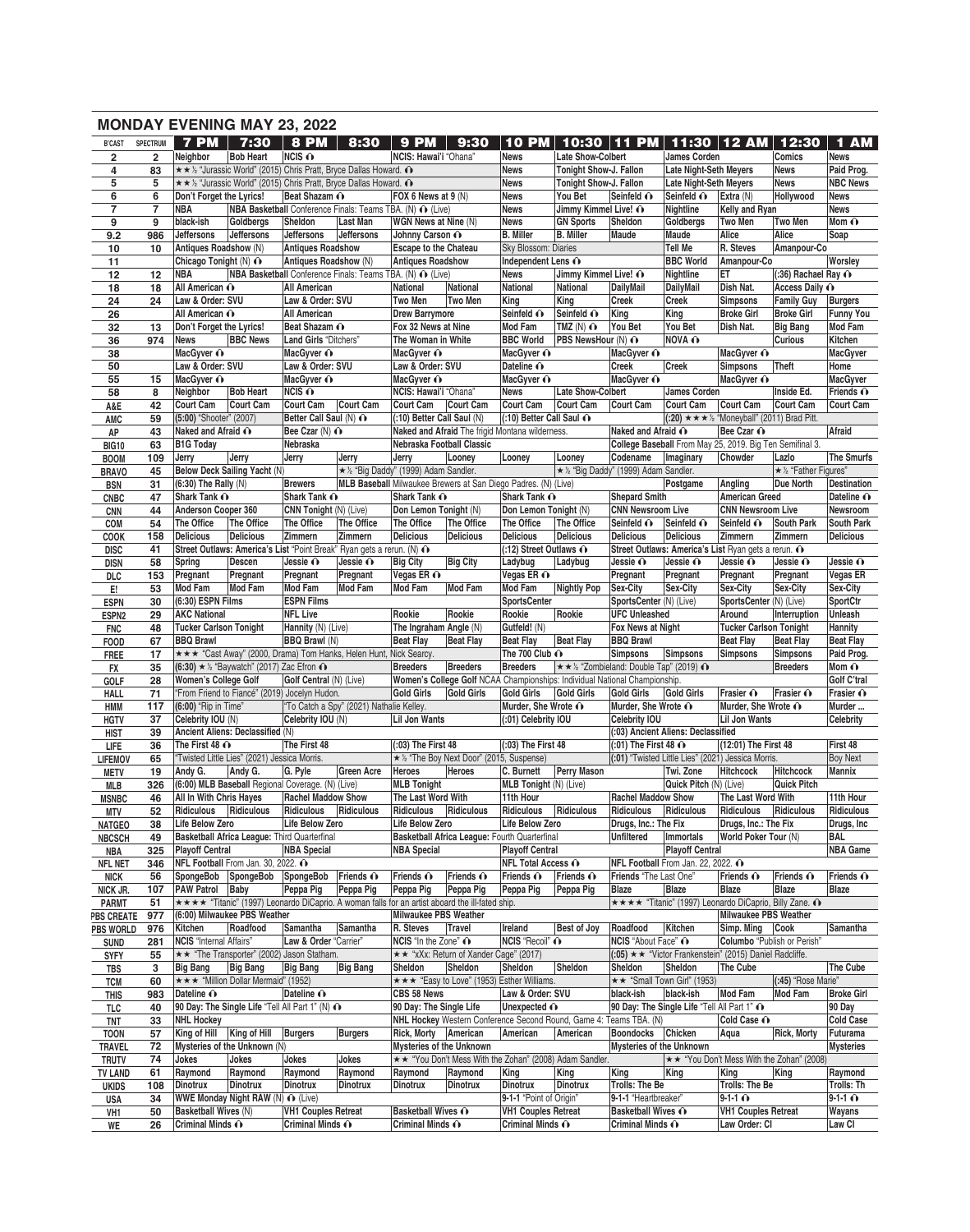|                            |                |                                         |                                                                | <b>TUESDAY EVENING MAY 24, 2022</b>                                                  |                                         |                                          |                                                                                                                                                             |                                          |                                                                  |                                          |                                                                |                                               |                               |                          |
|----------------------------|----------------|-----------------------------------------|----------------------------------------------------------------|--------------------------------------------------------------------------------------|-----------------------------------------|------------------------------------------|-------------------------------------------------------------------------------------------------------------------------------------------------------------|------------------------------------------|------------------------------------------------------------------|------------------------------------------|----------------------------------------------------------------|-----------------------------------------------|-------------------------------|--------------------------|
| <b>B'CAST</b>              | SPECTRUM       | $7$ PM $\parallel$                      | 7:30                                                           | <b>8 PM</b>                                                                          | 8:30                                    | <b>9 PM</b>                              | 9:30                                                                                                                                                        | <b>10 PM</b>                             | 10:30                                                            | <b>PM</b><br>11.                         |                                                                | 11:30   12 AM                                 | 12:30                         | 1 AM                     |
| $\overline{\mathbf{2}}$    | $\overline{2}$ | FBI "Prodigal Son" O                    |                                                                | FBI: International O                                                                 |                                         | FBI: Most Wanted $\odot$                 |                                                                                                                                                             | <b>News</b>                              | Late Show-Colbert                                                |                                          | James Corden                                                   |                                               | Comics                        | <b>News</b>              |
| 4                          | 83             | Rock                                    | Rock                                                           | This Is Us "Us" $\odot$                                                              |                                         | (:01) New Amsterdam                      |                                                                                                                                                             | <b>News</b>                              | Tonight Show-J. Fallon                                           |                                          | <b>Late Night-Seth Meyers</b>                                  |                                               | <b>News</b>                   | Paid Prog.               |
| 5                          | 5              | Rock                                    | Rock                                                           | This Is Us "Us" $\odot$                                                              |                                         | (:01) New Amsterdam                      |                                                                                                                                                             | <b>News</b>                              | Tonight Show-J. Fallon                                           |                                          | <b>Late Night-Seth Meyers</b>                                  |                                               | <b>News</b>                   | <b>NBC News</b>          |
| 6                          | 6              |                                         | Name That Tune (Season Finale) (N) ∩                           |                                                                                      |                                         | FOX 6 News at 9 (N)                      |                                                                                                                                                             | <b>News</b>                              | You Bet                                                          | Seinfeld O                               | Seinfeld O                                                     | Extra (N)                                     | Hollywood                     | <b>News</b>              |
| $\overline{7}$             | 7              | Holey Moley $(N)$ $\odot$               |                                                                | The Chase $(N)$ $\odot$                                                              |                                         | Who Do You Believe?                      |                                                                                                                                                             | <b>News</b>                              | Jimmy Kimmel Live! O                                             |                                          | Nightline                                                      | Kelly and Ryan                                |                               | <b>News</b>              |
| 9                          | 9              | <b>GOP Debate</b>                       |                                                                | Sheldon                                                                              | <b>Last Man</b>                         | WGN News at Nine (N)                     |                                                                                                                                                             | <b>News</b>                              | <b>GN Sports</b>                                                 | Sheldon                                  | Goldbergs                                                      | Two Men                                       | <b>Two Men</b>                | Mom $\mathbf{\Omega}$    |
| 9.2                        | 986<br>10      | Jeffersons<br><b>Finding Your Roots</b> | <b>Jeffersons</b>                                              | <b>Jeffersons</b>                                                                    | Jeffersons<br>American Experience (N) ∩ | Johnny Carson O                          |                                                                                                                                                             | <b>B.</b> Miller                         | <b>B.</b> Miller<br>The War Newsreels of troops killed. O        | Maude                                    | Maude                                                          | Alice<br>R. Steves                            | Alice<br>Amanpour-Co          | Soap                     |
| 10<br>11                   |                | Chicago Tonight $(N)$ $\odot$           |                                                                | <b>Finding Your Roots</b>                                                            |                                         |                                          | American Experience (N) ∩                                                                                                                                   |                                          |                                                                  | <b>BBC World</b>                         | Amanpour-Co                                                    |                                               | <b>Antiques Roadshow</b>      |                          |
| 12                         | 12             | Holey Moley $(N)$ $\odot$               |                                                                | The Chase $(N)$ $\odot$                                                              |                                         | Who Do You Believe?                      |                                                                                                                                                             | <b>News</b>                              | Jimmy Kimmel Live! O                                             |                                          | Nightline                                                      | EΤ                                            | $(.36)$ Rachael Ray $\odot$   |                          |
| 18                         | 18             | Superman & Lois $\odot$                 |                                                                | Superman & Lois ∩                                                                    |                                         | National                                 | National                                                                                                                                                    | <b>National</b>                          | National                                                         | <b>DailyMail</b>                         | DailyMail                                                      | Dish Nat.                                     | Access Daily O                |                          |
| 24                         | 24             | Chicago Fire O                          |                                                                | Chicago Fire O                                                                       |                                         | Two Men                                  | Two Men                                                                                                                                                     | King                                     | King                                                             | <b>Creek</b>                             | Creek                                                          | <b>Simpsons</b>                               | <b>Family Guy</b>             | <b>Burgers</b>           |
| 26                         |                |                                         |                                                                | WNBA Basketball Indiana Fever at Chicago Sky.                                        |                                         | Superman & Lois O                        |                                                                                                                                                             | Superman & Lois O                        |                                                                  | King                                     | King                                                           | Seinfeld O                                    | Seinfeld O                    | <b>Broke Girl</b>        |
| 32                         | 13             |                                         | Name That Tune (Season Finale) (N) ∩                           |                                                                                      |                                         | Fox 32 News at Nine                      |                                                                                                                                                             | <b>Mod Fam</b>                           | $TMZ(N)$ $\odot$                                                 | You Bet                                  | You Bet                                                        | Dish Nat.                                     | <b>Big Bang</b>               | <b>Mod Fam</b>           |
| 36                         | 974            | <b>News</b>                             | <b>BBC News</b>                                                | The Queen                                                                            |                                         | In Their Own Words O                     |                                                                                                                                                             | <b>BBC World</b>                         | PBS NewsHour (N) O                                               |                                          | No Passport Required                                           |                                               | <b>Milwaukee PBS' Stories</b> |                          |
| 38                         |                | Chicago Fire O                          |                                                                | Chicago Fire O                                                                       |                                         | Chicago Fire O                           |                                                                                                                                                             | Chicago Fire O                           |                                                                  | Chicago Fire "Prove It"                  |                                                                | Chicago Fire O                                |                               | Chi. Fire                |
| 50                         |                | Law & Order: SVU                        |                                                                | Chicago Fire O                                                                       |                                         | Chicago Fire O                           |                                                                                                                                                             | Dateline O                               |                                                                  | <b>Creek</b>                             | <b>Creek</b>                                                   | <b>Simpsons</b>                               | Paid Prog.                    | Miracle                  |
| 55                         | 15<br>8        | Chicago Fire O<br>FBI "Prodigal Son" O  |                                                                | Chicago Fire O<br>FBI: International O                                               |                                         | Chicago Fire O<br>FBI: Most Wanted O     |                                                                                                                                                             | Chicago Fire O<br><b>News</b>            | Late Show-Colbert                                                | Chicago Fire "Prove It"                  | James Corden                                                   | Chicago Fire O                                | Inside Ed.                    | Chi. Fire<br>Friends O   |
| 58<br>A&E                  | 42             |                                         |                                                                | Biggie: The Life of Notorious B.I.G. Life story of the influential rapper. $\odot$   |                                         |                                          |                                                                                                                                                             | $(0.06)$ The First 48 $\odot$            |                                                                  |                                          | $(0.03)$ Biggie: The Life of Notorious B.I.G. $\odot$          |                                               |                               |                          |
| AMC                        | 59             |                                         |                                                                | $(6:00)$ * * * "Tombstone" (1993) Kurt Russell.                                      |                                         |                                          | <b>★★★★ "Unforgiven" (1992, Western) Clint Eastwood, Gene Hackman.</b>                                                                                      |                                          |                                                                  |                                          |                                                                | Fear the Walking Dead                         |                               | <b>Walk:Dead</b>         |
| AP                         | 43             | North Woods                             |                                                                | <b>North Woods</b>                                                                   |                                         | Louisiana Law (N) O                      |                                                                                                                                                             | Louisiana Law O                          |                                                                  | North Woods                              |                                                                | <b>North Woods</b>                            |                               | Louisiana                |
| <b>BIG10</b>               | 63             | <b>B1G Today</b>                        |                                                                | Michigan                                                                             |                                         | <b>Divided We Stand</b>                  |                                                                                                                                                             | <b>Michigan State</b>                    |                                                                  | <b>Maryland Football</b>                 |                                                                | <b>Maryland Football</b>                      |                               | Illinois                 |
| <b>BOOM</b>                | 109            | Jerry                                   | Jerry                                                          | Jerry                                                                                | Jerry                                   | Jerry                                    | Looney                                                                                                                                                      | Looney                                   | Looney                                                           | Codename                                 | Imaginary                                                      | Chowder                                       | Lazlo                         | The Smurfs               |
| <b>BRAVO</b>               | 45             | <b>Real Housewives</b>                  |                                                                |                                                                                      | The Real Housewives of Miami (N)        |                                          |                                                                                                                                                             |                                          | ★★½ "The Notebook" (2004) Ryan Gosling, Rachel McAdams.          |                                          |                                                                |                                               | "The Longest Ride"            |                          |
| <b>BSN</b>                 | 31             | $(6:30)$ The Rally $(N)$                |                                                                | <b>Brewers</b>                                                                       |                                         |                                          | MLB Baseball Milwaukee Brewers at San Diego Padres. (N) (Live)                                                                                              |                                          |                                                                  |                                          | Postgame                                                       | 18 Holes                                      | Swing                         | <b>Breaking</b>          |
| <b>CNBC</b>                | 47             | Shark Tank O                            |                                                                | Shark Tank O                                                                         |                                         | Shark Tank O                             |                                                                                                                                                             | Shark Tank O                             |                                                                  | <b>Shepard Smith</b>                     |                                                                | <b>American Greed</b>                         |                               | Dateline O               |
| <b>CNN</b>                 | 44             |                                         |                                                                |                                                                                      |                                         |                                          | Election Night in America: The Midterm Primaries Key state and local political races. (N) (Live)                                                            |                                          |                                                                  | Don Lemon Tonight (N)                    |                                                                | Don Lemon Tonight (N)                         |                               | Newsroom                 |
| COM                        | 54             | The Office                              | The Office                                                     | The Office                                                                           | The Office                              | The Office                               | The Office                                                                                                                                                  | The Office                               | The Office                                                       | Seinfeld O                               | Seinfeld O                                                     | Seinfeld O                                    | <b>South Park</b>             | <b>South Park</b>        |
| <b>COOK</b>                | 158            | Man. Food                               | Man, Food                                                      | Man, Food                                                                            | Man, Food                               | No Reservation                           |                                                                                                                                                             | <b>No Reservation</b>                    |                                                                  | Man, Food                                | Man, Food                                                      | Man, Food                                     | Man, Food                     | <b>Bourdain</b><br>Catch |
| <b>DISC</b><br><b>DISN</b> | 41<br>58       | <b>Big City</b>                         | <b>Big City</b>                                                | Deadliest Catch Sig's quest may cost him. (N) $\odot$<br>Bunk'd ∩                    | Bunk'd ∩                                | (:02) Deadliest Catch<br><b>Big City</b> | <b>Big City</b>                                                                                                                                             | (:02) Deadliest Catch<br>Ladybug         | Ladybug                                                          | Jessie O                                 | Deadliest Catch Sig's quest may cost him. O<br>Jessie O        | Jessie O                                      | Jessie                        | Jessie                   |
| DLC                        | 153            | <b>Untold Stories of ER</b>             |                                                                | <b>Untold Stories of ER</b>                                                          |                                         | <b>Untold Stories of ER</b>              |                                                                                                                                                             | <b>Untold Stories of ER</b>              |                                                                  | <b>Untold Stories of ER</b>              |                                                                | <b>Untold Stories of ER</b>                   |                               | <b>Stories ER</b>        |
| Е.                         | 53             | <b>Mod Fam</b>                          | <b>Mod Fam</b>                                                 | Mod Fam                                                                              | Mod Fam                                 | <b>Mod Fam</b>                           | <b>Mod Fam</b>                                                                                                                                              | Mod Fam                                  | Nightly Pop                                                      | N. Glaser                                | Sex-City                                                       | Sex-City                                      | Sex-City                      | Sex-City                 |
| <b>ESPN</b>                | 30             | <b>NHL Hockey</b>                       |                                                                |                                                                                      |                                         |                                          | NHL Hockey Second Round: Teams TBA. (N) (Live)                                                                                                              |                                          |                                                                  | SportsCenter (N) (Live)                  |                                                                | SportsCenter (N) (Live)                       |                               | SportCtr                 |
| ESPN <sub>2</sub>          | 29             | 30 for 30                               |                                                                |                                                                                      |                                         | <b>The Walk</b>                          | The Walk                                                                                                                                                    | SportsCenter (N) (Live)                  |                                                                  | <b>UFC Unleashed O</b>                   |                                                                | Around                                        | Interruption                  | Hockey                   |
| <b>FNC</b>                 | 48             | <b>Tucker Carlson Tonight</b>           |                                                                | Hannity (N) (Live)                                                                   |                                         | The Ingraham Angle (N)                   |                                                                                                                                                             | Gutfeld! (N)                             |                                                                  | Fox News at Night                        |                                                                | <b>Tucker Carlson Tonight</b>                 |                               | Hannity                  |
| <b>FOOD</b>                | 67             | Chopped                                 |                                                                | Chopped (N)                                                                          |                                         | <b>Supermarket Stakeout</b>              |                                                                                                                                                             | Chopped "Grill Game"                     |                                                                  | Chopped                                  |                                                                | <b>Supermarket Stakeout</b>                   |                               | Chopped                  |
| <b>FREE</b>                | 17             | The Office                              | The Office                                                     | The Office                                                                           | The Office                              | The Office                               | The Office                                                                                                                                                  | The 700 Club O                           |                                                                  | <b>Simpsons</b>                          | Simpsons                                                       | <b>Simpsons</b>                               | Simpsons                      | Paid Prog.               |
| FX                         | 35             |                                         | $(6:30) \star \star \star$ "Deadpool 2" (2018, Action) $\odot$ |                                                                                      |                                         | Mayans M.C. (N) O                        |                                                                                                                                                             | Mayans M.C. ∩                            |                                                                  | Mayans M.C. O                            |                                                                | Mayans M.C. O                                 |                               | FXM Pres.                |
| GOLF                       | 28             | Women's College Golf                    | "A Little Daytime Drama" (2021) Jen Lilley.                    | Golf Central (N) (Live)                                                              |                                         |                                          | Women's College Golf NCAA Championships: Team Match Play Semifinals.                                                                                        |                                          |                                                                  |                                          |                                                                |                                               |                               | Golf C'tral              |
| HALL                       | 71<br>117      | Emma Fielding                           |                                                                | <b>Emma Fielding Mysteries</b>                                                       |                                         | <b>Gold Girls</b>                        | Gold Girls                                                                                                                                                  | <b>Gold Girls</b><br>Murder, She Wrote ∩ | Gold Girls                                                       | <b>Gold Girls</b><br>Murder, She Wrote O | <b>Gold Girls</b>                                              | Frasier O<br>Murder, She Wrote O              | Frasier O                     | Frasier O<br>Murder      |
| HMM<br><b>HGTV</b>         | 37             | Unsellable Houses (N)                   |                                                                | Unsellable Houses (N)                                                                |                                         | <b>Hunters</b>                           | <b>Hunt Intl</b>                                                                                                                                            | <b>Hunters</b>                           | <b>Hunt Intl</b>                                                 | <b>Unsellable Houses</b>                 |                                                                | <b>Hunters</b>                                | <b>Hunt Intl</b>              | <b>Hunters</b>           |
| <b>HIST</b>                | 39             | The Secret of Skin                      |                                                                | The Secret of Skin                                                                   |                                         | Lost Gold of the Aztecs                  |                                                                                                                                                             | The Secret of Skin                       |                                                                  | The Secret of Skin                       |                                                                | The Secret of Skin                            |                               | <b>Lost Gold</b>         |
| <b>LIFE</b>                | 36             | Castle O                                |                                                                | Castle O                                                                             |                                         | (:03) Castle "Ghosts"                    |                                                                                                                                                             | $(.03)$ Castle $\odot$                   |                                                                  | $(.01)$ Castle $\odot$                   |                                                                | (12:01) Castle ∩                              |                               | $(.04)$ Castle           |
| <b>LIFEMOV</b>             | 65             |                                         |                                                                | "Labor of Lies" (2021) Gina Vitori, Jenna Michno.                                    |                                         |                                          | "A Baby at Any Cost" (2022) Sarah Fisher.                                                                                                                   |                                          |                                                                  |                                          | (:01) "Labor of Lies" (2021) Gina Vitori.                      |                                               |                               | A Baby                   |
| <b>METV</b>                | 19             |                                         | Andy G. Andy G. G. Pyle                                        |                                                                                      | Green Acre Heroes Heroes                |                                          |                                                                                                                                                             |                                          | C. Burnett Perry Mason Twi. Zone                                 |                                          |                                                                | Hitchcock Hitchcock                           |                               | Mannix                   |
| MLB                        | 326            |                                         | <b>MLB Baseball Regional Coverage.</b>                         |                                                                                      | MLB Tonight (N) (Live)                  |                                          |                                                                                                                                                             |                                          |                                                                  |                                          | Quick Pitch (N) (Live)                                         |                                               | Quick Pitch                   |                          |
| <b>MSNBC</b>               | 46             | <b>All In With Chris Hayes</b>          |                                                                | MSNBC Prime (N) (Live)                                                               |                                         | The Last Word With                       |                                                                                                                                                             | 11th Hour                                |                                                                  | <b>MSNBC Prime</b>                       |                                                                | The Last Word With                            |                               | 11th Hour                |
| MTV                        | 52             | Teen Mom 2 $(N)$ $\odot$                |                                                                | Help! I'm in a Secret                                                                |                                         | Help! I'm in a Secret                    |                                                                                                                                                             | Ridiculous                               | Ridiculous                                                       | Ridiculous                               | Ridiculous                                                     | Ridiculous                                    | Ridiculous                    | Ridiculous               |
| <b>NATGEO</b>              | 38             | Life Below Zero                         |                                                                | <b>Escape the Amazon</b>                                                             |                                         | Primal Survivor (N)                      |                                                                                                                                                             | Life Below Zero                          | <b>Unfiltered</b>                                                | <b>Escape the Amazon</b>                 |                                                                | <b>Primal Survivor</b>                        |                               | Locked Up                |
| <b>NBCSCH</b><br>NBA       | 49<br>325      | Playoff                                 | <b>NBA Special</b>                                             | MLB Baseball Boston Red Sox at Chicago White Sox. (N) (Live)                         | <b>NBA Special</b>                      |                                          | <b>NBA Special</b>                                                                                                                                          | Postgame                                 | <b>Playoff Central</b>                                           | Pro Footvolley Tour (N)                  |                                                                | <b>MLB Baseball</b><br><b>Playoff Central</b> |                               |                          |
| <b>NFL NET</b>             | 346            | To Be Announced                         |                                                                |                                                                                      |                                         |                                          |                                                                                                                                                             | NFL Total Access ∩                       |                                                                  | To Be Announced                          |                                                                |                                               |                               |                          |
| <b>NICK</b>                | 56             | SpongeBob Sonic                         |                                                                | SpongeBob                                                                            | Friends O                               | Friends $\odot$                          | Friends $\odot$                                                                                                                                             | Friends $\odot$                          | Friends O                                                        | Friends $\mathbf{\odot}$                 | Friends $\odot$                                                | <b>Friends</b>                                | <b>Friends</b>                | Friends O                |
| NICK JR.                   | 107            | PAW Patrol Baby                         |                                                                | Peppa Pig                                                                            | Peppa Pig                               | Peppa Pig                                | Peppa Pig                                                                                                                                                   | Peppa Pig                                | Peppa Pig                                                        | Blaze                                    | Blaze                                                          | Blaze                                         | <b>Blaze</b>                  | Blaze                    |
| <b>PARMT</b>               | 51             |                                         |                                                                | $\star \star \cdot$ "The Equalizer" (2014) Denzel Washington, Marton Csokas. $\odot$ |                                         |                                          |                                                                                                                                                             |                                          | ★ ★ ½ "The Equalizer" (2014) Denzel Washington, Marton Csokas. ^ |                                          |                                                                |                                               |                               | Rescue                   |
| <b>PBS CREATE</b>          | 977            |                                         | (6:00) Milwaukee PBS Weather                                   |                                                                                      |                                         | Milwaukee PBS Weather                    |                                                                                                                                                             |                                          |                                                                  |                                          |                                                                | <b>Milwaukee PBS Weather</b>                  |                               |                          |
| <b>PBS WORLD</b>           | 976            | Milk Street   Roadfood                  |                                                                | Samantha                                                                             | Samantha                                | R. Steves                                | Travel                                                                                                                                                      | At One                                   | <b>Best of Joy</b>                                               | Roadfood                                 | <b>Milk Street</b>                                             | Fire                                          | Kevin                         | Samantha                 |
| <b>SUND</b>                | 281            | NCIS "Capitol Offense"                  |                                                                | NCIS "Heartland" ∩                                                                   |                                         | <b>NCIS</b> "Nine Lives" O               |                                                                                                                                                             | NCIS "Murder 2.0" O                      |                                                                  | $NCIS$ $\odot$                           |                                                                | Columbo "Swan Song"                           |                               |                          |
| <b>SYFY</b>                | 55             |                                         | (6:30) "xXx: Return of Xander Cage"                            |                                                                                      |                                         |                                          | <b>★★ ½ "Tomb Raider" (2018) Alicia Vikander, Dominic West.</b>                                                                                             |                                          |                                                                  | <b>Xena: Warrior Princess</b>            |                                                                | Xena: Warrior Princess                        |                               | Xena: War.               |
| TBS                        | 3              | Rat in the Kitchen                      |                                                                | Leadoff                                                                              |                                         |                                          | MLB Baseball Milwaukee Brewers at San Diego Padres. (N) (Live)<br>* * * ½ "Exodus" (1960, Historical Drama) Paul Newman, Eva Marie Saint, Ralph Richardson. |                                          |                                                                  |                                          | ★★★★ "Gandhi" (1982) Ben Kingsley, Candice Bergen.             | MLB Close   George                            |                               | George                   |
| <b>TCM</b>                 | 60<br>983      | Dateline O                              |                                                                | Dateline O                                                                           |                                         | CBS 58 News                              |                                                                                                                                                             | Law & Order: SVU                         |                                                                  | black-ish                                | black-ish                                                      | Mod Fam                                       | <b>Mod Fam</b>                | <b>Broke Girl</b>        |
| <b>THIS</b><br>TLC         | 40             | Little People, Big World                |                                                                | Little People, Big World                                                             |                                         | <b>Welcome to Plathville</b>             |                                                                                                                                                             | $(.02)$ 90 Day Fiancé $\odot$            |                                                                  | Little People, Big World                 |                                                                | Little People, Big World                      |                               | Welcome                  |
| TNT                        | 33             | NBA Pregame (N)                         |                                                                | <b>NBA Basketball</b>                                                                |                                         |                                          |                                                                                                                                                             |                                          | Inside the NBA (N)                                               |                                          | Rich & Shameless (N)                                           |                                               | (:31) Rat in the Kitchen      |                          |
| <b>TOON</b>                | 57             | King of Hill King of Hill               |                                                                | <b>Burgers</b>                                                                       | <b>Burgers</b>                          | American                                 | American                                                                                                                                                    | American                                 | <b>Rick, Morty</b>                                               | Boondocks Chicken                        |                                                                | Aqua                                          | <b>Rick, Morty</b>            | Futurama                 |
| TRAVEL                     | 72             | Beyond the Unknown (N)                  |                                                                |                                                                                      |                                         | Beyond the Unknown                       |                                                                                                                                                             | Beyond the Unknown                       |                                                                  | <b>Beyond the Unknown</b>                |                                                                |                                               |                               | <b>Unknown</b>           |
| <b>TRUTV</b>               | 74             | Jokes                                   | Jokes                                                          | Jokes                                                                                | Jokes                                   |                                          | ★ ★ ½ "Shallow Hal" (2001) Gwyneth Paltrow.                                                                                                                 |                                          |                                                                  |                                          | $(15)$ * * $\frac{1}{2}$ "Shallow Hal" (2001) Gwyneth Paltrow. |                                               |                               |                          |
| <b>TV LAND</b>             | 61             | Raymond                                 | Raymond                                                        | Raymond                                                                              | Raymond                                 | Raymond                                  | Raymond                                                                                                                                                     | King                                     | King                                                             | King                                     | King                                                           | King                                          | King                          | Raymond                  |
| <b>UKIDS</b>               | 108            | Dinotrux                                | <b>Dinotrux</b>                                                | <b>Dinotrux</b>                                                                      | Dinotrux                                | <b>Dinotrux</b>                          | <b>Dinotrux</b>                                                                                                                                             | <b>Dinotrux</b>                          | Dinotrux                                                         | Trolls: The Be                           |                                                                | Trolls: The Be                                |                               | Trolls: Th               |
| USA                        | 34             | WWE NXT (N) $\odot$ (Live)              |                                                                |                                                                                      |                                         | Miz & Mrs                                | Miz & Mrs                                                                                                                                                   | Miz & Mrs                                | Miz & Mrs                                                        | Law & Order: SVU                         |                                                                | Law & Order: SVU                              |                               | Law-SVU                  |
| VH1<br>WE                  | 50<br>26       | Law & Order O                           | Tyler Perry's the Family That Preys                            | Law & Order O                                                                        |                                         | Law & Order $\hat{\mathbf{O}}$           | <b>★★½</b> "Poetic Justice" (1993) Janet Jackson. $\Omega$                                                                                                  | Law & Order $\odot$                      |                                                                  | Law & Order "Aria" O                     | $\star \star \star$ "Juice" (1992) Omar Epps. $\bullet$        | Law & Order "Asylum"                          |                               | Wayans<br>Law            |
|                            |                |                                         |                                                                |                                                                                      |                                         |                                          |                                                                                                                                                             |                                          |                                                                  |                                          |                                                                |                                               |                               |                          |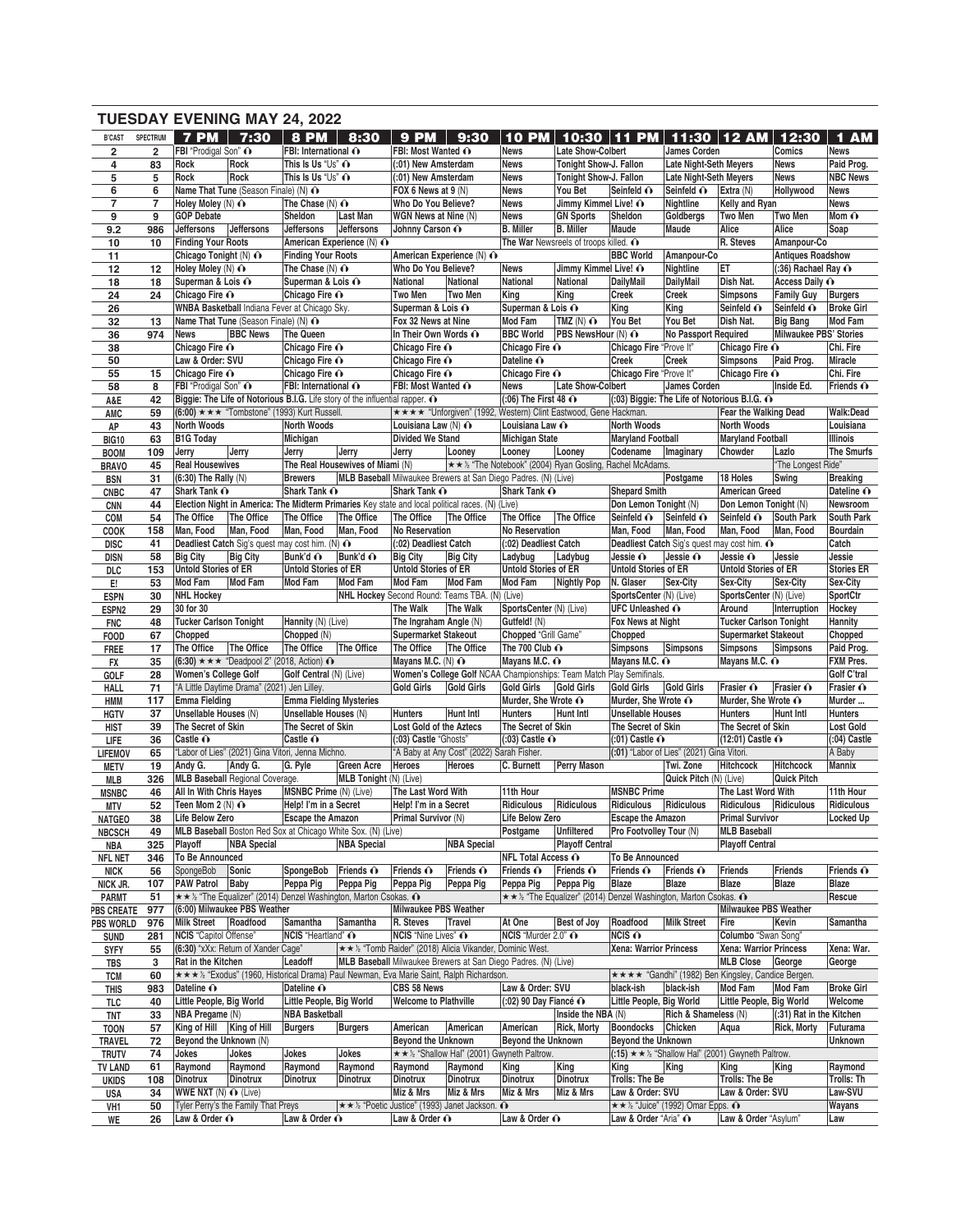|                            |                 |                                                                                     | <b>WEDNESDAY EVENING MAY 25, 2022</b> |                                          |                                                                                     |                                                             |                                         |                                                         |                                                                                 |                                                                  |                                              |                                                |                             |                                 |
|----------------------------|-----------------|-------------------------------------------------------------------------------------|---------------------------------------|------------------------------------------|-------------------------------------------------------------------------------------|-------------------------------------------------------------|-----------------------------------------|---------------------------------------------------------|---------------------------------------------------------------------------------|------------------------------------------------------------------|----------------------------------------------|------------------------------------------------|-----------------------------|---------------------------------|
| <b>B'CAST</b>              | <b>SPECTRUM</b> | <b>7 PM</b>                                                                         | 7:30                                  | <b>8 PM</b>                              | 8:30                                                                                | <b>9 PM</b>                                                 | 9:30                                    | 10<br><b>PM</b>                                         | 10:30                                                                           | <b>PM</b><br>11                                                  | 11:30                                        | 12AM                                           | 12:30                       | <b>AM</b><br>1                  |
| $\overline{\mathbf{2}}$    | $\overline{2}$  |                                                                                     |                                       |                                          | Survivor (Season Finale) A castaway is crowned the sole survivor. (N) $\odot$       |                                                             |                                         | <b>News</b>                                             | Late Show-Colbert                                                               |                                                                  | <b>James Corden</b>                          |                                                | Comics                      | <b>News</b>                     |
| 4                          | 83              | Chicago Med ∩                                                                       |                                       | Chicago Fire O                           |                                                                                     | Chicago P.D. o                                              |                                         | <b>News</b>                                             | Tonight Show-J. Fallon                                                          |                                                                  | <b>Late Night-Seth Meyers</b>                |                                                | <b>News</b>                 | Paid Prog.                      |
| 5                          | 5               | Chicago Med O                                                                       |                                       | Chicago Fire O                           |                                                                                     | Chicago P.D. o                                              |                                         | <b>News</b>                                             | Tonight Show-J. Fallon                                                          |                                                                  | <b>Late Night-Seth Meyers</b>                |                                                | <b>News</b>                 | <b>NBC News</b>                 |
| 6                          | 6               | MasterChef O                                                                        |                                       | So You Think                             |                                                                                     | FOX 6 News at 9 (N)                                         |                                         | <b>News</b>                                             | You Bet                                                                         | Seinfeld O                                                       | Seinfeld O                                   | Extra (N)                                      | Hollywood                   | <b>News</b>                     |
| $\overline{7}$             | $\overline{7}$  | <b>Great American Tag</b>                                                           |                                       |                                          | The American Rescue Dog Show (N) O                                                  |                                                             |                                         | <b>News</b>                                             | Jimmy Kimmel Live! O                                                            |                                                                  | Nightline                                    | Kelly and Ryan                                 |                             | <b>News</b>                     |
| 9<br>9.2                   | 9<br>986        | black-ish<br>Jeffersons                                                             | Goldbergs<br><b>Jeffersons</b>        | Sheldon<br>Jeffersons                    | Last Man<br>Jeffersons                                                              | WGN News at Nine (N)<br>Johnny Carson O                     |                                         | <b>News</b><br><b>B.</b> Miller                         | <b>GN Sports</b><br><b>B.</b> Miller                                            | Sheldon<br>Maude                                                 | Goldbergs<br>Maude                           | Two Men<br>Alice                               | <b>Two Men</b><br>Alice     | Mom $\mathbf{\odot}$<br>Soap    |
| 10                         | 10              | Nature O (Part 1 of 2)                                                              |                                       | $NOVA$ (N) $\odot$                       |                                                                                     | Colombia-Wild                                               |                                         | Andes: Kingdoms                                         |                                                                                 | Nature $\odot$ (Part 1 of 2)                                     |                                              | R. Steves                                      | Amanpour-Co                 |                                 |
| 11                         |                 | Chicago Tonight (N) ∩                                                               |                                       | Nature $\odot$ (Part 1 of 2)             |                                                                                     | $NOVA$ (N) $\odot$                                          |                                         | Colombia-Wild                                           |                                                                                 | <b>BBC World</b>                                                 | Amanpour-Co                                  |                                                | <b>Finding Your Roots</b>   |                                 |
| 12                         | 12              | <b>Great American Tag</b>                                                           |                                       |                                          | The American Rescue Dog Show (N) O                                                  |                                                             |                                         | <b>News</b>                                             | Jimmy Kimmel Live! O                                                            |                                                                  | Nightline                                    | ET                                             | $(.36)$ Rachael Ray $\odot$ |                                 |
| 18                         | 18              | The Flash $(N)$ $\odot$                                                             |                                       | Kung Fu "Bloodline" (N)                  |                                                                                     | National                                                    | National                                | National                                                | National                                                                        | <b>DailyMail</b>                                                 | <b>DailvMail</b>                             | Dish Nat.                                      | Access Daily O              |                                 |
| 24                         | 24              | Dateline "True Lies" O                                                              |                                       | Dateline O                               |                                                                                     | <b>Two Men</b>                                              | Two Men                                 | King                                                    | King                                                                            | <b>Creek</b>                                                     | Creek                                        | <b>Simpsons</b>                                | <b>Family Guy</b>           | Burgers                         |
| 26                         |                 | The Flash $(N)$ $\odot$                                                             |                                       | Kung Fu "Bloodline" (N)                  |                                                                                     | <b>Drew Barrymore</b>                                       |                                         | Seinfeld O                                              | Seinfeld O                                                                      | King                                                             | King                                         | <b>Broke Girl</b>                              | <b>Broke Girl</b>           | <b>Funny You</b>                |
| 32                         | 13              | MasterChef O                                                                        |                                       | So You Think                             |                                                                                     | Fox 32 News at Nine                                         |                                         | Mod Fam                                                 | $TMZ(N)$ $\odot$                                                                | You Bet                                                          | You Bet                                      | Dish Nat.                                      | <b>Big Bang</b>             | Mod Fam                         |
| 36                         | 974             | <b>News</b>                                                                         | <b>BBC News</b>                       |                                          | Inspector Morse "Cherubim and Seraphim"                                             |                                                             |                                         | <b>BBC World</b>                                        | PBS NewsHour (N) O                                                              |                                                                  | History Detectives O                         |                                                | <b>McGivern</b>             | Kitchen                         |
| 38                         |                 | Blue Bloods O<br>Law & Order: SVU                                                   |                                       | Blue Bloods O<br>Dateline "True Lies" O  |                                                                                     | Blue Bloods O<br>Dateline O                                 |                                         | Blue Bloods O<br>Dateline O                             |                                                                                 | Blue Bloods O<br><b>Creek</b>                                    | <b>Creek</b>                                 | <b>Blue Bloods "Legacy"</b><br><b>Simpsons</b> | Paid Prog.                  | <b>Blue Blood</b><br>Paid Prog. |
| 50<br>55                   | 15              | Blue Bloods O                                                                       |                                       | Blue Bloods O                            |                                                                                     | Blue Bloods O                                               |                                         | Blue Bloods O                                           |                                                                                 | Blue Bloods O                                                    |                                              | <b>Blue Bloods "Legacy"</b>                    |                             | <b>Blue Blood</b>               |
| 58                         | 8               |                                                                                     |                                       |                                          | Survivor (Season Finale) A castaway is crowned the sole survivor. (N) $\odot$       |                                                             |                                         | <b>News</b>                                             | <b>Late Show-Colbert</b>                                                        |                                                                  | James Corden                                 |                                                | Inside Ed.                  | Friends O                       |
| A&E                        | 42              | <b>Accused: Guilty</b>                                                              |                                       | <b>Accused: Guilty</b>                   |                                                                                     | <b>Accused: Guilty</b>                                      |                                         | <b>Accused: Guilty</b>                                  |                                                                                 | <b>Accused: Guilty</b>                                           |                                              | <b>Accused: Guilty</b>                         |                             | Accused                         |
| AMC                        | 59              | ★ ★ ★ ½ "American Sniper" (2014, War) Bradley Cooper, Sienna Miller.                |                                       |                                          |                                                                                     |                                                             |                                         |                                                         | ★★★ "Gran Torino" (2008, Drama) Clint Eastwood.                                 |                                                                  |                                              |                                                | Better Call Saul O          |                                 |
| AP                         | 43              | <b>River Monsters</b>                                                               |                                       | <b>River Monsters</b>                    |                                                                                     | <b>Mysteries of the Deep</b>                                |                                         | <b>Mysteries of the Deep</b>                            |                                                                                 | <b>River Monsters</b>                                            |                                              | <b>River Monsters</b>                          |                             | <b>Mysteries</b>                |
| <b>BIG10</b>               | 63              | <b>College Baseball</b>                                                             |                                       |                                          | Journey                                                                             | B1G Basketball in 60                                        |                                         | <b>B1G Today</b>                                        |                                                                                 | Womens                                                           | <b>B1G Basketball in 60</b>                  |                                                | B1G Basketball in 60        |                                 |
| <b>BOOM</b>                | 109             | Jerry                                                                               | Jerry                                 | Jerry                                    | Jerry                                                                               | Jerry                                                       | Looney                                  | Looney                                                  | Looney                                                                          | Codename                                                         | Imaginary                                    | Chowder                                        | Lazlo                       | The Smurfs                      |
| <b>BRAVO</b>               | 45              | <b>Real Housewives/Beverly</b>                                                      |                                       |                                          | <b>Real Housewives</b>                                                              |                                                             |                                         | The Real Housewives of Atlanta                          |                                                                                 |                                                                  | *** "13 Going on 30" (2004) Jennifer Garner. |                                                |                             | Atlanta                         |
| <b>BSN</b>                 | 31              | Poker                                                                               | <b>Brewers</b>                        |                                          | MLB Baseball Milwaukee Brewers at San Diego Padres.                                 |                                                             |                                         |                                                         |                                                                                 | Postgame                                                         | <b>World Poker</b>                           |                                                | Inside                      | <b>NASCAR</b>                   |
| <b>CNBC</b>                | 47              | Shark Tank O                                                                        |                                       | Shark Tank O                             |                                                                                     | Shark Tank $\odot$                                          |                                         | Shark Tank O                                            |                                                                                 | <b>Shepard Smith</b>                                             |                                              | <b>American Greed</b>                          |                             | Dateline O                      |
| <b>CNN</b>                 | 44              | Anderson Cooper 360                                                                 |                                       | CNN Tonight (N) (Live)                   |                                                                                     | Don Lemon Tonight (N)                                       |                                         | Don Lemon Tonight (N)<br><b>South Park</b>              | South Park                                                                      | <b>CNN Newsroom Live</b>                                         |                                              | <b>CNN Newsroom Live</b>                       | South Park                  | Newsroom                        |
| COM<br><b>COOK</b>         | 54<br>158       | South Park<br><b>Burgers</b>                                                        | <b>South Park</b><br><b>Burgers</b>   | <b>South Park</b><br><b>Burgers</b>      | South Park<br><b>Burgers</b>                                                        | South Park South Park<br><b>Food Paradise</b>               |                                         | <b>Food Paradise</b>                                    |                                                                                 | South Park<br><b>Burgers</b>                                     | South Park<br><b>Burgers</b>                 | South Park<br><b>Burgers</b>                   | <b>Burgers</b>              | <b>South Park</b><br>Food Par.  |
| <b>DISC</b>                | 41              | Expedition Unknown (N) O                                                            |                                       |                                          |                                                                                     |                                                             |                                         | Lost Cities of the Bible                                |                                                                                 | Expedition Unknown O                                             |                                              |                                                |                             |                                 |
| <b>DISN</b>                | 58              | <b>Big City</b>                                                                     | <b>Big City</b>                       | Raven                                    | Raven                                                                               | <b>Big City</b>                                             | <b>Big City</b>                         | Ladybug                                                 | Ladybug                                                                         | Jessie O                                                         | Jessie O                                     | Jessie O                                       | Jessie O                    | Jessie O                        |
| DLC                        | 153             | Trauma: Life in the ER                                                              |                                       | Trauma: Life in the ER                   |                                                                                     | Trauma: Life in the ER                                      |                                         | Trauma: Life in the ER                                  |                                                                                 | Trauma: Life in the ER                                           |                                              | Trauma: Life in the ER                         |                             | Trauma                          |
| E!                         | 53              | Chrisley                                                                            | Chrisley                              | Chrisley                                 | Chrisley                                                                            | Chrisley                                                    | Chrisley                                | N. Glaser                                               | Nightly Pop                                                                     | Sex-City                                                         | Sex-City                                     | Sex-City                                       | Sex-City                    | Sex-City                        |
| <b>ESPN</b>                | 30              | NBA                                                                                 |                                       |                                          | (:40) NBA Basketball Conference Finals: Teams TBA.                                  |                                                             |                                         | <b>SportsCenter</b>                                     |                                                                                 | SportsCenter (N) (Live)                                          |                                              | SportsCenter (N) (Live)                        |                             | SportCtr                        |
| ESPN <sub>2</sub>          | 29              | 30 for 30                                                                           |                                       |                                          |                                                                                     | 30 for 30                                                   |                                         |                                                         | 30 for 30                                                                       |                                                                  |                                              | Around                                         | Interruption                | Unleash                         |
| <b>FNC</b>                 | 48              | <b>Tucker Carlson Tonight</b>                                                       |                                       | Hannity (N) (Live)                       |                                                                                     | The Ingraham Angle (N)                                      |                                         | Gutfeld! (N)                                            |                                                                                 | Fox News at Night                                                |                                              | <b>Tucker Carlson Tonight</b>                  |                             | Hannity                         |
| <b>FOOD</b>                | 67              | Guy's Grocery Games                                                                 |                                       | Guy's Grocery Games<br>The Office        |                                                                                     | Guy's Grocery Games                                         |                                         | <b>Guy's Grocery Games</b>                              |                                                                                 | Guy's Grocery Games                                              |                                              | Guy's Grocery Games                            |                             | Grocery<br>Paid Prog.           |
| <b>FREE</b>                | 17<br>35        | The Office                                                                          | The Office                            |                                          | The Office<br>★★½ "Kingsman: The Golden Circle" (2017, Action) Colin Firth. ^       | The Deep End (N)                                            |                                         | The 700 Club $\odot$                                    | ★★½ "Kingsman: The Golden Circle" (2017, Action) Colin Firth. $\odot$           | <b>Simpsons</b>                                                  | Simpsons                                     | <b>Simpsons</b>                                | Simpsons                    | Impeach                         |
| FX<br><b>GOLF</b>          | 28              | Women's College Golf                                                                |                                       | Golf Central (N) (Live)                  |                                                                                     |                                                             |                                         |                                                         | Women's College Golf NCAA Championships: Team Match Play National Championship. |                                                                  |                                              |                                                |                             | Golf C'tral                     |
| HALL                       | 71              | "A Royal Winter" (2017) Merritt Patterson.                                          |                                       |                                          |                                                                                     | <b>Gold Girls</b>                                           | <b>Gold Girls</b>                       | <b>Gold Girls</b>                                       | Gold Girls                                                                      | <b>Gold Girls</b>                                                | <b>Gold Girls</b>                            | Frasier                                        | <b>Frasier</b>              | Frasier O                       |
| HMM                        | 117             | Irresistible Blue                                                                   |                                       |                                          | "North to Home" (2022) Kimberley Sustad.                                            |                                                             |                                         | Murder, She Wrote ∩                                     |                                                                                 | Murder, She Wrote ∩                                              |                                              | Murder, She Wrote O                            |                             | Murder                          |
| <b>HGTV</b>                | 37              | <b>Home Town</b>                                                                    |                                       | Buy It or Build It (N)                   |                                                                                     | <b>Hunters</b>                                              | <b>Hunters</b>                          | <b>Hunters</b>                                          | Hunters                                                                         | Buy It or Build It                                               |                                              | <b>Hunters</b>                                 | <b>Hunters</b>              | <b>Hunters</b>                  |
| <b>HIST</b>                | 39              | Forged in Fire O                                                                    |                                       | Forged in Fire $(N)$ $\odot$             |                                                                                     | $(0.03)$ Forged in Fire $\odot$                             |                                         | $(.03)$ Forged in Fire $\odot$                          |                                                                                 | (:03) Forged in Fire $\odot$                                     |                                              | (12:05) Forged in Fire                         |                             | Forged                          |
| LIFE                       | 36              | Married at First Sight "Boston Reunion, Part 2"                                     |                                       |                                          |                                                                                     |                                                             | (:03) Married at First Sight (N)        |                                                         |                                                                                 | (:01) Married at First Sight                                     |                                              |                                                |                             | <b>Married</b>                  |
| <b>LIFEMOV</b>             | 65              | "Her Fatal Family Secret" (2021) Sabrina Stull                                      |                                       |                                          |                                                                                     | "Deranged Granny" (2020) Wendie Malick.                     |                                         |                                                         |                                                                                 | (:01) "Her Fatal Family Secret" (2021, Suspense)                 |                                              |                                                |                             | Deranged                        |
| <b>METV</b>                | 19              | Andy G. Andy G. G. Pyle                                                             |                                       |                                          | Green Acre Heroes Heroes                                                            |                                                             |                                         |                                                         | C. Burnett Perry Mason   Twi. Zone   Hitchcock   Hitchcock                      |                                                                  |                                              |                                                |                             | Mannix                          |
| MLB                        | 326<br>46       | (6:00) MLB Baseball Regional Coverage. (N) (Live)<br><b>All In With Chris Hayes</b> |                                       | MSNBC Prime (N) (Live)                   |                                                                                     | The Last Word With                                          |                                         | MLB Baseball Regional Coverage. (N) (Live)<br>11th Hour |                                                                                 | <b>MSNBC Prime</b>                                               | Quick Pitch (N) (Live)                       | The Last Word With                             | Quick Pitch                 | 11th Hour                       |
| <b>MSNBC</b><br>MTV        | 52              | Ridiculous Ridiculous                                                               |                                       | Ridiculous                               | Ridiculous                                                                          | Ridiculous                                                  | Ridiculous                              | Ridiculous                                              | Ridiculous                                                                      | Ridiculous                                                       | Ridiculous                                   | Ridiculous                                     | Ridiculous                  | Ridiculous                      |
| <b>NATGEO</b>              | 38              | To Catch a Smuggler                                                                 |                                       | To Catch A Smuggler                      |                                                                                     | To Catch a Smuggler                                         |                                         | To Catch a Smuggler                                     |                                                                                 | To Catch A Smuggler                                              |                                              | Smuggler                                       | Smuggler                    | Locked Up                       |
| <b>NBCSCH</b>              | 49              | MLB Baseball Boston Red Sox at Chicago White Sox. (N) (Live)                        |                                       |                                          |                                                                                     |                                                             |                                         | Postgame                                                | Unfiltered                                                                      | MLB Baseball Boston Red Sox at Chicago White Sox.                |                                              |                                                |                             |                                 |
| NBA                        | 325             | <b>Playoff Central</b>                                                              |                                       | <b>NBA Special</b>                       |                                                                                     | <b>NBA Special</b>                                          |                                         | <b>Playoff Central</b>                                  |                                                                                 |                                                                  | <b>Playoff Central</b>                       |                                                |                             | <b>NBA Game</b>                 |
| <b>NFL NET</b>             | 346             | NFL Football From Oct. 10, 2021. O                                                  |                                       |                                          |                                                                                     |                                                             |                                         | <b>NFL Total Access O</b>                               |                                                                                 | NFL Football From Jan. 12, 2020. O                               |                                              |                                                |                             |                                 |
| <b>NICK</b>                | 56              | $(6:30) \star \star \frac{1}{2}$ "Hotel Transylvania"                               |                                       |                                          | Friends O                                                                           | Friends $\odot$                                             | Friends $\odot$                         | Friends $\odot$                                         | Friends $\odot$                                                                 | Friends $\odot$                                                  | Friends $\odot$                              | Friends $\odot$                                | Friends O                   | Friends $\hat{\mathbf{O}}$      |
| NICK JR.                   | 107             | <b>PAW Patrol Baby</b>                                                              |                                       | Peppa Pig                                | Peppa Pig                                                                           | Peppa Pig                                                   | Peppa Pig                               | Peppa Pig                                               | Peppa Pig                                                                       | Blaze                                                            | <b>Blaze</b>                                 | Blaze                                          | Blaze                       | Blaze                           |
| <b>PARMT</b>               | 51              |                                                                                     |                                       |                                          | <b>★★★½</b> "Django Unchained" (2012, Western) Jamie Foxx, Christoph Waltz. $\odot$ |                                                             |                                         |                                                         |                                                                                 |                                                                  | ★★★½ "Braveheart" (1995) Mel Gibson. 1       |                                                |                             |                                 |
| <b>PBS CREATE</b>          | 977             | (6:00) Milwaukee PBS Weather                                                        |                                       |                                          |                                                                                     | <b>Milwaukee PBS Weather</b>                                |                                         |                                                         |                                                                                 |                                                                  |                                              | <b>Milwaukee PBS Weather</b>                   |                             | Samantha                        |
| <b>PBS WORLD</b>           | 976             | Lidia<br>Criminal Minds O                                                           | Roadfood                              | Samantha<br>Criminal Minds O             | Samantha                                                                            | R. Steves<br>Criminal Minds O                               | Darley                                  | <b>Bare Feet</b><br>Criminal Minds O                    | Best of Joy                                                                     | Roadfood<br>Criminal Minds O                                     | Lidia                                        | Queens<br><b>Perry Mason</b>                   | Cook                        | P. Mason                        |
| <b>SUND</b><br><b>SYFY</b> | 281<br>55       | $(6:40) \star \frac{1}{2}$ "Peppermint" (2018, Action)                              |                                       |                                          |                                                                                     |                                                             | ★★ "The Mechanic" (2011) Jason Statham. |                                                         |                                                                                 |                                                                  | ★★ "Resident Evil" (2002) Milla Jovovich.    |                                                |                             | Resident                        |
| TBS                        | 3               | All Elite Wrestling: Dynamite From Las Vegas.                                       |                                       |                                          |                                                                                     | American                                                    | American                                | American                                                | American                                                                        | American                                                         | American                                     | George                                         | George                      | George                          |
| <b>TCM</b>                 | 60              | <b>★★★★ "Seven Days in May" (1964, Suspense)</b>                                    |                                       |                                          |                                                                                     |                                                             |                                         |                                                         | (:15) $\star \star \star$ % "Papillon" (1973) Steve McQueen, Dustin Hoffman.    |                                                                  |                                              | ★★★½ "Poltergeist" (1982)                      |                             |                                 |
| <b>THIS</b>                | 983             | Dateline O                                                                          |                                       | Dateline O                               |                                                                                     | CBS 58 News                                                 |                                         | Law & Order: SVU                                        |                                                                                 | black-ish                                                        | black-ish                                    | Mod Fam                                        | <b>Mod Fam</b>              | <b>Broke Girl</b>               |
| TLC                        | 40              | Dr. Pimple Popper (N)                                                               |                                       | My Feet Are Killing Me                   |                                                                                     | Save My Skin $(N)$ $\odot$                                  |                                         | <b>Hoarding: Buried Alive</b>                           |                                                                                 | Dr. Pimple Popper O                                              |                                              | My Feet Are Killing Me                         |                             | Save-Skin                       |
| TNT                        | 33              | <b>NHL Hockey</b>                                                                   |                                       |                                          |                                                                                     |                                                             |                                         |                                                         | NHL Hockey Western Conference Second Round, Game 5: Teams TBA. (N)              |                                                                  |                                              | Cold Case "Hubris" O                           |                             | <b>Cold Case</b>                |
| <b>TOON</b>                | 57              | King of Hill King of Hill                                                           |                                       | <b>Burgers</b>                           | <b>Burgers</b>                                                                      | American                                                    | American                                | American                                                | Rick, Morty                                                                     | Boondocks Chicken                                                |                                              | Aqua                                           | <b>Rick, Morty</b>          | Futurama                        |
| TRAVEL                     | 72              | <b>Unexplained: C</b>                                                               |                                       | <b>Unexplained: C</b>                    |                                                                                     | <b>Unexplained: C</b>                                       |                                         | Unexplained: C                                          |                                                                                 | Unexplained: C                                                   |                                              | Unexplained: C                                 |                             | Unexplain                       |
| <b>TRUTV</b>               | 74              | Jokes                                                                               | Jokes                                 | Jokes                                    | Jokes                                                                               | Jokers                                                      | Jokers                                  | Jokers                                                  | Jokers                                                                          | Jokers                                                           | Jokers                                       | Jokers                                         | Jokers                      | Jokers                          |
| <b>TV LAND</b>             | 61              | Raymond                                                                             | Raymond                               | Raymond                                  | Raymond                                                                             | Raymond                                                     | Raymond                                 | King                                                    | King                                                                            | King                                                             | King                                         | King                                           | King                        | Raymond                         |
| <b>UKIDS</b>               | 108<br>34       | Dinotrux<br>Law & Order: SVU                                                        | <b>Dinotrux</b>                       | <b>Dinotrux</b><br>Temptation Island (N) | Dinotrux                                                                            | <b>Dinotrux</b><br>(:01) Temptation Island (N)              | Dinotrux                                | <b>Dinotrux</b>                                         | <b>Dinotrux</b>                                                                 | Trolls: The Be<br>(:31) The Courtship "Commitment of a Lifetime" |                                              | Trolls: The Be                                 | (:31) Temptation Island     | Trolls: Th                      |
| USA<br>VH1                 | 50              | $(6:00)$ ★ ★ $\star$ "8 Mile" (2002) $\odot$                                        |                                       |                                          |                                                                                     | $\star \star$ "Four Brothers" (2005) Mark Wahlberg. $\odot$ |                                         |                                                         |                                                                                 | Wild 'n Out   Wild 'n Out                                        |                                              | Wild 'n Out                                    | Wild 'n Out                 | Wayans                          |
| WE                         | 26              | NCIS "Vanished" ∩                                                                   |                                       | NCIS "Lt. Jane Doe" O                    |                                                                                     | NCIS "The Bone Yard"                                        |                                         | <b>NCIS</b> "Terminal Leave"                            |                                                                                 | NCIS "Call of Silence"                                           |                                              | Law Order: CI                                  |                             | Law CI                          |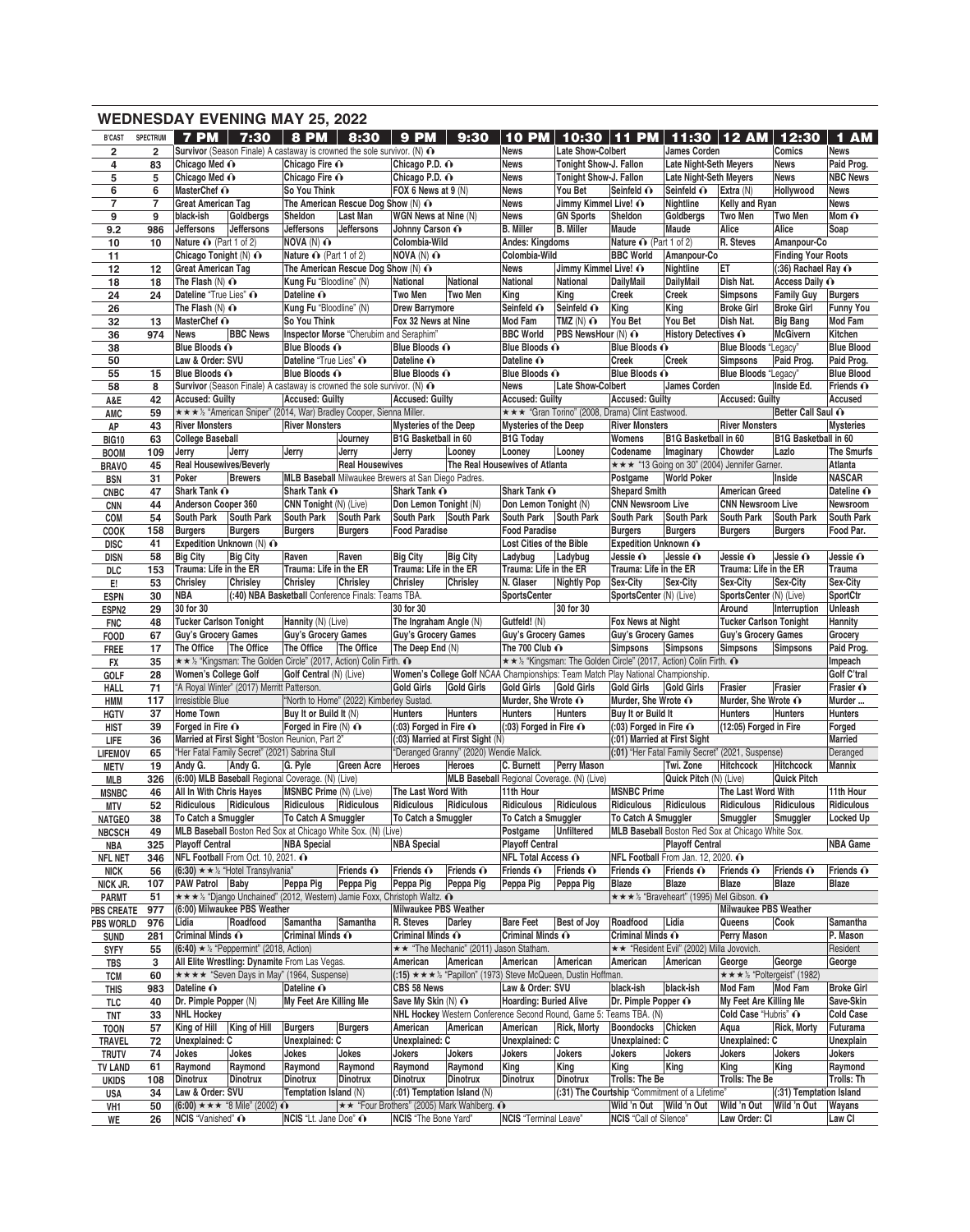|                         |                 | <b>THURSDAY EVENING MAY 26, 2022</b>          |                                                                             |                                                   |                                                                |                                             |                                                                    |                                             |                                                             |                                                            |                               |                                                                        |                                           |                             |
|-------------------------|-----------------|-----------------------------------------------|-----------------------------------------------------------------------------|---------------------------------------------------|----------------------------------------------------------------|---------------------------------------------|--------------------------------------------------------------------|---------------------------------------------|-------------------------------------------------------------|------------------------------------------------------------|-------------------------------|------------------------------------------------------------------------|-------------------------------------------|-----------------------------|
| <b>B'CAST</b>           | <b>SPECTRUM</b> | 7 PM                                          | 7:30                                                                        | <b>8 PM</b>                                       | 8:30                                                           | 9 PM                                        | 9:30                                                               | 10<br><b>PM</b>                             | 10:30                                                       | <b>PM</b><br>11                                            |                               | 11:30   12 AM                                                          | 12:30                                     | <b>AM</b><br>$\blacksquare$ |
| $\overline{\mathbf{2}}$ | $\overline{2}$  | Sheldon                                       | <b>United-Al</b>                                                            | Ghosts $\mathbf{\odot}$                           | <b>We Roll</b>                                                 | Bull "Goodbye" ∩                            |                                                                    | <b>News</b>                                 | <b>Late Show-Colbert</b>                                    |                                                            | <b>James Corden</b>           |                                                                        | Comics                                    | <b>News</b>                 |
| 4                       | 83              | <b>Celebrity Escape Room</b>                  |                                                                             | Law & Order: SVU                                  |                                                                | Law & Order                                 |                                                                    | <b>News</b>                                 | <b>Tonight Show-J. Fallon</b>                               |                                                            | <b>Late Night-Seth Meyers</b> |                                                                        | <b>News</b>                               | Bathroom?                   |
| 5                       | 5               | <b>Celebrity Escape Room</b>                  |                                                                             | Law & Order: SVU                                  |                                                                | Law & Order                                 |                                                                    | <b>News</b>                                 | Tonight Show-J. Fallon                                      |                                                            | <b>Late Night-Seth Meyers</b> |                                                                        | <b>News</b>                               | <b>NBC News</b>             |
| 6                       | 6               | MasterChef (N) O                              |                                                                             | (:01) Welcome to Flatch                           |                                                                | FOX 6 News at 9 (N)                         |                                                                    | <b>News</b>                                 | You Bet                                                     | Seinfeld O                                                 | Seinfeld O                    | Extra (N)                                                              | Hollywood                                 | <b>News</b>                 |
| $\overline{7}$          | $\overline{7}$  |                                               | Grey's Anatomy Nick asks Meredith for help. O                               |                                                   |                                                                | <b>To Be Announced</b>                      |                                                                    | <b>News</b>                                 | Jimmy Kimmel Live! O                                        |                                                            | Nightline                     | Kelly and Ryan                                                         |                                           | <b>News</b>                 |
| 9                       | 9               | black-ish                                     | Goldbergs                                                                   | Sheldon                                           | Last Man                                                       | WGN News at Nine (N)                        |                                                                    | <b>News</b>                                 | <b>GN Sports</b>                                            | Sheldon                                                    | Goldbergs                     | Two Men                                                                | <b>Two Men</b>                            | Mom $\mathbf{\odot}$        |
| 9.2<br>10               | 986<br>10       | Jeffersons<br>R. Steves                       | Jeffersons<br>Adelante                                                      | Jeffersons<br>Old House                           | <b>Jeffersons</b><br>Old House                                 | Johnny Carson O<br>Outdoor                  | <b>WI Foodie</b>                                                   | <b>B.</b> Miller<br><b>Great Lks</b>        | <b>B.</b> Miller<br><b>MotorWeek</b>                        | Maude<br><b>Legacy List With Matt</b>                      | Maude                         | Alice<br>R. Steves                                                     | Alice<br>Amanpour-Co                      | Soap                        |
| 11                      |                 | Chicago Tonight (N) ∩                         |                                                                             | Quiz                                              | Chicago                                                        |                                             | <b>Czechs In Chicago: Heartland</b>                                |                                             | R. Steves                                                   | <b>BBC World</b>                                           | Amanpour-Co                   |                                                                        | Nature $\odot$ (Part 1 of 2)              |                             |
| 12                      | 12              |                                               | Grey's Anatomy Nick asks Meredith for help. O                               |                                                   |                                                                | <b>To Be Announced</b>                      |                                                                    | <b>News</b>                                 | Jimmy Kimmel Live! O                                        |                                                            | Nightline                     | ET                                                                     | $(.36)$ Rachael Ray $\odot$               |                             |
| 18                      | 18              | Walker O                                      |                                                                             | Legacies $\odot$                                  |                                                                | National                                    | National                                                           | National                                    | National                                                    | DailyMail                                                  | <b>DailvMail</b>              | Dish Nat.                                                              | Access Daily O                            |                             |
| 24                      | 24              | Dateline O                                    |                                                                             | Chicago P.D. o                                    |                                                                | Two Men                                     | Two Men                                                            | King                                        | King                                                        | <b>Creek</b>                                               | Creek                         | <b>Simpsons</b>                                                        | <b>Family Guy</b>                         | Burgers                     |
| 26                      |                 | Walker O                                      |                                                                             | Legacies $\odot$                                  |                                                                | <b>Drew Barrymore</b>                       |                                                                    | Seinfeld O                                  | Seinfeld O                                                  | King                                                       | King                          | <b>Broke Girl</b>                                                      | <b>Broke Girl</b>                         | <b>Funny You</b>            |
| 32                      | 13              | MasterChef $(N)$ $\odot$                      |                                                                             | (:01) Welcome to Flatch                           |                                                                | Fox 32 News at Nine                         |                                                                    | <b>Mod Fam</b>                              | TMZ $(N)$ $\odot$                                           | You Bet                                                    | You Bet                       | Dish Nat.                                                              | <b>Big Bang</b>                           | Mod Fam                     |
| 36                      | 974             | <b>News</b>                                   | <b>BBC News</b>                                                             |                                                   | Lewis Engineer is found dead. ∩                                |                                             |                                                                    | <b>BBC World</b>                            | PBS NewsHour (N) O                                          |                                                            | Breakthrough                  |                                                                        | <b>WI Foodie</b>                          | Kitchen                     |
| 38                      |                 | Road to the Bee $(N)$ $\odot$                 |                                                                             | Chicago P.D. O                                    |                                                                | Chicago P.D. "Trust"                        |                                                                    | Chicago P.D. "Outrage"                      |                                                             | Chicago P.D. O                                             |                               | Chicago P.D. O                                                         |                                           | Chicago                     |
| 50                      |                 | Law & Order: SVU                              |                                                                             | Dateline O                                        |                                                                | Chicago P.D. o                              |                                                                    | Dateline "The Grudge"                       |                                                             | <b>Creek</b>                                               | <b>Creek</b>                  | <b>Simpsons</b>                                                        | Paid Prog.                                | Miracle                     |
| 55                      | 15              | Road to the Bee (N) O                         | <b>United-Al</b>                                                            | Chicago P.D. ∩                                    |                                                                | Chicago P.D. "Trust"                        |                                                                    | Chicago P.D. "Outrage"                      | Late Show-Colbert                                           | Chicago P.D. o                                             | James Corden                  | Chicago P.D. O                                                         |                                           | Chicago<br>Friends $\odot$  |
| 58                      | 8<br>42         | Sheldon<br>After the First 48 (N)             |                                                                             | Ghosts O<br><b>Accused: Guilty</b>                | <b>We Roll</b>                                                 | Bull "Goodbye" O<br>(:01) Interrogation Raw |                                                                    | News<br>$(.04)$ The First 48 $\odot$        |                                                             | (:03) After the First 48                                   |                               | <b>Accused: Guilty</b>                                                 | Inside Ed.                                | Raw                         |
| A&E<br>AMC              | 59              |                                               | <b>★★★ "The Rock" (1996, Action) Sean Connery, Nicolas Cage, Ed Harris.</b> |                                                   |                                                                |                                             |                                                                    |                                             |                                                             | ★★½ "The Hitman's Bodyguard" (2017) Ryan Reynolds.         |                               |                                                                        | (:45) The Walking Dead                    |                             |
| AP                      | 43              | Deadliest Catch O                             |                                                                             | Deadliest Catch O                                 |                                                                | Deadliest Catch O                           |                                                                    | <b>Born Mucky</b>                           |                                                             | <b>Born Mucky</b>                                          |                               | Deadliest Catch O                                                      |                                           | Catch                       |
| <b>BIG10</b>            | 63              | Wm. Lacrosse                                  |                                                                             | B1G Basketball in 60                              |                                                                | Journey                                     | <b>Michigan Man</b>                                                |                                             | B1G Basketball in 60                                        |                                                            | <b>B1G Basketball in 60</b>   |                                                                        | Womens                                    | Lacrosse                    |
| <b>BOOM</b>             | 109             | Jerry                                         | Jerry                                                                       | Jerry                                             | Jerry                                                          | Jerry                                       | Looney                                                             | Looney                                      | Looney                                                      | Codename                                                   | Imaginary                     | Chowder                                                                | Lazlo                                     | The Smurfs                  |
| <b>BRAVO</b>            | 45              |                                               | Top Chef The chefs head to Tuscon, Ariz. (N)                                |                                                   |                                                                |                                             | *** "13 Going on 30" (2004) Jennifer Garner.                       |                                             |                                                             | ★ ½ "Tammy" (2014) Melissa McCarthy.                       |                               |                                                                        |                                           | <b>Below</b>                |
| <b>BSN</b>              | 31              |                                               | MLB Baseball Milwaukee Brewers at St. Louis Cardinals. (N)                  |                                                   |                                                                |                                             | Postgame                                                           | <b>Due North</b>                            | <b>Backroads</b>                                            | Destination                                                | <b>Brewers</b>                |                                                                        | <b>MLB Baseball:</b> Brewers at Cardinals |                             |
| <b>CNBC</b>             | 47              | Shark Tank O                                  |                                                                             | Shark Tank O                                      |                                                                | Shark Tank O                                |                                                                    | <b>Shark Tank</b>                           |                                                             | <b>Shepard Smith</b>                                       |                               | <b>American Greed</b>                                                  |                                           | <b>Dateline</b>             |
| <b>CNN</b>              | 44              | Anderson Cooper 360                           |                                                                             | CNN Tonight (N) (Live)                            |                                                                | Don Lemon Tonight (N)                       |                                                                    | Don Lemon Tonight (N)                       |                                                             | <b>CNN Newsroom Live</b>                                   |                               | <b>CNN Newsroom Live</b>                                               |                                           | Newsroom                    |
| COM                     | 54              | The Office                                    | The Office                                                                  | The Office                                        | The Office                                                     | The Office                                  | The Office                                                         | The Office                                  | The Office                                                  | Seinfeld $\odot$                                           | Seinfeld O                    | Seinfeld ∩                                                             | <b>South Park</b>                         | <b>South Park</b>           |
| <b>COOK</b>             | 158             | <b>Fire Masters</b>                           |                                                                             | Grill of Victory (N)                              |                                                                | Man, Food                                   | Man, Food                                                          | Man, Food                                   | Man, Food                                                   | <b>Fire Masters</b>                                        |                               | <b>Grill of Victory</b>                                                |                                           | Man, Food                   |
| <b>DISC</b>             | 41              | <b>Mysteries Aband.</b>                       |                                                                             | Mysteries Aband.                                  |                                                                | <b>Mysteries Aband.</b>                     |                                                                    | Mysteries Aband.                            |                                                             | <b>Mysteries Aband.</b>                                    |                               | Mysteries Aband.                                                       |                                           | <b>Mysteries</b>            |
| <b>DISN</b>             | 58              | <b>Big City</b><br>I Was Impaled $\odot$      | <b>Big City</b>                                                             | Jessie $\mathbf{\Omega}$<br>I Was Impaled $\odot$ | Jessie O                                                       | <b>Big City</b><br>I Was Impaled $\odot$    | <b>Big City</b>                                                    | Ladybug<br>I Was Impaled $\hat{\mathbf{O}}$ | Ladybug                                                     | Jessie $\mathbf{\Omega}$<br>I Was Impaled ∩                | Jessie O                      | Jessie O<br>I Was Impaled ∩                                            | Jessie                                    | Jessie<br>Impaled           |
| DLC<br>E.               | 153<br>53       | <b>Walk Line</b>                              |                                                                             |                                                   | ★★★ "Walk the Line" (2005) Joaquin Phoenix, Reese Witherspoon. |                                             |                                                                    |                                             | Nightly Pop                                                 | Sex-City                                                   | Sex-City                      | Sex-City                                                               | Sex-City                                  | Sex-City                    |
| <b>ESPN</b>             | 30              | <b>NHL Hockey</b>                             |                                                                             |                                                   |                                                                |                                             | NHL Hockey Second Round: Teams TBA. (N) (Live)                     |                                             |                                                             | <b>SportsCenter</b>                                        |                               | <b>SportsCenter</b>                                                    |                                           | SportsC.                    |
| ESPN <sub>2</sub>       | 29              | <b>College Softball</b>                       |                                                                             | <b>College Softball</b>                           |                                                                |                                             |                                                                    | SportsCenter (N) (Live)                     |                                                             | <b>UFC Unleashed O</b>                                     |                               | Around                                                                 | Interruption                              | Hockey                      |
| <b>FNC</b>              | 48              | <b>Tucker Carlson Tonight</b>                 |                                                                             | Hannity (N) (Live)                                |                                                                | The Ingraham Angle (N)                      |                                                                    | Gutfeld! (N)                                |                                                             | Fox News at Night                                          |                               | <b>Tucker Carlson Tonight</b>                                          |                                           | Hannity                     |
| <b>FOOD</b>             | 67              | Restaurant: Impossible                        |                                                                             | <b>Beat Flay</b>                                  | <b>Beat Flay</b>                                               | <b>BBQ Brawl</b>                            |                                                                    | <b>Beat Flay</b>                            | <b>Beat Flay</b>                                            | <b>Beat Flay</b>                                           | <b>Beat Flay</b>              | <b>BBQ Brawl</b>                                                       |                                           | <b>Beat Flay</b>            |
| <b>FREE</b>             | 17              | The Office                                    | The Office                                                                  | The Office                                        | The Office                                                     | The Office                                  | The Office                                                         | The 700 Club ∩                              |                                                             | <b>Simpsons</b>                                            | Simpsons                      | <b>Simpsons</b>                                                        | Simpsons                                  | Paid Prog.                  |
| FX                      | 35              |                                               | *** "Girls Trip" (2017) Regina Hall, Queen Latifah. ^                       |                                                   |                                                                |                                             |                                                                    |                                             | *** "Girls Trip" (2017) Regina Hall, Queen Latifah. ^       |                                                            |                               |                                                                        | "Speed Kills" (2018) John Travolta.       |                             |
| <b>GOLF</b>             | 28              | <b>LPGA Golf</b>                              |                                                                             |                                                   |                                                                | Golf Central (N) (Live)                     |                                                                    |                                             |                                                             | PGA Tour Golf Charles Schwab Challenge, First Round.       |                               |                                                                        |                                           | Senior PGA                  |
| HALL                    | 71              | "Romance to the Rescue" (2022) Andrea Brooks. |                                                                             |                                                   |                                                                |                                             | Gold Girls                                                         | <b>Gold Girls</b>                           | <b>Gold Girls</b>                                           | Gold Girls                                                 | Gold Girls                    |                                                                        |                                           |                             |
| HMM                     |                 |                                               |                                                                             |                                                   |                                                                | <b>Gold Girls</b>                           |                                                                    |                                             |                                                             |                                                            |                               | Frasier O                                                              | Frasier O                                 | Frasier O                   |
| <b>HGTV</b>             | 117             | <b>Holly Lodge</b>                            |                                                                             |                                                   | "Rip in Time" (2022) Torrey DeVitto, Niall Matter.             |                                             |                                                                    | Murder, She Wrote O                         |                                                             | Murder, She Wrote ∩                                        |                               | Murder, She Wrote O                                                    |                                           | Murder                      |
|                         | 37              | <b>Windy City Rehab</b>                       |                                                                             | Windy City Rehab (N)                              |                                                                | <b>Hunters</b>                              | <b>Hunt Intl</b>                                                   | <b>Hunters</b>                              | <b>Hunt Intl</b>                                            | <b>Windy City Rehab</b>                                    |                               | <b>Hunters</b>                                                         | <b>Hunt Intl</b>                          | <b>Hunters</b>              |
| <b>HIST</b>             | 39              | Mountain Men O                                |                                                                             | Alone "Drop Shock" O                              |                                                                |                                             | $(.35)$ Kings of Pain $\odot$                                      |                                             | Mnt. Men                                                    | (:03) Alone "Drop Shock" ∩                                 |                               |                                                                        | $(.36)$ Kings of Pain $\odot$             |                             |
| LIFE                    | 36              | The Mentalist $\odot$                         |                                                                             | The Mentalist $\mathbf{\odot}$                    |                                                                | $(0.03)$ The Mentalist $\odot$              |                                                                    | $(.03)$ The Mentalist $\odot$               |                                                             | $(.01)$ The Mentalist $\odot$                              |                               | (12:01) The Mentalist                                                  |                                           | Mentalist                   |
| <b>LIFEMOV</b>          | 65              |                                               | "Cheating for Your Life" (2022) Premiere.                                   |                                                   |                                                                |                                             | "Dying for a Good Grade" (2021) Karis Cameron.                     |                                             |                                                             | (:01) "Cheating for Your Life" (2022, Suspense)            |                               |                                                                        |                                           | Dying                       |
| <b>METV</b>             | 19              | Andy G. Andy G.                               |                                                                             | G. Pyle                                           | Green Acre Heroes Heroes                                       |                                             |                                                                    |                                             |                                                             | C. Burnett Perry Mason Twi. Zone Hitchcock Hitchcock       |                               |                                                                        |                                           | Mannix                      |
| MLB                     | 326<br>46       | <b>All In With Chris Hayes</b>                | <b>MLB Baseball Regional Coverage.</b>                                      | <b>MSNBC Prime (N) (Live)</b>                     |                                                                | The Last Word With                          | MLB Baseball Regional Coverage. (N) (Live)                         | 11th Hour                                   |                                                             | <b>MSNBC Prime</b>                                         | Quick Pitch (N) (Live)        | The Last Word With                                                     | Quick Pitch                               | 11th Hour                   |
| <b>MSNBC</b><br>MTV     | 52              | Ex on the Beach $(N)$ $\odot$                 |                                                                             | Siesta Key "Tiny" (N)                             |                                                                | Ridiculous Ridiculous                       |                                                                    | Ridiculous                                  | Ridiculous                                                  | Ridiculous                                                 | Ridiculous                    | Ridiculous                                                             | Ridiculous                                | Ridiculous                  |
| <b>NATGEO</b>           | 38              | <b>Escape the Amazon</b>                      |                                                                             | <b>Escape the Amazon</b>                          |                                                                | <b>Running Wild</b>                         |                                                                    | <b>Running Wild</b>                         |                                                             | <b>Escape the Amazon</b>                                   |                               | <b>Running Wild</b>                                                    |                                           | <b>Life Below</b>           |
| <b>NBCSCH</b>           | 49              |                                               | MLB Baseball Boston Red Sox at Chicago White Sox. (N) (Live)                |                                                   |                                                                |                                             |                                                                    | Postgame                                    | Unfiltered                                                  | <b>Boundless</b>                                           |                               | <b>MLB Baseball</b>                                                    |                                           |                             |
| NBA                     | 325             | Plavoff                                       | <b>NBA Action</b>                                                           | kobe                                              | <b>NBA</b> Special                                             |                                             | <b>NBA Special</b>                                                 |                                             | <b>Playoff Central</b>                                      |                                                            |                               | <b>Playoff Central</b>                                                 |                                           |                             |
| <b>NFL NET</b>          | 346             | America's Game O                              |                                                                             | America's Game O                                  |                                                                | A Football Life O                           |                                                                    | <b>NFL Total Access O</b>                   |                                                             | Super Bowl Classics O                                      |                               |                                                                        |                                           |                             |
| <b>NICK</b>             | 56              | SpongeBob SpongeBob                           |                                                                             |                                                   | <del>★★★</del> "Shrek 2" (2004) Voices of Mike Myers.          |                                             |                                                                    | Friends $\odot$                             | Friends $\odot$                                             | Friends O                                                  | Friends                       | Friends                                                                | Friends $\odot$                           | Friends $\hat{\mathbf{O}}$  |
| NICK JR.                | 107             | PAW Patrol Baby                               |                                                                             | Peppa Pig                                         | Peppa Pig                                                      | Peppa Pig                                   | Peppa Pig                                                          | Peppa Pig                                   | Peppa Pig                                                   | Blaze                                                      | Blaze                         | Blaze                                                                  | Blaze                                     | Blaze                       |
| <b>PARMT</b>            | 51              |                                               | <b>★★★ "Top Gun" (1986) Tom Cruise, Kelly McGillis. ①</b>                   |                                                   |                                                                |                                             |                                                                    |                                             | <b>★★★ "Top Gun" (1986) Tom Cruise, Kelly McGillis. ①</b>   |                                                            |                               | Movie $\mathbf{\Omega}$                                                |                                           |                             |
| <b>PBS CREATE</b>       | 977             |                                               | (6:00) Milwaukee PBS Weather                                                |                                                   |                                                                | Milwaukee PBS Weather                       |                                                                    |                                             |                                                             |                                                            |                               | <b>Milwaukee PBS Weather</b>                                           |                                           |                             |
| <b>PBS WORLD</b>        | 976             | Milk Street Roadfood                          |                                                                             | Samantha                                          | Samantha                                                       | R. Steves                                   | Travel                                                             | Roadtrip                                    | <b>Best of Joy</b>                                          | Roadfood                                                   | <b>Milk Street</b>            | Poland<br>Law & Order O                                                | Mexican                                   | Samantha                    |
| <b>SUND</b>             | 281<br>55       | Law & Order "Slave"                           | $(6:30) \star \star$ "The Mechanic" (2011)                                  | Law & Order $\odot$                               |                                                                | Law & Order "Pro Se"                        | <b>★★½ "Constantine" (2005) Keanu Reeves, Rachel Weisz.</b>        | Law & Order $\hat{\mathbf{O}}$              |                                                             | Law & Order $\odot$<br>★★ ½ "Life" (2017) Jake Gyllenhaal. |                               |                                                                        |                                           | P. Mason<br>10,000 B.C.     |
| <b>SYFY</b><br>TBS      | 3               | <b>Big Bang</b>                               | <b>Big Bang</b>                                                             | Rat in the Kitchen (N)                            |                                                                | <b>Full Frontal Full Frontal</b>            |                                                                    | Sheldon                                     | Sheldon                                                     | Sheldon                                                    | Sheldon                       | Wipeout $\bigcirc$                                                     |                                           | Wipeout                     |
| <b>TCM</b>              | 60              | Lady From Chungking                           |                                                                             |                                                   | $(.15) \star \star \cdot \cdot$ "Impact" (1949) Brian Donlevy. |                                             |                                                                    |                                             | (:15) $\star \star \star$ "Portrait in Black" (1960, Drama) |                                                            |                               | $(12:15) \star \star \star \text{ } \text{ }^{\backprime}$ "Manhattan" |                                           |                             |
| <b>THIS</b>             | 983             | Dateline "The Grudge"                         |                                                                             | Dateline O                                        |                                                                | CBS 58 News                                 |                                                                    | Law & Order: SVU                            |                                                             | black-ish                                                  | black-ish                     | Mod Fam                                                                | Mod Fam                                   | <b>Broke Girl</b>           |
| TLC                     | 40              | Dr. Pimple Popper $\mathbf{\odot}$            |                                                                             | My Feet Are Killing Me                            |                                                                | <b>Addiction</b>                            | <b>Addiction</b>                                                   | Save My Skin ∩                              |                                                             | Dr. Pimple Popper O                                        |                               | My Feet Are Killing Me                                                 |                                           | <b>Addiction</b>            |
| TNT                     | 33              | NBA Pregame (N)                               |                                                                             | <b>NBA Basketball</b>                             |                                                                |                                             |                                                                    |                                             | Inside the NBA $(N)$ $\odot$ (Live)                         |                                                            |                               |                                                                        | Wipeout $\mathbf{\odot}$                  |                             |
| <b>TOON</b>             | 57              | King of Hill King of Hill                     |                                                                             | <b>Burgers</b>                                    | <b>Burgers</b>                                                 | American                                    | American                                                           | American                                    | Rick, Morty                                                 | Boondocks Chicken                                          |                               | Aqua Teen                                                              | <b>Rick, Morty</b>                        | Futurama                    |
| TRAVEL                  | 72              | Paranormal Ca.                                |                                                                             | Paranormal Ca.                                    |                                                                | Paranormal Ca.                              |                                                                    | Paranormal Ca.                              |                                                             | Paranormal Ca.                                             |                               | Paranormal Ca.                                                         |                                           | Paranorm.                   |
| <b>TRUTV</b>            | 74              | Jokers                                        | Jokers                                                                      | Jokers                                            | Jokers                                                         | Jokers                                      | Jokers                                                             | Jokes                                       | Jokes                                                       | Jokes                                                      | Jokes                         | Jokes                                                                  | Jokes                                     | Jokers                      |
| <b>TV LAND</b>          | 61              | Raymond                                       | Raymond                                                                     | Raymond                                           | Raymond                                                        | Raymond                                     | Raymond                                                            | King                                        | King                                                        | King                                                       | King                          | King                                                                   | King                                      | Raymond                     |
| <b>UKIDS</b>            | 108             | Trolls: The Be                                |                                                                             | Trolls: The Be                                    |                                                                | Trolls: The Be                              |                                                                    | Trolls: The Be                              |                                                             | Trolls: The Be                                             |                               | Trolls: The Be                                                         |                                           | Trolls: Th                  |
| USA<br>VH1              | 34<br>50        | Chicago Fire O<br>(5:30) "Four Brothers"      |                                                                             | Chicago Fire O                                    |                                                                | Chicago Fire O                              | ★★★ "American Gangster" (2007) Denzel Washington, Russell Crowe. ^ | Chicago Fire O                              |                                                             | Chicago Fire O                                             | Wayans                        | Chicago Fire O<br>Wayans                                               | Wayans                                    | Law-SVU<br>Wayans           |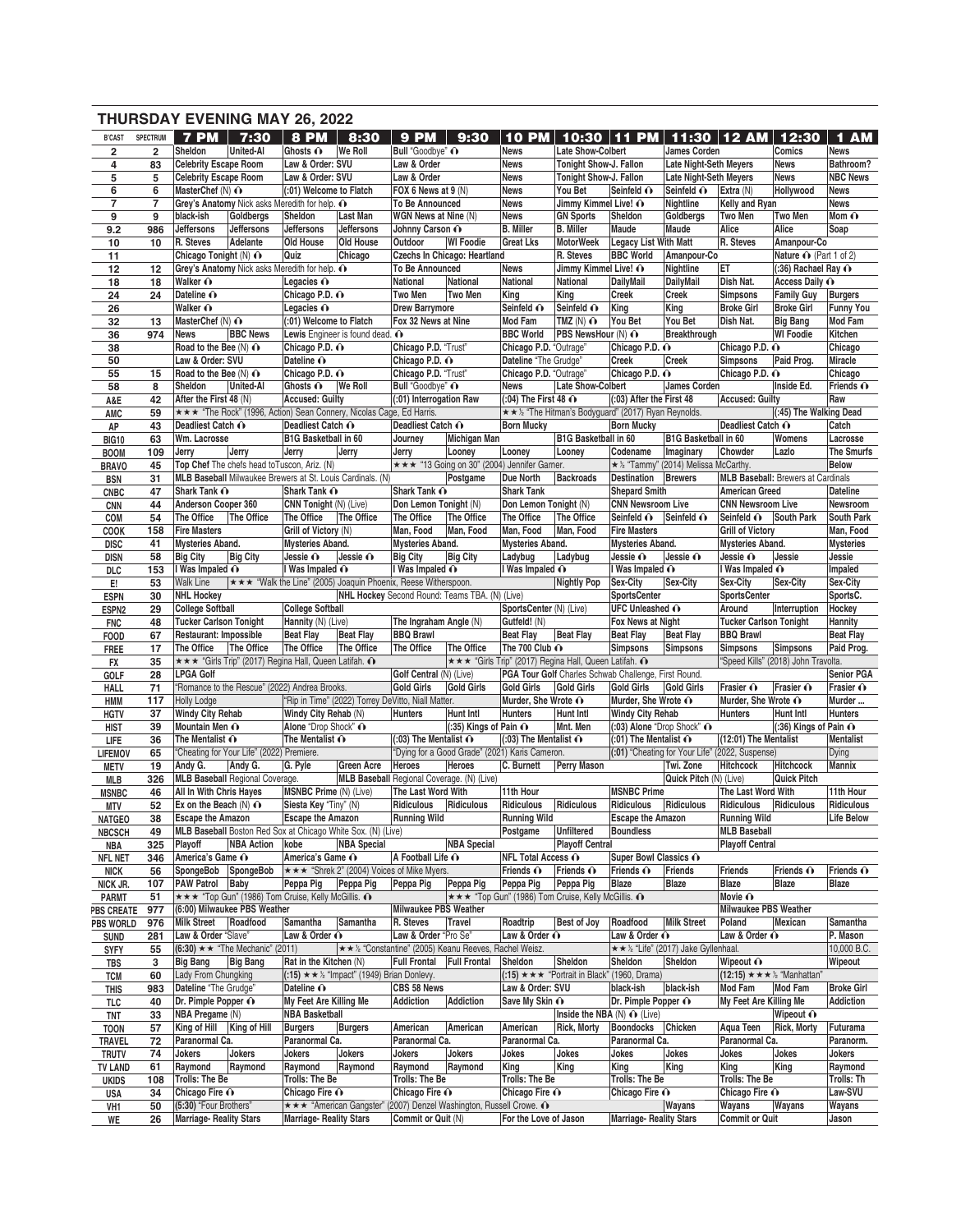|                             |                     |                                 | <b>FRIDAY EVENING MAY 27, 2022</b>                                                |                                      |                           |                                               |                                           |                                                      |                                                           |                                                                               |                                                       |                                 |                                           |                                    |
|-----------------------------|---------------------|---------------------------------|-----------------------------------------------------------------------------------|--------------------------------------|---------------------------|-----------------------------------------------|-------------------------------------------|------------------------------------------------------|-----------------------------------------------------------|-------------------------------------------------------------------------------|-------------------------------------------------------|---------------------------------|-------------------------------------------|------------------------------------|
| <b>B'CAST</b>               | <b>SPECTRUM</b>     | <b>7 PM</b>                     | $7:30$ 8 PM                                                                       |                                      | 8:30                      | <b>9 PM</b>                                   | 9:30                                      | 10<br><b>PM</b>                                      | 10:30                                                     | <b>PM</b><br>11                                                               |                                                       | 11:30   12 AM                   | 12:30                                     | 1 AM                               |
| $\overline{\mathbf{2}}$     | $\overline{2}$      | <b>Come Dance With Me</b>       |                                                                                   | Magnum P.I. O                        |                           | Blue Bloods O                                 |                                           | <b>News</b>                                          | Late Show-Colbert                                         |                                                                               | <b>James Corden</b>                                   |                                 | Comics                                    | <b>News</b>                        |
| 4                           | 83                  | The Blacklist O                 |                                                                                   | Dateline NBC (N) O                   |                           |                                               |                                           | <b>News</b>                                          | Tonight Show-J. Fallon                                    |                                                                               | <b>Late Night-Seth Meyers</b>                         |                                 | <b>News</b>                               | Paid Prog.                         |
| 5                           | 5                   | The Blacklist O                 |                                                                                   | Dateline NBC (N) O                   |                           |                                               |                                           | <b>News</b>                                          | Tonight Show-J. Fallon                                    |                                                                               | <b>Late Night-Seth Meyers</b>                         |                                 | <b>News</b>                               | <b>NBC News</b>                    |
| 6<br>$\overline{7}$         | 6<br>$\overline{7}$ | Shark Tank O                    | WWE Friday Night SmackDown (N) O (Live)                                           | $(.01)$ 20/20 (N) $\odot$            |                           | FOX 6 News at 9 (N)                           |                                           | <b>News</b><br><b>News</b>                           | You Bet<br>Jimmy Kimmel Live! O                           | Seinfeld O                                                                    | Seinfeld O<br>Nightline                               | Extra (N)<br>Kelly and Ryan     | Hollywood                                 | <b>News</b><br><b>News</b>         |
| 9                           | 9                   | black-ish                       | Goldbergs                                                                         | Sheldon                              | Last Man                  | WGN News at Nine (N)                          |                                           | <b>News</b>                                          | <b>GN Sports</b>                                          | Sheldon                                                                       | Goldbergs                                             | <b>Two Men</b>                  | <b>Two Men</b>                            | Mom $\hat{\mathbf{O}}$             |
| 9.2                         | 986                 | Jeffersons                      | Jeffersons                                                                        | <b>Jeffersons</b>                    | Jeffersons                | Johnny Carson O                               |                                           |                                                      | <b>B.</b> Miller                                          | Maude                                                                         | Maude                                                 | Alice                           | Alice                                     | Soap                               |
| 10                          | 10                  | Wash                            | Hoover                                                                            | <b>Midsomer Murders</b>              |                           | Midsomer                                      |                                           | (:40) Inspector Morse "Deadly Slumber"               |                                                           |                                                                               | The Hunter $\hat{\mathbf{O}}$                         |                                 | Amanpour-Co                               |                                    |
| 11                          |                     | Review                          | Wash                                                                              | Chicago Stories O                    |                           | Great Performances (N) O                      |                                           |                                                      | Beyond                                                    | <b>BBC World</b>                                                              | Amanpour-Co                                           |                                 | Suze Orman's                              |                                    |
| 12                          | 12                  | Shark Tank O                    |                                                                                   | $(.01)$ 20/20 (N) $\odot$            |                           |                                               |                                           | <b>News</b>                                          | Jimmy Kimmel Live! O                                      |                                                                               | Nightline                                             | ET                              | $(.36)$ Rachael Ray $\odot$               |                                    |
| 18                          | 18                  | Charmed $(N)$ $\odot$           |                                                                                   | Dynasty $(N)$ $\odot$                |                           | National                                      | National                                  | <b>National</b>                                      | National                                                  | DailyMail                                                                     | DailyMail                                             | Dish Nat.                       | Access Daily O                            |                                    |
| 24                          | 24                  | Chicago P.D. O                  |                                                                                   | Chicago P.D. o                       |                           | Two Men                                       | Two Men                                   | King                                                 | King                                                      | <b>Creek</b>                                                                  | Creek                                                 | <b>Simpsons</b>                 | <b>Family Guy</b>                         | Burgers                            |
| 26                          |                     | Charmed (N) O                   |                                                                                   | Dynasty $(N)$ $\odot$                |                           | <b>Drew Barrymore</b>                         |                                           | Seinfeld O                                           | Seinfeld O                                                | King                                                                          | King                                                  | <b>Broke Girl</b>               | <b>Broke Girl</b>                         | <b>Funny You</b>                   |
| 32<br>36                    | 13<br>974           | <b>News</b>                     | WWE Friday Night SmackDown (N) O (Live)<br><b>BBC World</b>                       | Great Performances (N) O             |                           | <b>News</b>                                   | Flannery<br>Beyond                        | <b>Mod Fam</b><br><b>BBC World</b>                   | <b>Bears</b><br><b>PBS NewsHour (N) O</b>                 | TMZ $(N)$ $\odot$                                                             | You Bet<br>Nature O                                   | You Bet                         | Dish Nat.<br>Outdoor                      | <b>Big Bang</b><br><b>Betrayed</b> |
| 38                          |                     | Hawaii Five-0 O                 |                                                                                   | Hawaii Five-0 O                      |                           | Hawaii Five-0 "Pu'olo"                        |                                           | Hawaii Five-0 O                                      |                                                           | Hawaii Five-0 O                                                               |                                                       | Hawaii Five-0 "Kupale"          |                                           | Hawaii                             |
| 50                          |                     | Law & Order: SVU                |                                                                                   | Chicago P.D. o                       |                           | Chicago P.D. o                                |                                           | Dateline "The Vow" O                                 |                                                           | <b>Creek</b>                                                                  | <b>Creek</b>                                          | <b>Simpsons</b>                 | Paid Prog.                                | Paid Prog.                         |
| 55                          | 15                  | Hawaii Five-0 O                 |                                                                                   | Hawaii Five-0 O                      |                           | Hawaii Five-0 "Pu'olo"                        |                                           | Hawaii Five-0 O                                      |                                                           | Hawaii Five-0 O                                                               |                                                       | Hawaii Five-0 "Kupale"          |                                           | Hawaii                             |
| 58                          | 8                   | <b>Come Dance With Me</b>       |                                                                                   | Magnum P.I. O                        |                           | Blue Bloods O                                 |                                           | <b>News</b>                                          | <b>Late Show-Colbert</b>                                  |                                                                               | James Corden                                          |                                 | Inside Ed.                                | <b>Friends</b>                     |
| A&E                         | 42                  | The First 48 O                  |                                                                                   | The First 48 "Monster"               |                           | $(.01)$ The First 48 $\odot$                  |                                           | (:04) The First 48 ∩                                 |                                                           | (:03) The First 48 ∩                                                          |                                                       | (12:03) The First 48 $\odot$    |                                           | First 48                           |
| AMC                         | 59                  |                                 | $(6:00) \star \star \star$ "Independence Day" (1996)                              |                                      |                           |                                               |                                           | ★★★★ "The Silence of the Lambs" (1991) Jodie Foster. |                                                           |                                                                               | Fear the Walking Dead                                 |                                 | (:34) Better Call Saul ∩                  |                                    |
| AP                          | 43                  | TM: Branched Out                |                                                                                   | TM: Branched Out                     |                           | Insane Pools O                                |                                           | Insane Pools ∩                                       |                                                           | TM: Branched Out                                                              |                                                       | TM: Branched Out                |                                           | Insane Po                          |
| <b>BIG10</b>                | 63                  | To Be Announced<br>Jerry        | Jerry                                                                             |                                      | Jerry                     | <b>Big Ten</b><br>Jerry                       | Campus<br>Looney                          | <b>Drive</b>                                         | <b>Drive</b>                                              | <b>Drive</b><br>Codename                                                      | <b>Drive</b>                                          | To Be Announced<br>Chowder      | Lazlo                                     | The Smurfs                         |
| <b>BOOM</b><br><b>BRAVO</b> | 109<br>45           |                                 | ★★% "Step Brothers" (2008) Will Ferrell.                                          | Jerry                                |                           |                                               | * 1/2 "Big Daddy" (1999) Adam Sandler.    | Looney                                               | Looney                                                    |                                                                               | Imaginary<br>★★ ½ "Bruce Almighty" (2003) Jim Carrey. |                                 |                                           | Love                               |
| <b>BSN</b>                  | 31                  |                                 | MLB Baseball Milwaukee Brewers at St. Louis Cardinals. (N) (Live)                 |                                      |                           |                                               |                                           | Postgame                                             | Life                                                      | 3 Wide Life                                                                   | <b>Brewers</b>                                        |                                 | <b>MLB Baseball:</b> Brewers at Cardinals |                                    |
| <b>CNBC</b>                 | 47                  | <b>American Greed</b>           |                                                                                   | <b>American Greed</b>                |                           | <b>American Greed</b>                         |                                           | <b>American Greed</b>                                |                                                           | <b>Shepard Smith</b>                                                          |                                                       | <b>American Greed</b>           |                                           | <b>Dateline</b>                    |
| <b>CNN</b>                  | 44                  | Anderson Cooper 360             |                                                                                   | Don Lemon Tonight (N)                |                           | Don Lemon Tonight (N)                         |                                           | <b>CNN Special Report</b>                            |                                                           | <b>CNN Newsroom Live</b>                                                      |                                                       | <b>CNN Newsroom Live</b>        |                                           | Newsroom                           |
| COM                         | 54                  | The Office                      | The Office                                                                        | The Office                           | The Office                | The Office                                    | The Office                                | South Park South Park                                |                                                           | <b>South Park</b>                                                             | South Park                                            | South Park                      | <b>South Park</b>                         | <b>South Park</b>                  |
| <b>COOK</b>                 | 158                 | <b>Chopped Sweets</b>           |                                                                                   | <b>Chopped Sweets</b>                |                           | Baker's Dozen (N)                             |                                           | <b>Baker's Dozen</b>                                 |                                                           | <b>Chopped Sweets</b>                                                         |                                                       | <b>Chopped Sweets</b>           |                                           | Baker's                            |
| <b>DISC</b>                 | 41                  | Gold Rush (N) ∩                 |                                                                                   |                                      |                           | Gold Rush: F. Dodge                           |                                           | Gold Rush: F. Dodge                                  |                                                           | Gold Rush O                                                                   |                                                       |                                 |                                           | <b>Gold Rush</b>                   |
| <b>DISN</b>                 | 58<br>153           | $D.U.I.$ $\odot$                | "The Curious Case of Dolphin Bay"<br>$D.U.I.$ $\odot$                             | $D.U.I.$ $\odot$                     | Jessie<br><b>D.U.I. O</b> | Jessie<br><b>My Strange Addiction</b>         | Jessie                                    | ER Files $\odot$                                     | "The Curious Case of Dolphin Bay"                         | $D.U.I.$ $\odot$                                                              | Jessie O<br><b>D.U.I. O</b>                           | Jessie O<br><b>D.U.I. O</b>     | Jessie O<br>$D.U.I.$ $\odot$              | Jessie O<br><b>Addiction</b>       |
| DLC<br>E!                   | 53                  | Wedding                         | $(.45) \star \star$ "The Wedding Planner" (2001)                                  |                                      |                           |                                               |                                           |                                                      | $(2002)$ Jennifer Lopez, Billy Campbell.                  |                                                                               |                                                       |                                 | (12:15) ★ ★ "Second Act" (2018)           |                                    |
| <b>ESPN</b>                 | 30                  | <b>NBA</b>                      | (:40) NBA Basketball Conference Semifinal: Teams TBA. (N)                         |                                      |                           |                                               |                                           | <b>SportsCenter</b>                                  |                                                           | SportsCenter (N) (Live)                                                       |                                                       | SportsCenter (N) (Live)         |                                           | SportCtr                           |
| ESPN <sub>2</sub>           | 29                  | <b>College Softball</b>         |                                                                                   | <b>College Softball</b>              |                           |                                               |                                           | <b>College Softball</b>                              |                                                           |                                                                               |                                                       | Around                          | Interruption                              | <b>NFL Live</b>                    |
| <b>FNC</b>                  | 48                  | <b>Tucker Carlson Tonight</b>   |                                                                                   | Hannity (N) (Live)                   |                           | The Ingraham Angle (N)                        |                                           | Gutfeld! (N)                                         |                                                           | Fox News at Night                                                             |                                                       | <b>Tucker Carlson Tonight</b>   |                                           | Hannity                            |
| <b>FOOD</b>                 | 67                  | <b>Diners</b>                   | <b>Diners</b>                                                                     | <b>Diners</b>                        | <b>Diners</b>             | <b>Diners</b>                                 | <b>Diners</b>                             | <b>Diners</b>                                        | <b>Diners</b>                                             | <b>Diners</b>                                                                 | <b>Diners</b>                                         | <b>Diners</b>                   | <b>Diners</b>                             | <b>Diners</b>                      |
| <b>FREE</b>                 | 17                  | <b>Family Guy</b>               | <b>Family Guy</b>                                                                 | <b>Family Guy</b>                    | <b>Family Guy</b>         | <b>Family Guy</b>                             | <b>Family Guy</b>                         | The 700 Club O                                       |                                                           | <b>Simpsons</b>                                                               | Simpsons<br>★★½ "Despicable Me 3" (2017) 1            | <b>Simpsons</b>                 | <b>Simpsons</b>                           | Paid Prog.<br>Call Wild            |
| FX<br>GOLF                  | 35<br>28            | <b>LPGA Golf</b>                | "Hotel Transylvania 3: Summer Vacation" (2018)                                    |                                      |                           | Golf Central (N) (Live)                       |                                           | "Hotel Transylvania 3: Summer Vacation" (2018)       | PGA Tour Golf Charles Schwab Challenge, Second Round.     |                                                                               |                                                       |                                 |                                           | <b>Senior PGA</b>                  |
| HALL                        | 71                  |                                 | "Christmas CEO" (2021) Marisol Nichols.                                           |                                      |                           | <b>Gold Girls</b>                             | <b>Gold Girls</b>                         | <b>Gold Girls</b>                                    | <b>Gold Girls</b>                                         | <b>Gold Girls</b>                                                             | Gold Girls                                            | Frasier O                       | Frasier O                                 | Frasier O                          |
| <b>HMM</b>                  | 117                 | Time to Dance                   |                                                                                   |                                      |                           | "Heart of the Matter" (2022) Aimee Teegarden. |                                           | Murder, She Wrote ∩                                  |                                                           | Murder, She Wrote ∩                                                           |                                                       | Murder, She Wrote O             |                                           | Murder                             |
| <b>HGTV</b>                 | 37                  | Dream                           | Dream                                                                             | <b>Vacation House Rules</b>          |                           | <b>Vacation House Rules</b>                   |                                           | Dream                                                | Dream                                                     | <b>Vacation House Rules</b>                                                   |                                                       | <b>Vacation House Rules</b>     |                                           | <b>Dream</b>                       |
| <b>HIST</b>                 | 39                  | The UnXplained O                |                                                                                   | The UnXplained $(N)$ $\odot$         |                           | (:03) The UnXplained                          |                                           | (:05) The UnXplained                                 |                                                           | (:03) The UnXplained                                                          |                                                       | (12:05) The UnXplained          |                                           | <b>UnXplained</b>                  |
| LIFE                        | 36                  | Castle O                        |                                                                                   | Castle "Sucker Punch"                |                           | $(.03)$ Castle $\odot$                        |                                           | $(.03)$ Castle $\odot$                               |                                                           | $(.01)$ Castle $\odot$                                                        |                                                       | (12:01) Castle ∩                |                                           | $(.04)$ Castle                     |
| <b>LIFEMOV</b>              | 65                  |                                 | "My Mom Made Me Do It" (2022) Premiere.                                           |                                      |                           | Green Acre Heroes Heroes                      | "Finding My Daughter" (2018) Jesse Hutch. |                                                      | C. Burnett   Perry Mason   Twi. Zone                      |                                                                               | (:01) "My Mom Made Me Do It" (2022, Suspense)         | Hitchcock Hitchcock             |                                           | Finding<br>Mannix                  |
| <b>METV</b><br>MLB          | 19<br>326           |                                 | Andy G. Andy G.<br>$(5:00)$ MLB Tonight $(N)$ (Live)                              | G. Pyle                              |                           |                                               |                                           |                                                      |                                                           | Quick Pitch (N) (Live)                                                        |                                                       | Quick Pitch                     |                                           | <b>Quick Pitch</b>                 |
| <b>MSNBC</b>                | 46                  | <b>All In With Chris Hayes</b>  |                                                                                   | MSNBC Prime (N) (Live)               |                           | The Last Word With                            |                                           | 11th Hour                                            |                                                           | <b>MSNBC Prime</b>                                                            |                                                       | The Last Word With              |                                           | 11th Hour                          |
| MTV                         | 52                  | Ridiculous                      | Ridiculous                                                                        | Ridiculous                           | Ridiculous                | Ridiculous                                    | Ridiculous                                | Ridiculous                                           | Ridiculous                                                | Ridiculous                                                                    | Ridiculous                                            | Ridiculous                      | Ridiculous                                | Ridiculous                         |
| <b>NATGEO</b>               | 38                  | 24 Hours-Hell                   |                                                                                   | 24 Hours-Hell                        |                           | 24 Hours-Hell                                 |                                           | 24 Hours-Hell                                        |                                                           | Drugs, Inc.: The Fix                                                          |                                                       | Drugs, Inc.: The Fix            |                                           | Drugs, Inc.                        |
| <b>NBCSCH</b>               | 49                  | <b>Basketball Africa League</b> |                                                                                   |                                      |                           | <b>Boundless</b>                              |                                           | Unfiltered                                           | Swimming                                                  |                                                                               |                                                       | <b>Basketball Africa League</b> |                                           |                                    |
| NBA                         | 325                 | <b>Playoff Central</b>          |                                                                                   | <b>NBA Special</b>                   |                           | <b>NBA Special</b>                            |                                           | <b>Playoff Central</b>                               |                                                           |                                                                               | <b>Playoff Central</b>                                |                                 |                                           | <b>NBA Game</b>                    |
| <b>NFL NET</b>              | 346                 | A Football Life O               |                                                                                   | A Football Life                      |                           | A Football Life                               |                                           | <b>NFL Total Access O</b>                            |                                                           | A Football Life O                                                             |                                                       | A Football Life O               |                                           | Football                           |
| <b>NICK</b><br>NICK JR.     | 56<br>107           | Patrick<br>Blue                 | SpongeBob<br><b>Blue</b>                                                          | SpongeBob Friends ∩<br>Peppa Pig     | Peppa Piq                 | Friends $\odot$<br>Peppa Pig                  | Friends $\odot$<br>Peppa Pig              | Friends $\odot$<br>Peppa Pig                         | Friends $\odot$<br>Peppa Pig                              | Friends O<br>Blaze                                                            | Friends $\odot$<br>Blaze                              | Friends $\odot$<br>Blaze        | Friends $\odot$<br>Blaze                  | Friends O<br>Blaze                 |
| <b>PARMT</b>                | 51                  |                                 | <b>★★ "Couples Retreat" (2009, Comedy) Vince Vaughn. ①</b>                        |                                      |                           |                                               |                                           |                                                      | <b>★★★ "Anchorman: The Legend of Ron Burgundy" (2004)</b> |                                                                               |                                                       |                                 | ★★ "Couples Retreat" (2009) 心             |                                    |
| <b>PBS CREATE</b>           | 977                 |                                 | (6:00) Milwaukee PBS Weather                                                      |                                      |                           | <b>Milwaukee PBS Weather</b>                  |                                           |                                                      |                                                           |                                                                               |                                                       | Milwaukee PBS Weather           |                                           |                                    |
| <b>PBS WORLD</b>            | 976                 | Kitchen                         | Roadfood                                                                          | Fire                                 | Fire                      | Project                                       | Project                                   | Fire                                                 | Project                                                   | Fire                                                                          | Fire                                                  | Project                         | Project                                   | Kitchen                            |
| <b>SUND</b>                 | 281                 | Law & Order O                   |                                                                                   | Law & Order "Legacy"                 |                           | Law & Order "Menace"                          |                                           | Law & Order "Barter"                                 |                                                           | Law & Order $\hat{\mathbf{O}}$                                                |                                                       |                                 | Columbo "An Exercise in Fatality"         |                                    |
| <b>SYFY</b>                 | 55                  | $(10)$ Quantum Leap $\odot$     |                                                                                   | $(15)$ Quantum Leap $\odot$          |                           |                                               | $(20)$ Quantum Leap $\odot$               |                                                      | $ (25)$ Quantum Leap $\odot$                              |                                                                               | $(33)$ Quantum Leap $\odot$                           |                                 | $(40)$ Quantum Leap $\odot$               |                                    |
| TBS                         | 3                   |                                 | $(0.02)$ $\star \star \star$ % "Dreamgirls" (2006) Jamie Foxx, Beyoncé Knowles.   |                                      |                           |                                               |                                           |                                                      | (9:50) ★ ★ ½ "Just Wright" (2010) Common                  |                                                                               |                                                       |                                 | Full Frontal Johnson Fam.                 |                                    |
| <b>TCM</b>                  | 60<br>983           | Dateline "The Vow" O            | <b>★★★★ "Twelve O'Clock High" (1949, War) Gregory Peck.</b>                       | Dateline "Toxic" O                   |                           | CBS 58 News                                   |                                           | ★★ "The Young and the Brave"<br>Law & Order: SVU     |                                                           | $(15) \star \star \star$ "Battleground" (1949, War) Van Johnson.<br>black-ish | black-ish                                             | Mod Fam                         | Mod Fam                                   | <b>Broke Girl</b>                  |
| <b>THIS</b><br>TLC          | 40                  | 90 Day Fiancé (N) O             |                                                                                   |                                      |                           | 90 Day                                        | 90 Day: The Single Life                   |                                                      | $90$ Day                                                  | 90 Day Fiancé O                                                               |                                                       |                                 |                                           | 90 Day                             |
| TNT                         | 33                  | <b>NHL Hockey</b>               |                                                                                   |                                      |                           |                                               | Rampage                                   |                                                      | ** % "Aquaman" (2018, Action) Jason Momoa, Amber Heard.   |                                                                               |                                                       |                                 |                                           | <b>NCIS: N.O.</b>                  |
| <b>TOON</b>                 | 57                  | King of Hill King of Hill       |                                                                                   | Futurama                             | Futurama                  | American                                      | American                                  | American                                             | <b>Rick, Morty</b>                                        | King of Hill King of Hill                                                     |                                                       | King of Hill                    | King of Hill                              | Futurama                           |
| TRAVEL                      | 72                  | <b>Ghost Adventures</b>         |                                                                                   | Ghost Adventures "Killing Fever" (N) |                           |                                               |                                           | <b>Ghost Adventures</b>                              |                                                           | <b>Ghost Adventures</b>                                                       |                                                       |                                 | <b>Ghost Adventures "Killing Fever"</b>   |                                    |
| <b>TRUTV</b>                | 74                  | Jokers                          | Jokers                                                                            | Jokers                               | Jokers                    | Jokers                                        | Jokers                                    | Jokers                                               | Jokers                                                    | Jokers                                                                        | Jokers                                                | Jokers                          | Jokers                                    | Jokes                              |
| <b>TV LAND</b>              | 61                  | Raymond                         | Raymond                                                                           | Raymond                              | Raymond                   | Raymond                                       | Raymond                                   | King                                                 | King                                                      | King                                                                          | King                                                  | King                            | King                                      | Raymond                            |
| <b>UKIDS</b>                | 108                 | Trolls: The Be                  | (:10) $\star \star \star$ % "Harry Potter and the Deathly Hallows: Part 2" (2011) | <b>Trolls: The Be</b>                |                           | Trolls: The Be                                |                                           | Trolls: The Be<br><b>Temptation Island</b>           |                                                           | Trolls: The Be                                                                | Temptation Island "The Reunion"                       | Trolls: The Be                  | Chrisley                                  | Trolls: Th                         |
| USA<br>VH1                  | 34<br>50            | $(6:30)$ Movie $\odot$          |                                                                                   |                                      |                           | Movie O                                       |                                           |                                                      |                                                           |                                                                               | Movie O                                               |                                 |                                           | Chicago                            |
| WE                          | 26                  |                                 | Mama June: From Not to Hot (N)                                                    |                                      |                           | <b>Commit or Quit</b>                         |                                           | <b>Commit or Quit</b>                                |                                                           | Commit or Quit                                                                |                                                       | <b>Marriage- Reality Stars</b>  |                                           | Marriage                           |